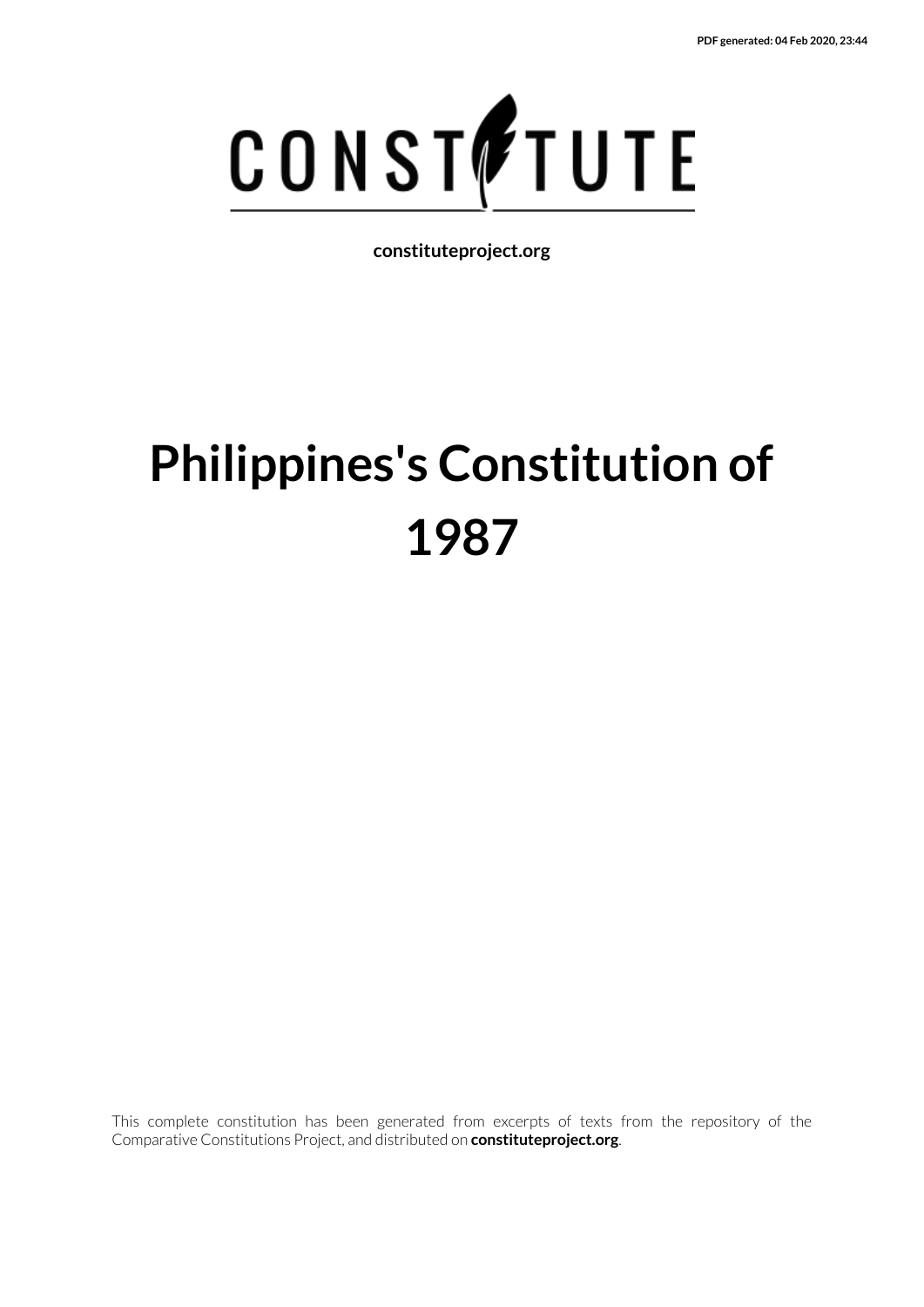### **Table of contents**

| ARTICLE II: DECLARATION OF PRINCIPLES AND STATE POLICIES       |
|----------------------------------------------------------------|
|                                                                |
|                                                                |
|                                                                |
|                                                                |
| ARTICLE VII: EXECUTIVE DEPARTMENT 17                           |
|                                                                |
|                                                                |
|                                                                |
|                                                                |
|                                                                |
|                                                                |
|                                                                |
| ARTICLE XI: ACCOUNTABILITY OF PUBLIC OFFICERS 37               |
| ARTICLE XII: NATIONAL ECONOMY AND PATRIMONY 41                 |
|                                                                |
| ARTICLE XIV: EDUCATION, SCIENCE AND TECHNOLOGY, ARTS, CULTURE, |
|                                                                |
| ARTICLE XVI: GENERAL PROVISIONS 54                             |
| ARTICLE XVII: AMENDMENTS OR REVISIONS 56                       |
|                                                                |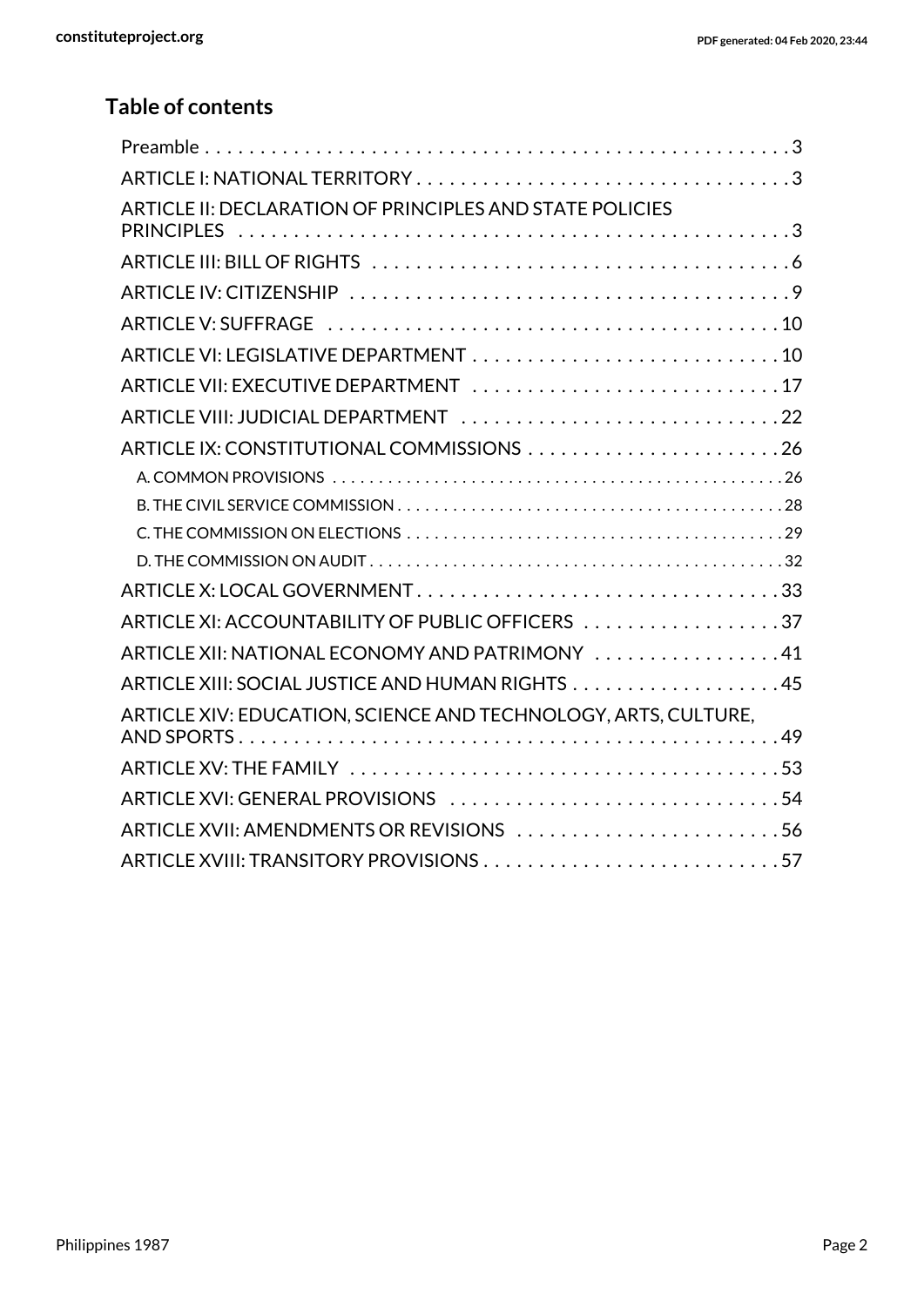- • Source of constitutional authority
- <span id="page-2-5"></span>
- God or other deities

<span id="page-2-8"></span>• Motives for writing constitution<br>• Preamble

## <span id="page-2-9"></span><span id="page-2-4"></span><span id="page-2-0"></span>**Preamble**

<span id="page-2-7"></span>We, the sovereign Filipino people, imploring the aid of Almighty God, in order to build a just and humane society and establish a Government that shall embody our ideals and aspirations, promote the common good, conserve and develop our patrimony, and secure to ourselves and our posterity the blessings of independence and democracy under the rule of law and a regime of truth, justice, freedom, love, equality, and peace, do ordain and promulgate this Constitution.

## <span id="page-2-1"></span>**ARTICLE I: NATIONAL TERRITORY**

The national territory comprises the Philippine archipelago, with all the islands and waters embraced therein, and all other territories over which the Philippines has sovereignty or jurisdiction, consisting of its terrestrial, fluvial, and aerial domains, including its territorial sea, the seabed, the subsoil, the insular shelves, and other submarine areas. The waters around, between, and connecting the islands of the archipelago, regardless of their breadth and dimensions, form part of the internal waters of the Philippines.

## <span id="page-2-2"></span>**ARTICLE II: DECLARATION OF PRINCIPLES AND STATE POLICIES PRINCIPLES**

### **PRINCIPLES**

• Type of government envisioned **Sec 1**

<span id="page-2-10"></span>The Philippines is a democratic and republican State. Sovereignty resides in the people and all government authority emanates from them.

#### <span id="page-2-6"></span>• International law **Sec 2**

The Philippines renounces war as an instrument of national policy, adopts the generally accepted principles of international law as part of the law of the land and adheres to the policy of peace, equally, justice, freedom, cooperation, and amity with all nations.

### **Sec 3**

Civilian authority is, at all times, supreme over the military. The Armed Forces of the Philippines is the protector of the people and the State. Its goal is to secure the sovereignty of the State and the integrity of the national territory.

• Duty to serve in the military **Sec 4**

<span id="page-2-3"></span>The prime duty of the Government is to serve and protect the people. The Government may call upon the people to defend the State and, in the fulfillment thereof, all citizens may be required, under conditions provided by law, to render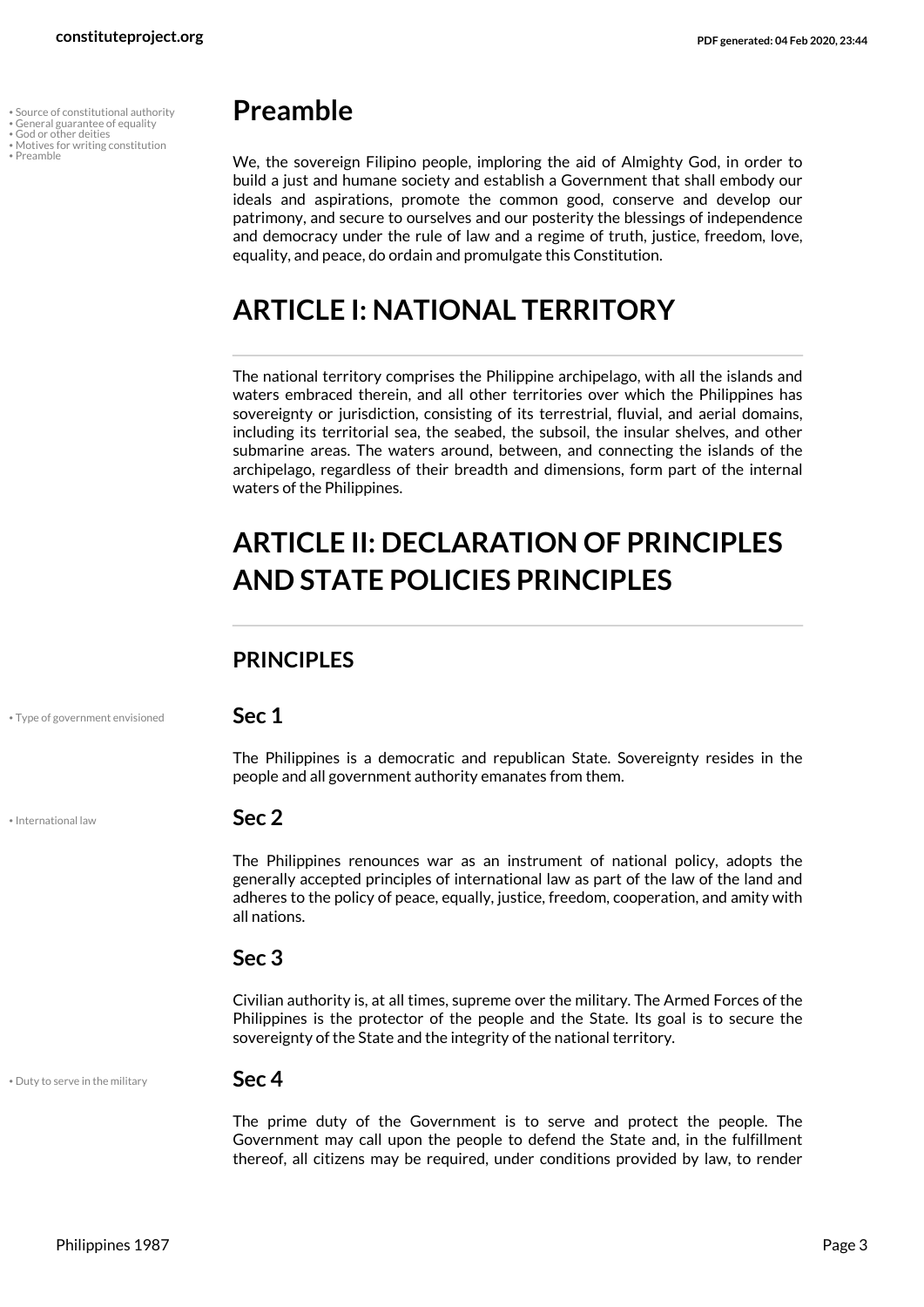personal military or civil service.

The maintenance of peace and order, the protection of life, liberty, and property, and the promotion of the general welfare are essential for the enjoyment by all the people of the blessings of democracy.

<span id="page-3-6"></span>The separation of Church and State shall be inviolable.

<span id="page-3-4"></span>The State shall pursue an independent foreign policy. In its relations with other states the paramount consideration shall be national sovereignty, territorial integrity, national interest, and the right to self-determination.

### **Sec 8**

The Philippines, consistent with the national interest, adopts and pursues a policy of freedom from nuclear weapons in its territory.

#### **Sec 9**

The State shall promote a just and dynamic social order that will ensure the prosperity and independence of the nation and free the people from poverty through policies that provide adequate social services, promote full employment, a rising standard of living, and an improved quality of life for all.

### **Sec 10**

The State shall promote social justice in all phases of national development.

The State values the dignity of every human person and guarantees full respect for human rights.

The State recognizes the sanctity of family life and shall protect and strengthen the family as a basic autonomous social institution. It shall equally protect the life of the mother and the life of the unborn from conception. The natural and primary right and duty of parents in the rearing of the young for civic efficiency and the development of moral character shall receive the support of the Government.

#### <span id="page-3-5"></span>• Rights of children **Sec 13**

The State recognizes the vital role of the youth in nation-building and shall promote and protect their physical, moral, spiritual, intellectual, and social well-being. It shall inculcate in the youth patriotism and nationalism, and encourage their involvement in public and civic affairs.

<span id="page-3-3"></span>• Right to life **Sec 5** • Right to own property

<span id="page-3-1"></span>• Inalienable rights **Sec 6** • Separation of church and state

• Right to self determination **Sec 7**

<span id="page-3-0"></span>• Human dignity **Sec 11**

<span id="page-3-2"></span>• Rights of children **Sec 12** • Right to life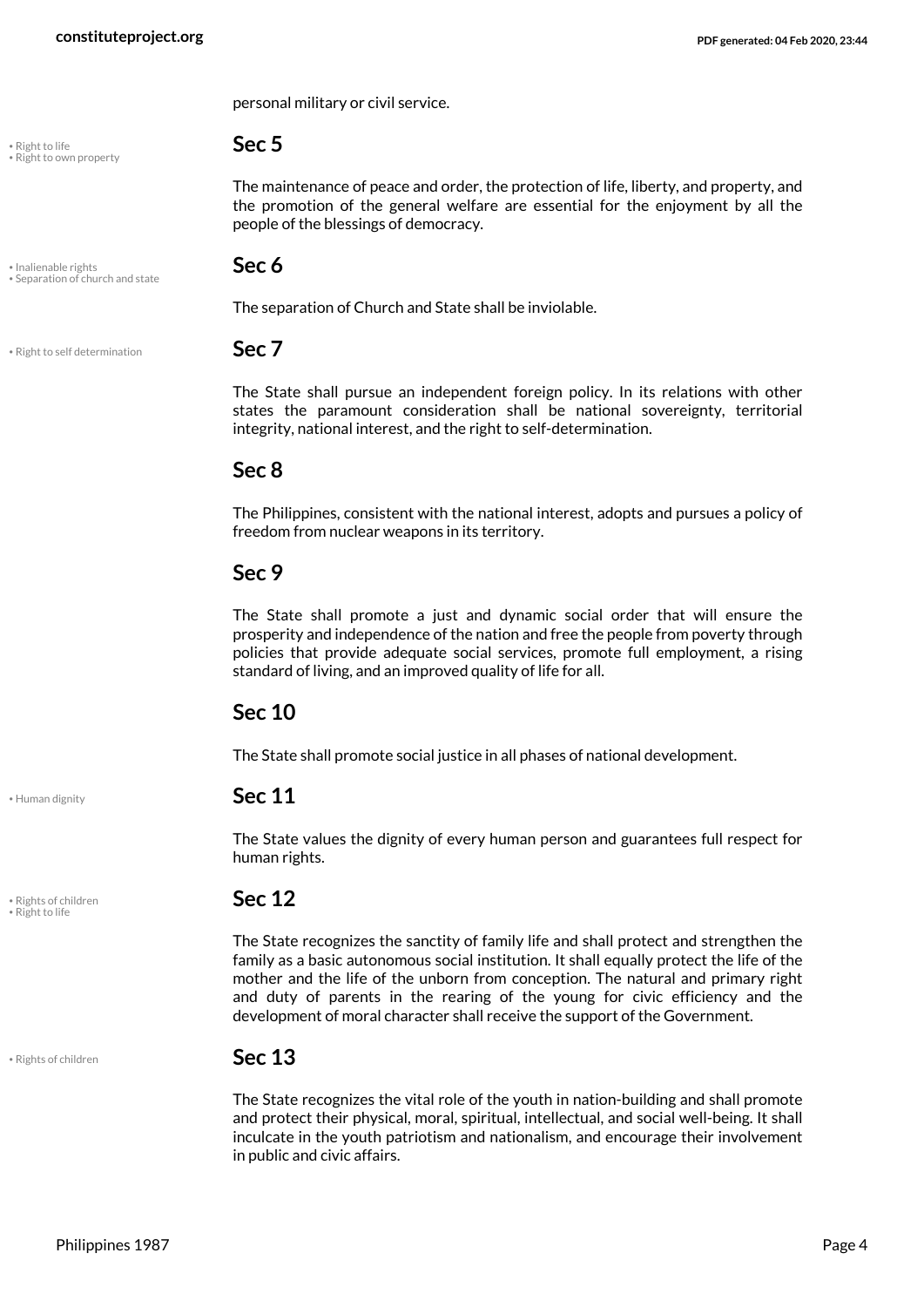#### • Equality regardless of gender **Sec 14**

<span id="page-4-0"></span>The State recognizes the role of women in nation-building, and shall ensure the fundamental equality before the law of women and men.

#### <span id="page-4-5"></span> $\bullet$  Right to health care **Sec 15**

The State shall protect and promote the right to health of the people and instill health consciousness among them.

#### • Protection of environment **Sec 16**

<span id="page-4-2"></span>The State shall protect and advance the right of the people to a balanced and healthful ecology in accord with the rhythm and harmony of nature.

### <span id="page-4-3"></span>• Reference to art **Sec 17**

The State shall give priority to education, science and technology, arts, culture, and sports to foster patriotism and nationalism, accelerate social progress, and promote total human liberation and development.

#### **Sec 18**

The State affirms labor as a primary social economic force. It shall protect the rights of workers and promote their welfare.

#### **Sec 19**

The State shall develop a self-reliant and independent national economy effectively controlled by Filipinos.

#### **Sec 20**

The State recognizes the indispensable role of the private sector, encourages private enterprise, and provides incentives to needed investments.

### **Sec 21**

The State shall promote comprehensive rural development and agrarian reform.

<span id="page-4-4"></span>• Right to culture **Sec 22** • Indigenous right to self governance

<span id="page-4-1"></span>The State recognizes and promotes the rights of indigenous cultural communities within the framework of national unity and development.

#### **Sec 23**

The State shall encourage non-governmental, community-based, or sectoral organizations that promote the welfare of the nation.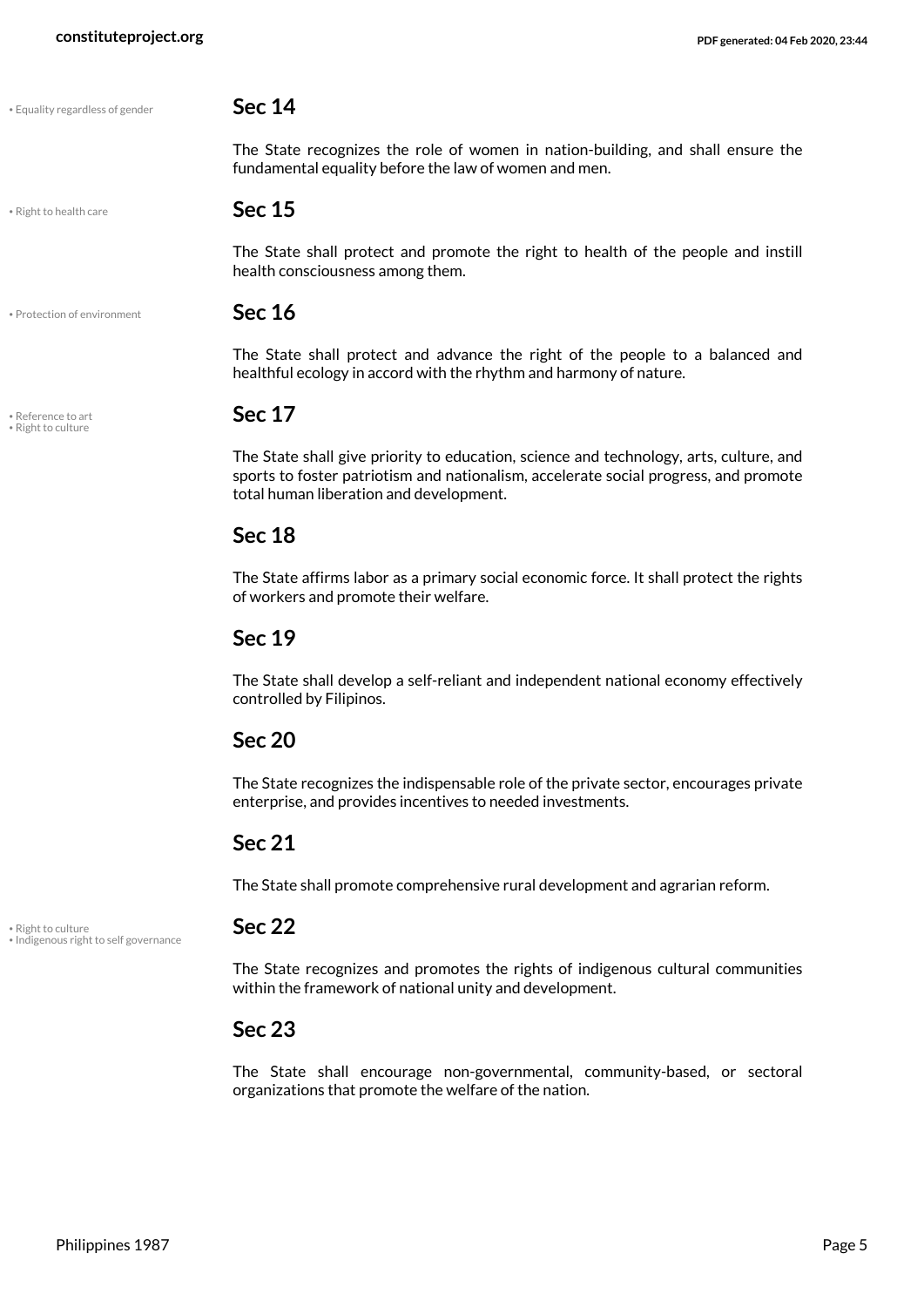The State recognizes the vital role of communication and information in nation-building.

#### **Sec 25**

The State shall ensure the autonomy of local governments.

#### **Sec 26**

The State shall guarantee equal access to opportunities for public service, and prohibit political dynasties as may be defined by law.

### **Sec 27**

The State shall maintain honesty and integrity in the public service and take positive and effective measures against graft and corruption.

### **Sec 28**

Subject to reasonable conditions prescribed by law, the State adopts and implements a policy of full public disclosure of all its transactions involving public interest.

## <span id="page-5-0"></span>**ARTICLE III: BILL OF RIGHTS**

• Guarantee of due process **Sec 1** • General guarantee of equality

• Regulation of evidence collection **Sec 2** • Protection from unjustified restraint

• Inalienable rights<br>• Right to privacy

<span id="page-5-6"></span><span id="page-5-3"></span>• Inalienable rights • Right to privacy

<span id="page-5-2"></span><span id="page-5-1"></span>No person shall be deprived of life, liberty, or property without due process of law, nor shall any person be denied the equal protection of the laws.

<span id="page-5-5"></span><span id="page-5-4"></span>The right of the people to be secure in their persons, houses, papers, and effects against unreasonable searches and seizures of whatever nature and for any purpose shall be inviolable, and no search warrant or warrant of arrest shall issue except upon probable cause to be determined personally by the judge after examination under oath or affirmation of the complainant and the witnesses he may produce, and particularly describing the place to be searched and the persons or things to be seized.

### **Sec 3**

- **1.** The privacy of communication and correspondence shall be inviolable except upon lawful order of the court, or when public safety or order requires otherwise as prescribed by law.
- **2.** Any evidence obtained in violation of this or the preceding section shall be inadmissible for any purpose in any proceeding.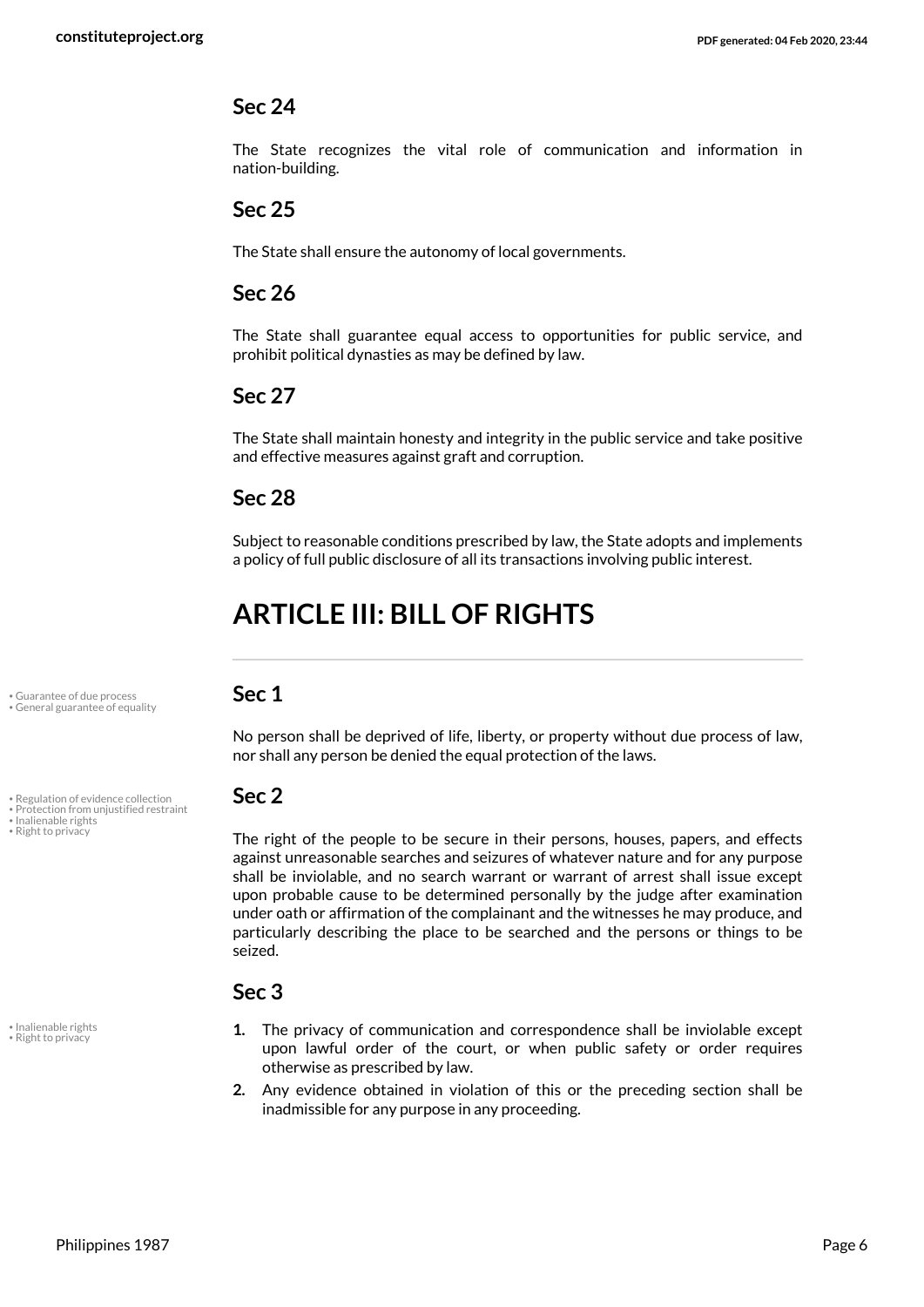<span id="page-6-7"></span><span id="page-6-6"></span>• Official religion

## <span id="page-6-3"></span><span id="page-6-1"></span>• Freedom of assembly<br>• Freedom of expression<br>• Right of petition

<span id="page-6-11"></span><span id="page-6-5"></span>• Freedom of press **No law shall be passed abridging the freedom of speech, of expression, or of the** press, or the right of the people peaceably to assemble and petition the government for redress of grievances.

## • Equality regardless of religion **Sec 5** • Freedom of religion

<span id="page-6-0"></span>No law shall be made respecting an establishment of religion, or prohibiting the free exercise thereof. The free exercise and enjoyment of religious profession and worship, without discrimination or preference, shall forever be allowed. No religious test shall be required for the exercise of civil or political rights.

#### <span id="page-6-4"></span>• Freedom of movement **Sec 6**

The liberty of abode and of changing the same within the limits prescribed by law shall not be impaired except upon lawful order of the court. Neither shall the right to travel be impaired except in the interest of national security, public safety, or public health, as may be provided by law.

#### <span id="page-6-13"></span>• Right to information **Sec 7**

The right of the people to information on matters of public concern shall be recognized. Access to official records, and to documents, and papers pertaining to official acts, transactions, or decisions, as well as to government research data used as basis for policy development, shall be afforded the citizen, subject to such limitations as may be provided by law.

## • Freedom of association **Sec 8** • Right to join trade unions

<span id="page-6-14"></span><span id="page-6-2"></span>The right of the people, including those employed in the public and private sectors, to form unions, associations, or societies for purposes not contrary to law shall not be abridged.

#### • Protection from expropriation **Sec 9**

<span id="page-6-8"></span>Private property shall not be taken for public use without just compensation.

### **Sec 10**

No law impairing the obligation of contracts shall be passed.

#### • Right to counsel **Sec 11**

Free access to the courts and quasi-judicial bodies and adequate legal assistance shall not be denied to any person by reason of poverty.

<span id="page-6-10"></span><span id="page-6-9"></span>**1.** Any person under investigation for the commission of an offense shall have the right to be informed of his right to remain silent and to have competent and independent counsel preferably of his own choice. If the person cannot afford the services of counsel, he must be provided with one. These rights cannot be waived except in writing and in the presence of counsel.

• Regulation of evidence collection **Sec 12** • Protection from self-incrimination

<span id="page-6-12"></span>• Right to counsel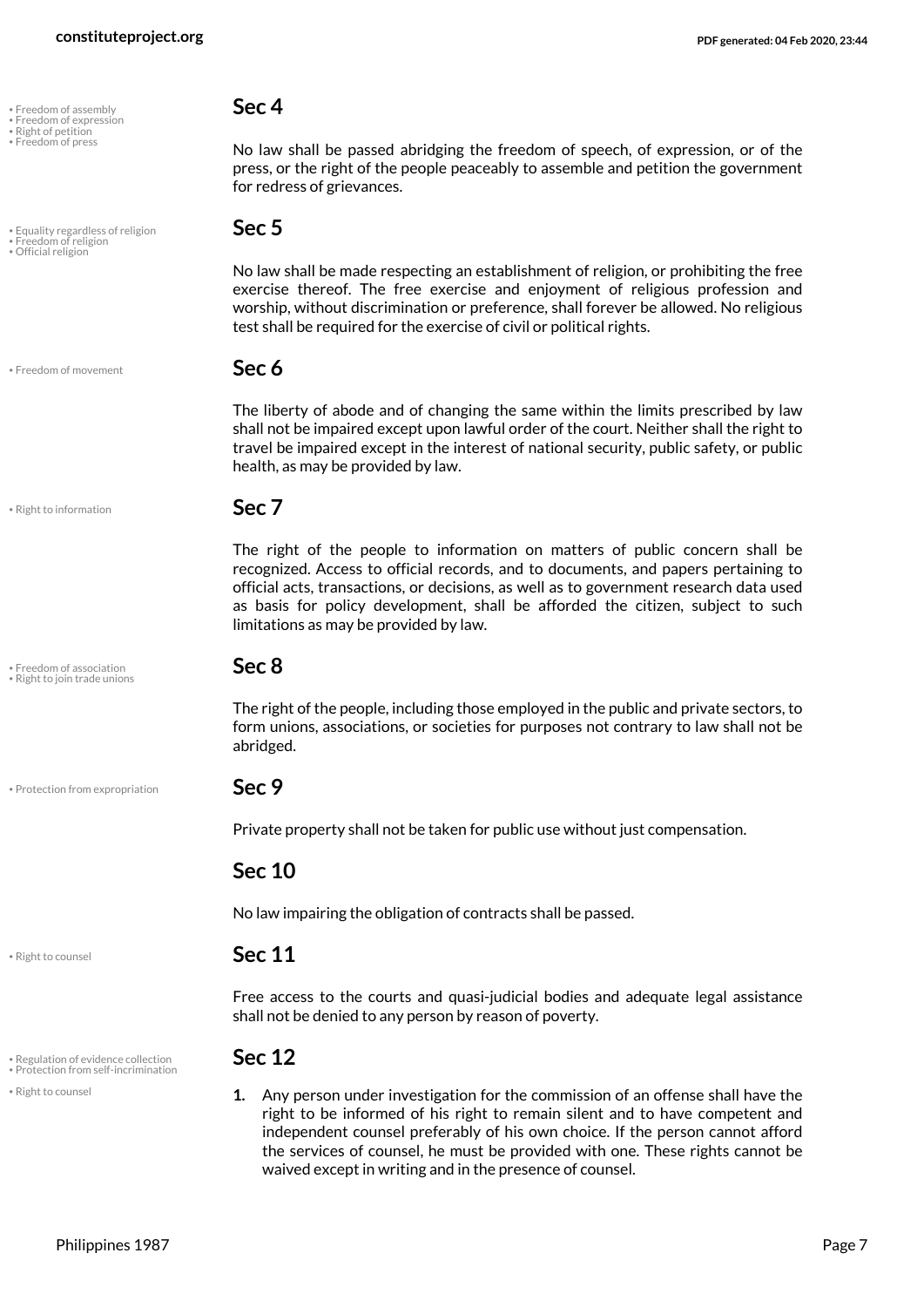<span id="page-7-3"></span>• Prohibition of torture

• Protection of victim's rights

- $\bullet$  Regulation of evidence collection **Sec 13**
- Protection from unjustified restraint<br>• Right to pre-trial release
- 
- Regulation of evidence collection **Sec 14**
- Guarantee of due process
- <span id="page-7-9"></span>• Right to examine evidence/witnesses
- Right to fair trial • Presumption of innocence in trials
- <span id="page-7-11"></span>• Right to public trial
- Right to speedy trial
- Protection from unjustified restraint **Sec 15**
- **2.** No torture, force, violence, threat, intimidation, or any other means which vitiate the free will shall be used against him. Secret detention places, solitary, incommunicado, or other similar forms of detention are prohibited.
- **3.** Any confession or admission obtained in violation of this or Section 17 hereof shall be inadmissible in evidence against him.
- <span id="page-7-6"></span>**4.** The law shall provide for penal and civil sanctions of violations of this section as well as compensation to and rehabilitation of victims of torture or similar practices, and their families.

<span id="page-7-10"></span>All persons, except those charged with offenses punishable by reclusion perpetua when evidence of guilt is strong, shall, before conviction, be bailable by sufficient securities, or be released on recognizance as may be provided by law. The right to bail shall not be impaired even when the privilege of the writ of habeas corpus is suspended. Excessive bail shall not be required.

- <span id="page-7-7"></span><span id="page-7-0"></span>**1.** No person shall be held to answer for a criminal offense without due process of law.
- <span id="page-7-8"></span><span id="page-7-1"></span>**2.** In all criminal prosecutions, the accused shall be presumed innocent until the contrary is proved, and shall enjoy the right to be heard by himself and counsel, to be informed of the nature and cause of the accusation against him, to have a speedy, impartial, and public trial, to meet the witnesses face to face, and to have compulsory process to secure the attendance of witnesses and the production of evidence in his behalf. However, after arraignment, trial may proceed notwithstanding the absence of the accused provided that he has been duly notified and his failure to appear is unjustifiable.

<span id="page-7-5"></span>The privilege of the writ of habeas corpus shall not be suspended except in cases of invasion or rebellion when the public safety requires it.

#### <span id="page-7-12"></span>• Right to speedy trial **Sec 16**

All persons shall have the right to a speedy disposition of their cases before all judicial, quasi-judicial, or administrative bodies.

#### • Protection from self-incrimination **Sec 17**

<span id="page-7-4"></span>No person shall be compelled to be a witness against himself.

#### **Sec 18**

- **1.** No person shall be detained solely by reason of his political beliefs and aspirations.
- <span id="page-7-2"></span>**2.** No involuntary servitude in any form shall exist except as a punishment for a crime whereof the party shall have been duly convicted.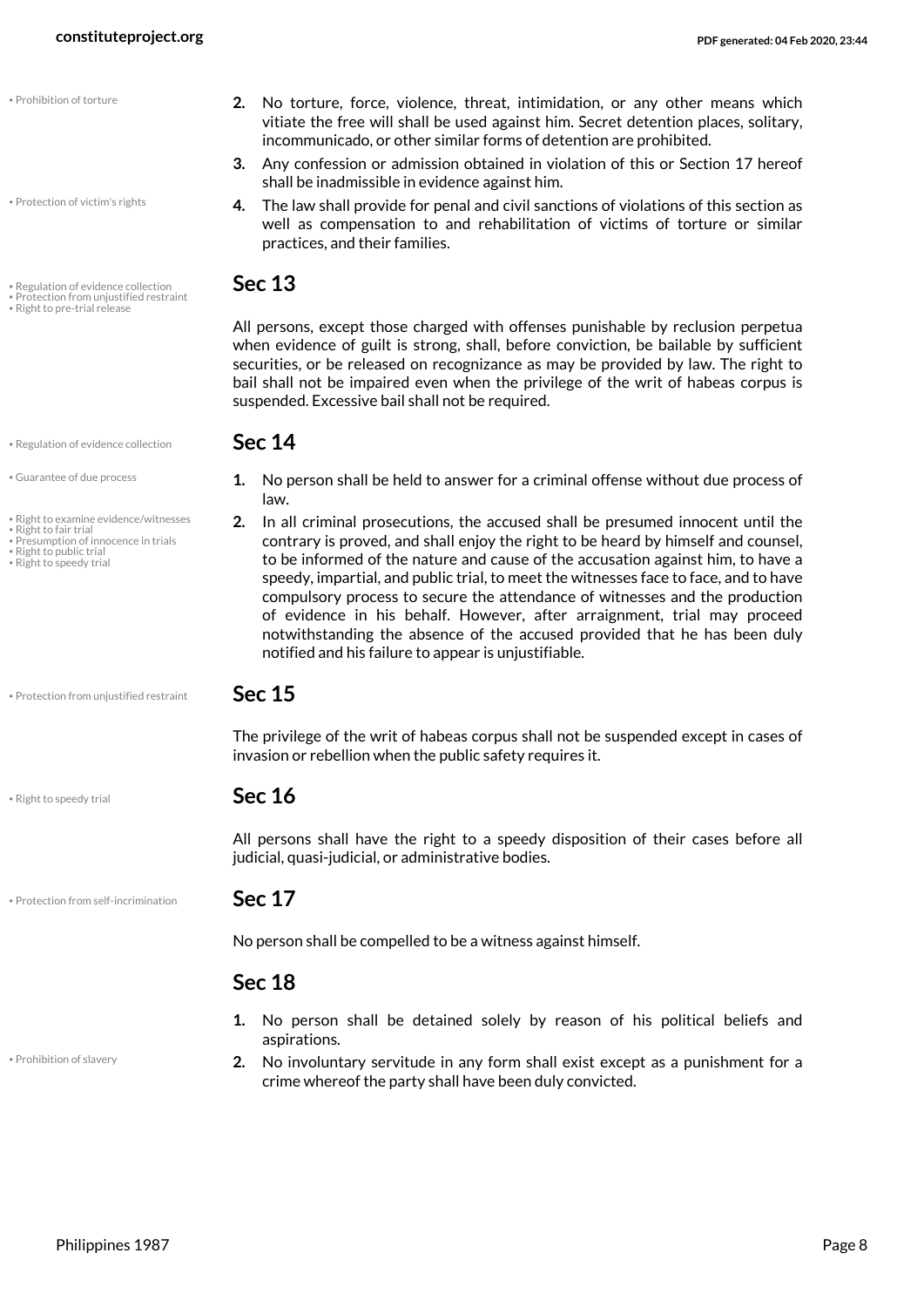<span id="page-8-8"></span><span id="page-8-5"></span><span id="page-8-4"></span><span id="page-8-3"></span><span id="page-8-2"></span>

| • Prohibition of cruel treatment          | <b>Sec 19</b>                                                                                                                                                                                                                                                                                                                                                                                                                                                                                                                                                   |
|-------------------------------------------|-----------------------------------------------------------------------------------------------------------------------------------------------------------------------------------------------------------------------------------------------------------------------------------------------------------------------------------------------------------------------------------------------------------------------------------------------------------------------------------------------------------------------------------------------------------------|
| . Prohibition of capital punishment       | Excessive fines shall not be imposed, nor cruel, degrading or inhuman<br>1.<br>punishment inflicted. Neither shall death penalty be imposed, unless, for<br>compelling reasons involving heinous crimes, the Congress hereafter provides<br>for it. Any death penalty already imposed shall be reduced to reclusion perpetua.<br>The employment of physical, psychological, or degrading punishment against<br>2.<br>any prisoner or detainee or the use of substandard or inadequate penal facilities<br>under subhuman conditions shall be dealt with by law. |
| • Rights of debtors                       | <b>Sec 20</b>                                                                                                                                                                                                                                                                                                                                                                                                                                                                                                                                                   |
|                                           | No person shall be imprisoned for debt or non-payment of a poll tax.                                                                                                                                                                                                                                                                                                                                                                                                                                                                                            |
| • Prohibition of double jeopardy          | <b>Sec 21</b>                                                                                                                                                                                                                                                                                                                                                                                                                                                                                                                                                   |
|                                           | No person shall be twice put in jeopardy of punishment for the same offense. If an act<br>is punished by a law and an ordinance, conviction or acquittal under either shall<br>constitute a bar to another prosecution for the same act.                                                                                                                                                                                                                                                                                                                        |
| . Protection from ex post facto laws      | <b>Sec 22</b>                                                                                                                                                                                                                                                                                                                                                                                                                                                                                                                                                   |
|                                           | No ex post facto law or bill of attainder shall be enacted.                                                                                                                                                                                                                                                                                                                                                                                                                                                                                                     |
|                                           | <b>ARTICLE IV: CITIZENSHIP</b>                                                                                                                                                                                                                                                                                                                                                                                                                                                                                                                                  |
| • Requirements for birthright citizenship | Sec 1                                                                                                                                                                                                                                                                                                                                                                                                                                                                                                                                                           |
|                                           | The following are citizens of the Philippines:                                                                                                                                                                                                                                                                                                                                                                                                                                                                                                                  |
|                                           | Those who are citizens of the Philippines at the time of the adoption of this<br>1.<br>Constitution;                                                                                                                                                                                                                                                                                                                                                                                                                                                            |
|                                           | 2.<br>Those whose fathers or mothers are citizens of the Philippines;                                                                                                                                                                                                                                                                                                                                                                                                                                                                                           |
|                                           | 3.<br>Those born before January 17, 1973, of Filipino mothers, who elect<br>Philippine citizenship upon reaching the age of majority; and                                                                                                                                                                                                                                                                                                                                                                                                                       |
| • Requirements for naturalization         | Those who are naturalized in accordance with law.<br>4.                                                                                                                                                                                                                                                                                                                                                                                                                                                                                                         |
| • Requirements for birthright citizenship | Sec 2                                                                                                                                                                                                                                                                                                                                                                                                                                                                                                                                                           |
|                                           | Natural-born citizens are those who are citizens of the Philippines from birth<br>without having to perform any act to acquire or perfect their Philippine citizenship.<br>Those who elect Philippine citizenship in accordance with paragraph (3), Section 1<br>hereof shall be deemed natural-born citizens.                                                                                                                                                                                                                                                  |

• Conditions for revoking citizenship **Sec 3** • Requirements for naturalization

<span id="page-8-7"></span><span id="page-8-6"></span><span id="page-8-1"></span><span id="page-8-0"></span>Philippine citizenship may be lost or reacquired in the manner provided by law.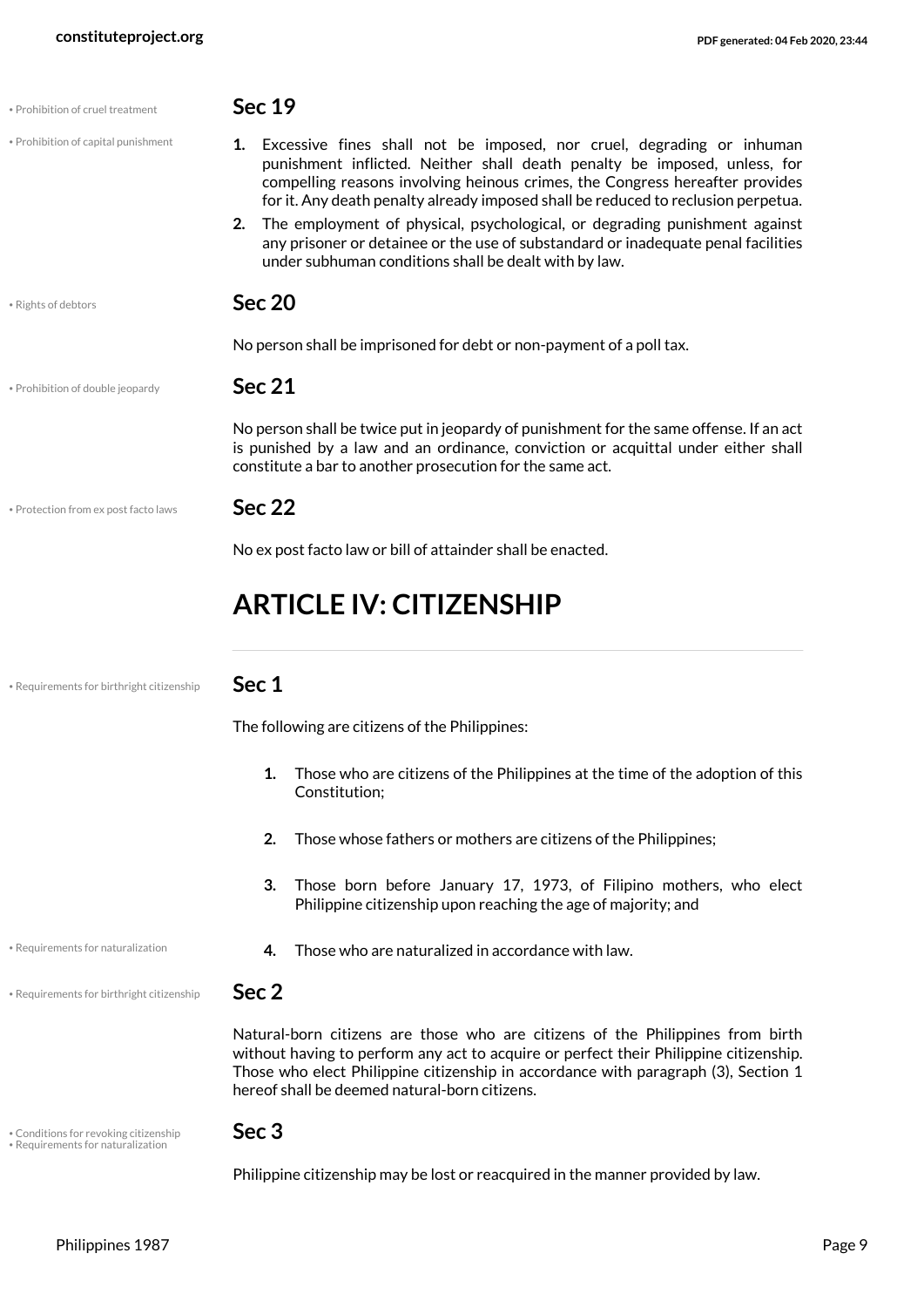• Right to renounce citizenship **Sec 4**

<span id="page-9-7"></span>Citizens of the Philippines who marry aliens shall retain their citizenship, unless by their act or omission they are deemed, under the law, to have renounced it.

#### **Sec 5**

Dual allegiance of citizens is inimical to the national interest and shall be dealt with by law.

## <span id="page-9-0"></span>**ARTICLE V: SUFFRAGE**

• Restrictions on voting **Sec 1**

<span id="page-9-9"></span><span id="page-9-6"></span>• Secret ballot **Sec 2** • Restrictions on voting

Suffrage may be exercised by all citizens of the Philippines not otherwise disqualified by law, who are at least eighteen years of age, and who shall have resided in the Philippines for at least one year and in the place wherein they propose to vote for at least six months immediately preceding the election. No literacy, property, or other substantive requirement shall be imposed on the exercise of suffrage.

The Congress shall provide a system for securing the secrecy and sanctity of the ballot as well as a system for absentee voting by qualified Filipinos abroad.

The Congress shall also design a procedure for the disabled and the illiterates to vote without the assistance of other persons. Until then, they shall be allowed to vote under existing laws and such rules as the Commission on Elections may promulgate to protect the secrecy of the ballot.

## <span id="page-9-1"></span>**ARTICLE VI: LEGISLATIVE DEPARTMENT**

## • Structure of legislative chamber(s) **Sec 1** • Legislative initiatives by citizens • Referenda

<span id="page-9-3"></span>The legislative power shall be vested in the Congress of the Philippines which shall consist of a Senate and a House of Representatives, except to the extent reserved to the people by the provision on initiative and referendum.

<span id="page-9-11"></span><span id="page-9-10"></span><span id="page-9-8"></span>The Senate shall be composed of twenty-four Senators who shall be elected at large by the qualified voters of the Philippines, as may be provided by law.

<span id="page-9-4"></span><span id="page-9-2"></span>No person shall be a Senator unless he is a natural-born citizen of the Philippines, and, on the day of the election, is at least thirty-five years of age, able to read and write, a registered voter, and a resident of the Philippines for not less than two years immediately preceding the day of the election.

<span id="page-9-5"></span>

• Structure of legislative chamber(s) **Sec 2** • Size of second chamber • Second chamber selection

• Minimum age for second chamber **Sec 3** • Eligibility for second chamber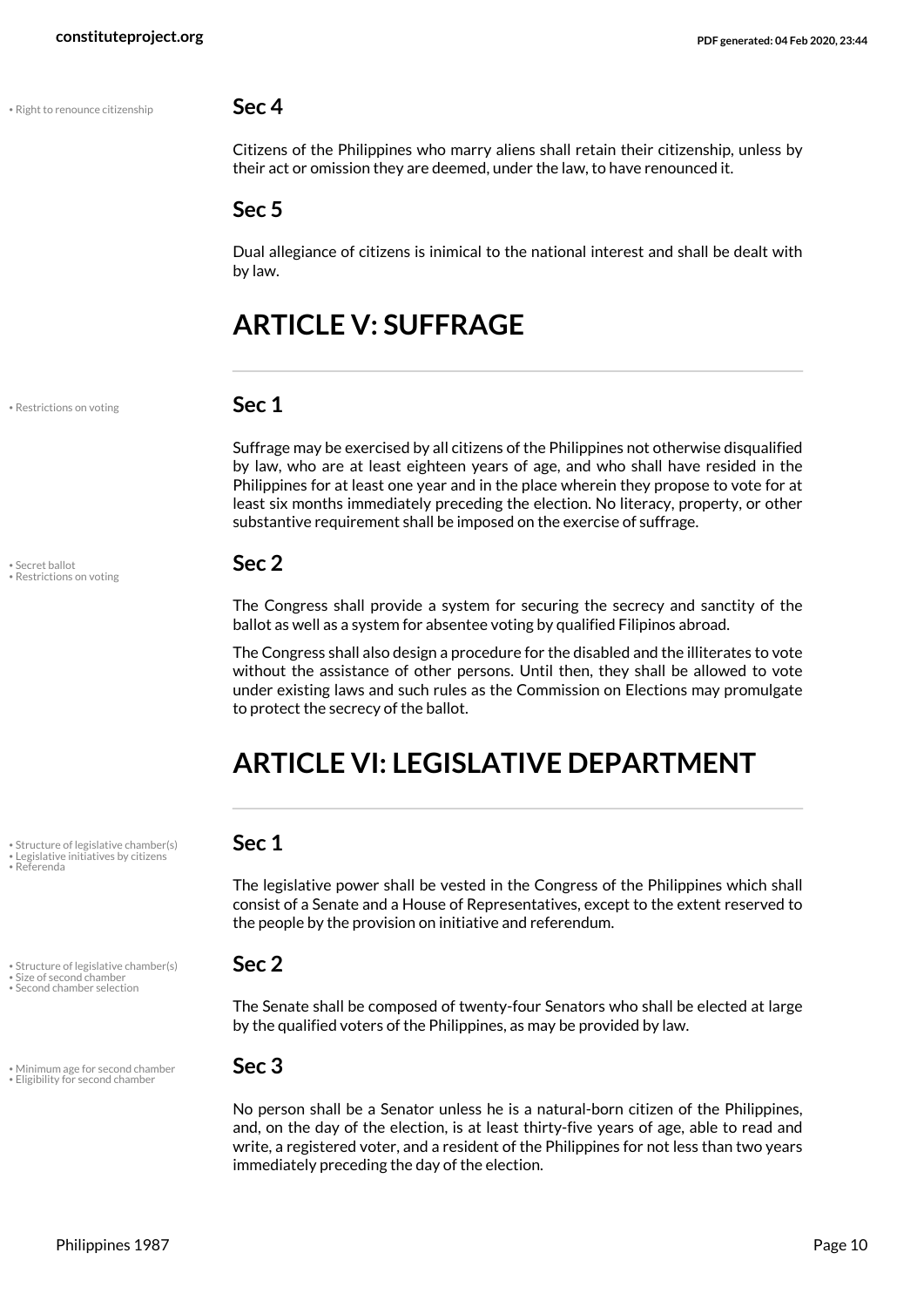## • Scheduling of elections<br>• Term length of second chamber<br>• Term limits of second chamber

- Structure of legislative chamber(s)
- <span id="page-10-7"></span>• Size of first chamber • First chamber selection
- First chamber representation quotas • First chamber selection
- First chamber selection
- <span id="page-10-0"></span>• Census • Electoral districts
- <span id="page-10-1"></span>• First chamber selection
- Minimum age for first chamber **Sec 6** Eligibility for first chamber

• Term length for first chamber **Sec 7** • Term limits for first chamber

<span id="page-10-12"></span><span id="page-10-10"></span><span id="page-10-6"></span>The term of office of the Senators shall be six years and shall commence, unless otherwise provided by law, at noon on the thirteenth day of June next following their election.

No Senator shall serve for more than two consecutive terms. Voluntary renunciation of the office for any length of time shall not be considered as an interruption in the continuity of his service for the full term for which he was elected.

#### **Sec 5**

- <span id="page-10-8"></span>**1.** The House of Representatives shall be composed of not more than two hundred and fifty members, unless otherwise fixed by law, who shall be elected from legislative districts apportioned among the provinces, cities, and the Metropolitan Manila area in accordance with the number of their respective inhabitants, and on the basis of a uniform and progressive ratio, and those who, as provided by law, shall be elected through a party-list system of registered national, regional, and sectoral parties of organizations.
- <span id="page-10-3"></span>**2.** The party-list representatives shall constitute twenty per centum of the total number of representatives including those under the party list. For three consecutive terms after the ratification of this Constitution, one-half of the seats allocated to party-list representatives shall be filled, as provided by law, by selection or election from the labor, peasant, urban poor, indigenous cultural communities, women, youth, and such other sectors as may be provided by law, except the religious sector.
- **3.** Each legislative district shall comprise, as far as practicable, contiguous, compact, and adjacent territory. Each city with a population of at least two hundred fifty thousand, or each province, shall have at least one representative.
- <span id="page-10-4"></span>**4.** Within three years following the return of every census, the Congress shall make a reapportionment of legislative districts based on the standards provided in this section.

<span id="page-10-5"></span><span id="page-10-2"></span>No person shall be a Member of the House of Representatives unless he is a natural-born citizen of the Philippines and, on the day of the election, is at least twenty-five years of age, able to read and write, and, except the party-list representatives, a registered voter in the district in which he shall be elected, and a resident thereof for a period of not less than one year immediately preceding the day of the election.

<span id="page-10-11"></span><span id="page-10-9"></span>The Members of the House of Representatives shall be elected for a term of three years which shall begin, unless otherwise provided by law, at noon on the thirtieth day of June next following their election.

No Member of the House of Representatives shall serve for more than three consecutive terms. Voluntary renunciation of the office for any length of time shall not be considered as an interruption in the continuity of his service for the full term for which he was elected.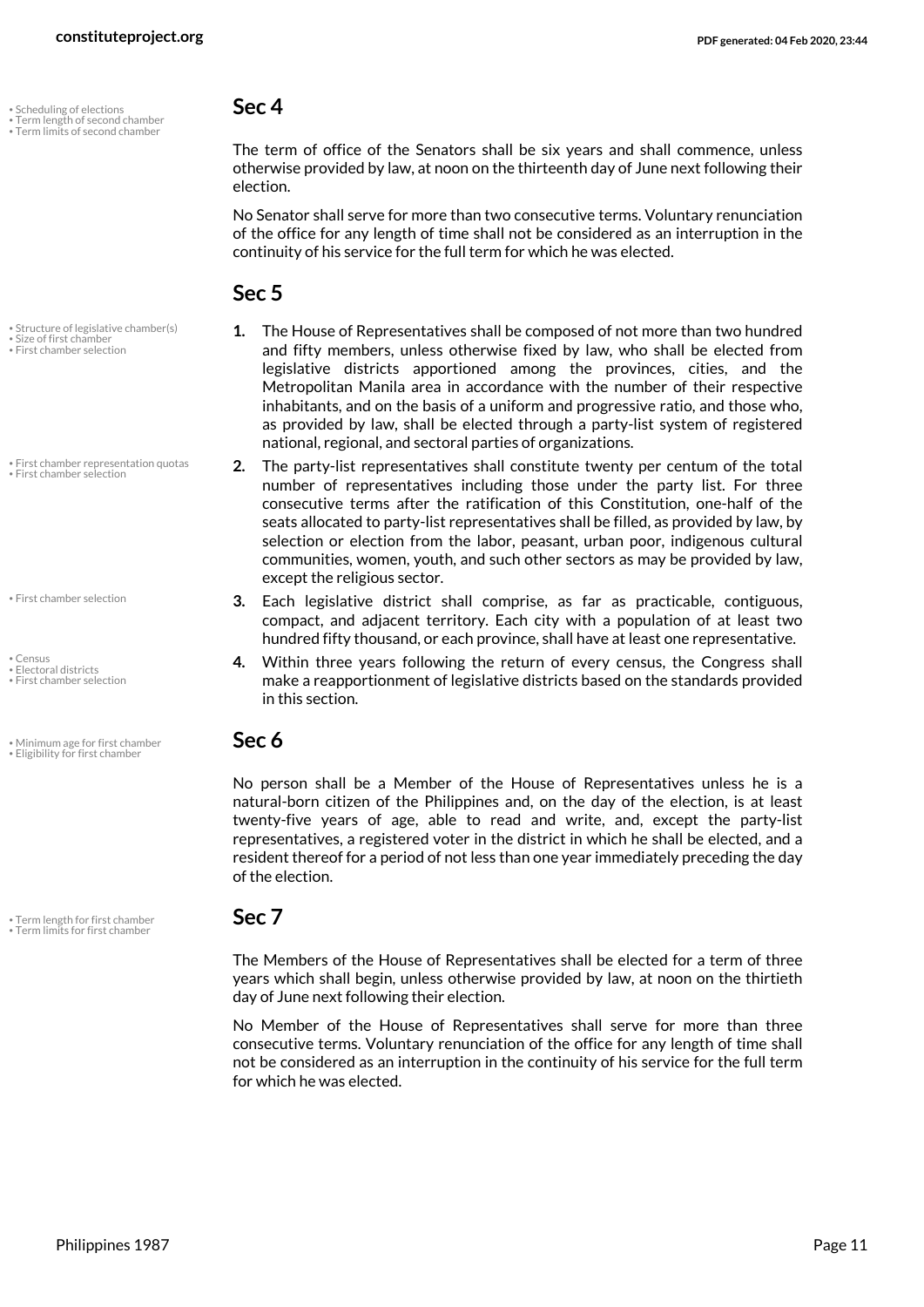<span id="page-11-5"></span><span id="page-11-4"></span><span id="page-11-2"></span><span id="page-11-0"></span>

| • Scheduling of elections            | Sec <sub>8</sub>                                                                                                                                                                                                                                                                                                                                                                                                                                                       |
|--------------------------------------|------------------------------------------------------------------------------------------------------------------------------------------------------------------------------------------------------------------------------------------------------------------------------------------------------------------------------------------------------------------------------------------------------------------------------------------------------------------------|
|                                      | Unless otherwise provided by law, the regular election of the Senators and the<br>Members of the House of Representatives shall be held on the second Monday of<br>May.                                                                                                                                                                                                                                                                                                |
| • Replacement of legislators         | Sec <sub>9</sub>                                                                                                                                                                                                                                                                                                                                                                                                                                                       |
|                                      | In case of vacancy in the Senate or in the House of Representatives, a special election<br>may be called to fill such vacancy in the manner prescribed by law, but the Senator or<br>Member of the House of Representatives thus elected shall serve only for the<br>unexpired term.                                                                                                                                                                                   |
| • Compensation of legislators        | <b>Sec 10</b>                                                                                                                                                                                                                                                                                                                                                                                                                                                          |
|                                      | The salaries of Senators and Members of the House of Representatives shall be<br>determined by law. No increase in said compensation shall take effect until after the<br>expiration of the full term of all the Members of the Senate and the House of<br>Representatives approving such increase.                                                                                                                                                                    |
| · Immunity of legislators            | <b>Sec 11</b>                                                                                                                                                                                                                                                                                                                                                                                                                                                          |
|                                      | A Senator or Member of the House of Representatives shall, in all offenses<br>punishable by not more than six years imprisonment, be privileged from arrest while<br>the Congress is in session. No Member shall be questioned nor be held liable in any<br>other place for any speech or debate in the Congress or in any committee thereof.                                                                                                                          |
| · Earnings disclosure requirement    | <b>Sec 12</b>                                                                                                                                                                                                                                                                                                                                                                                                                                                          |
|                                      | All Members of the Senate and the House of Representatives shall, upon assumption<br>of office, make a full disclosure of their financial and business interests. They shall<br>notify the House concerned of a potential conflict of interest that may arise from the<br>filing of a proposed legislation of which they are authors.                                                                                                                                  |
| · Outside professions of legislators | Sec 13                                                                                                                                                                                                                                                                                                                                                                                                                                                                 |
|                                      | No Senator or Member of the House of Representatives may hold any other office or<br>employment in the Government, or any subdivision, agency, or instrumentality<br>thereof, including government-owned or controlled corporations or their<br>subsidiaries, during his term without forfeiting his seat. Neither shall he be<br>appointed to any office which may have been created or the emoluments thereof<br>increased during the term for which he was elected. |

<span id="page-11-3"></span><span id="page-11-1"></span>No Senator or Member of the House of Representatives may personally appear as counsel before any court of justice or before the Electoral Tribunals, or quasi-judicial and other administrative bodies. Neither shall he, directly or indirectly, be interested financially in any contract with, or in any franchise or special privilege granted by the Government, or any subdivision, agency, or instrumentality thereof, including any government-owned or controlled corporation, or its subsidiary, during his term of office. He shall not intervene in any matter before any office of the Government for his pecuniary benefit or where he may be called upon to act on account of his office.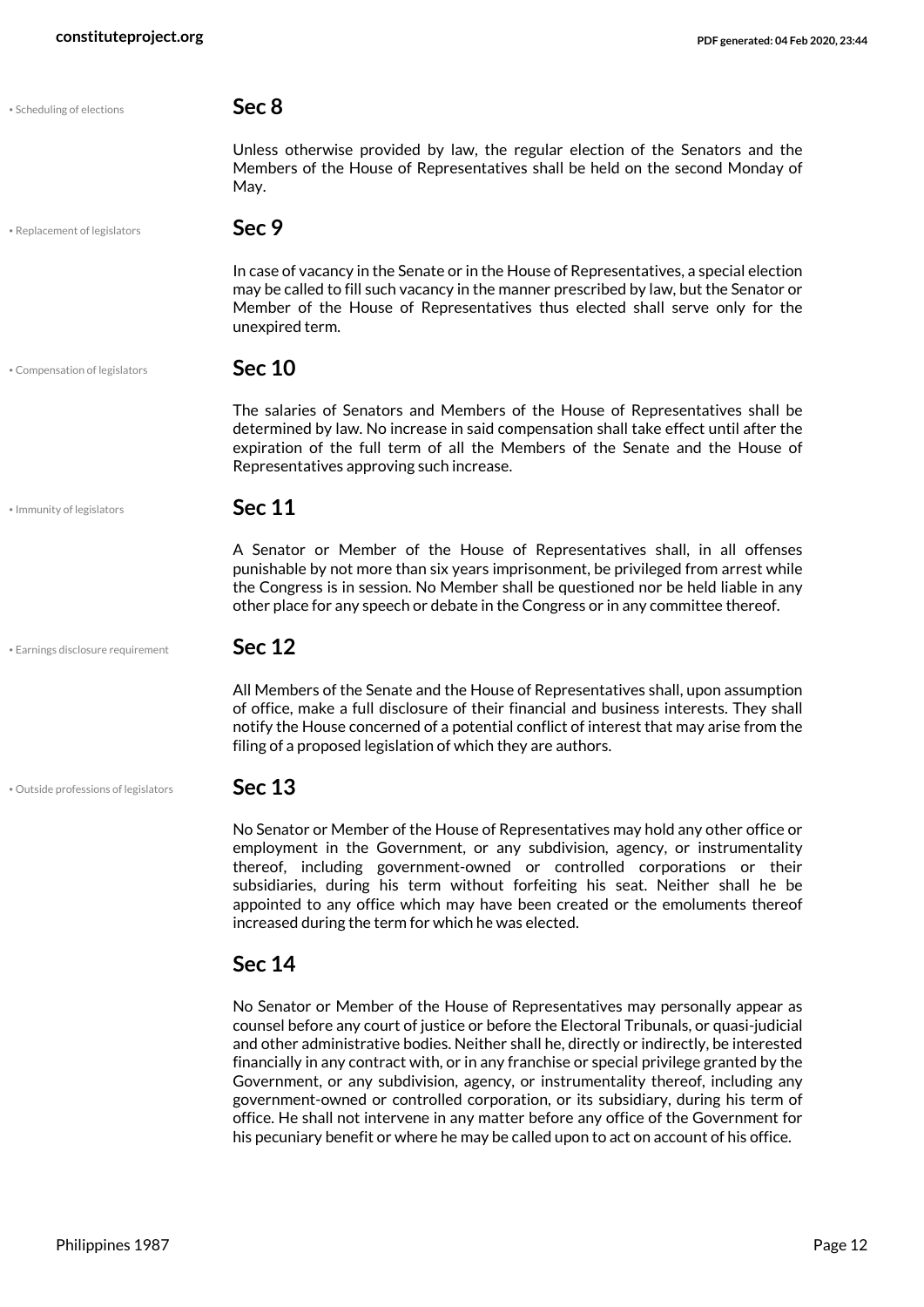• Extraordinary legislative sessions **Sec 15** • Length of legislative sessions

• Leader of first chamber • Leader of second chamber

• Attendance by legislators • Quorum for legislative sessions

• Removal of individual legislators

• Publication of deliberations • Secrecy of legislative votes

<span id="page-12-7"></span><span id="page-12-3"></span>The Congress shall convene once every year on the fourth Monday of July for its regular session, unless a different date is fixed by law, and shall continue to be in session for such number of days as it may determine until thirty days before the opening of its next regular session, exclusive of Saturdays, Sundays, and legal holidays. The President may call a special session at any time.

#### **Sec 16**

<span id="page-12-5"></span><span id="page-12-4"></span>**1.** The Senate shall elect its President and the House of Representatives its Speaker, by a majority vote of all its respective Members.

Each House shall choose such other officers as it may deem necessary.

- <span id="page-12-9"></span><span id="page-12-0"></span>**2.** A majority of each House shall constitute a quorum to do business, but a smaller number may adjourn from day to day and may compel the attendance of absent Members in such manner, and under such penalties, as such House may provide.
- <span id="page-12-10"></span>**3.** Each House may determine the rules of its proceedings, punish its Members for disorderly behavior, and, with the concurrence of two-thirds of all its Members, suspend or expel a Member. A penalty of suspension, when imposed, shall not exceed sixty days.
- <span id="page-12-11"></span><span id="page-12-8"></span>**4.** Each House shall keep a Journal of its proceedings, and from time to time publish the same, excepting such parts as may, in its judgment, affect national security; and the yeas and nays on any question shall, at the request of one-fifth of the Members present, be entered in the Journal.

Each House shall also keep a Record of its proceedings.

**5.** Neither House during the sessions of the Congress shall, without the consent of the other, adjourn for more than three days, nor to any other place than that in which the two Houses shall be sitting.

## <span id="page-12-1"></span>• Electoral court powers **Sec 17** • Electoral court selection

<span id="page-12-2"></span>The Senate and the House of Representatives shall each have an Electoral Tribunal which shall be the sole judge of all contests relating to the election, returns, and qualifications of their respective Members. Each Electoral Tribunal shall be composed of nine Members, three of whom shall be Justices of the Supreme Court to be designated by the Chief Justice, and the remaining six shall be Members of the Senate or the House of Representatives, as the case may be, who shall be chosen on the basis of proportional representation from the political parties and the parties or organizations registered under the party-list system represented therein. The senior Justice in the Electoral Tribunal shall be its Chairman.

<span id="page-12-6"></span>• Legislative committees **Sec 18**

There shall be a Commission on Appointments consisting of the President of the Senate, as ex officio Chairman, twelve Senators, and twelve Members of the House of Representatives, elected by each House on the basis of proportional representation from the political parties and parties or organizations registered under the party-list system represented therein. The Chairman of the Commission shall not vote, except in case of a tie. The Commission shall act on all appointments submitted to it within thirty session days of the Congress from their submission. The Commission shall rule by a majority vote of all the Members.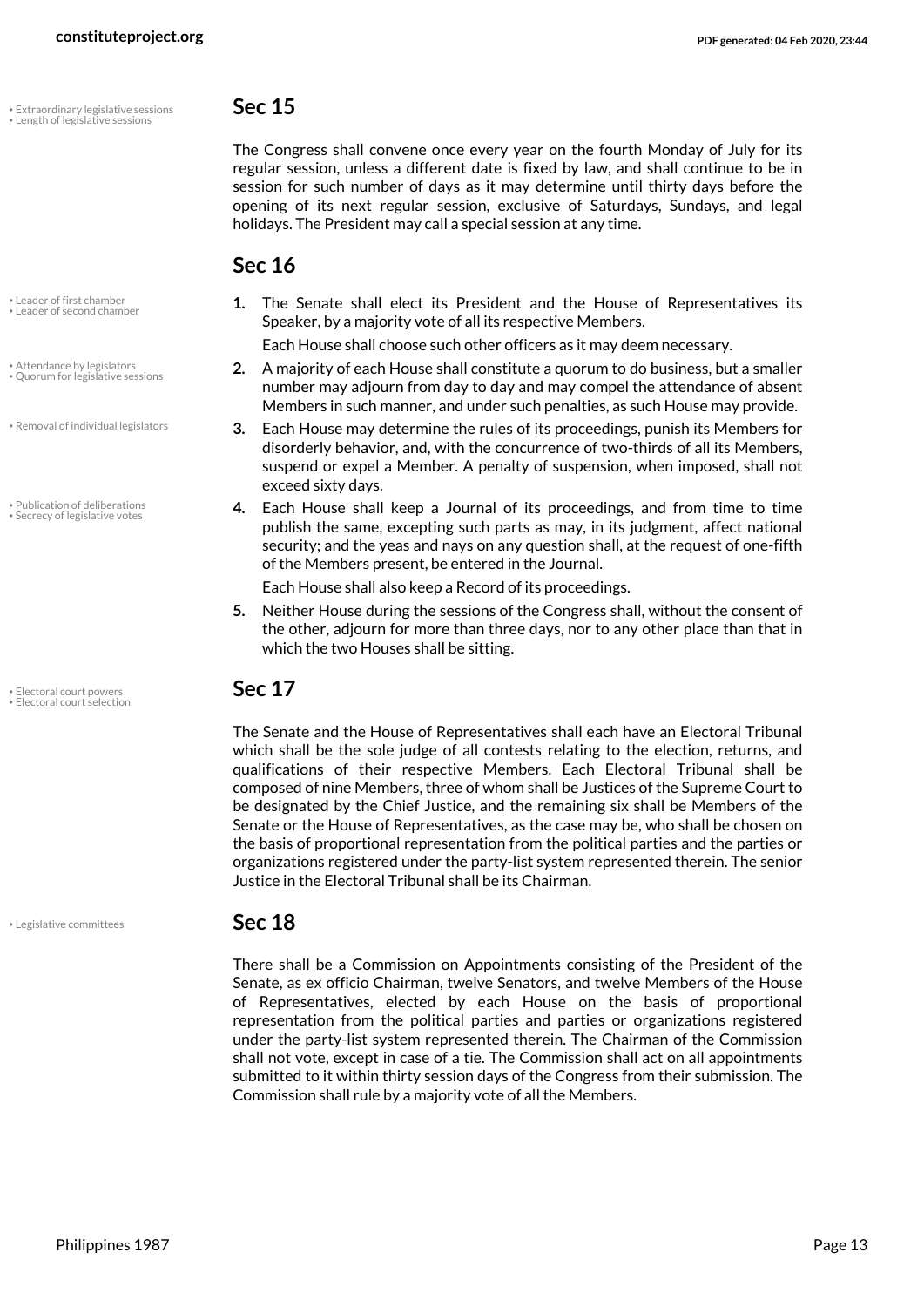The Electoral Tribunals and the Commission on Appointments shall be constituted within thirty days after the Senate and the House of Representatives shall have been organized with the election of the President and the Speaker. The Commission on Appointments shall meet only while the Congress is in session, at the call of its Chairman or a majority of all its Members, to discharge such powers and functions as are herein conferred upon it.

### **Sec 20**

The records and books of accounts of the Congress shall be preserved and be open to the public in accordance with law, and such books shall be audited by the Commission on Audit which shall publish annually an itemized list of amounts paid to and expenses incurred for each Member.

<span id="page-13-5"></span>• Legislative committees **Sec 21**

The Senate or the House of Representatives or any of its respective committees may conduct inquiries in aid of legislation in accordance with its duly published rules of procedure. The rights of persons appearing in or affected by such inquiries shall be respected.

<span id="page-13-6"></span>The heads of departments may upon their own initiative, with the consent of the President, or upon the request of either House, as the rules of each House shall provide, appear before and be heard by such House on any matter pertaining to their departments. Written questions shall be submitted to the President of the Senate or the Speaker of the House of Representatives at least three days before their scheduled appearance. Interpellations shall not be limited to written questions, but may cover matters related thereto. When the security of the State or the public interest so requires and the President so states in writing, the appearance shall be

 $\bullet$  Legislative oversight of the executive **Sec 22** 

• Designation of commander in chief **Sec 23** • Power to declare/approve war

<span id="page-13-2"></span>• Emergency provisions

- Division of labor between chambers **Sec 24** Initiation of general legislation
- 
- First chamber reserved policy areas

<span id="page-13-9"></span><span id="page-13-8"></span>• Spending bills<br>• Tax bills

conducted in executive session.

- <span id="page-13-7"></span><span id="page-13-0"></span>**1.** The Congress, by a vote of two-thirds of both Houses in joint session assembled, voting separately, shall have the sole power to declare the existence of a state of war.
- **2.** In times of war or other national emergency, the Congress may, by law, authorize the President, for a limited period and subject to such restrictions as it may prescribe, to exercise powers necessary and proper to carry out a declared national policy. Unless sooner withdrawn by resolution of the Congress, such powers shall cease upon the next adjournment thereof.

<span id="page-13-4"></span><span id="page-13-3"></span><span id="page-13-1"></span>All appropriation, revenue or tariff bills, bills authorizing increase of the public debt, bills of local application, and private bills shall originate exclusively in the House of Representatives, but the Senate may propose or concur with amendments.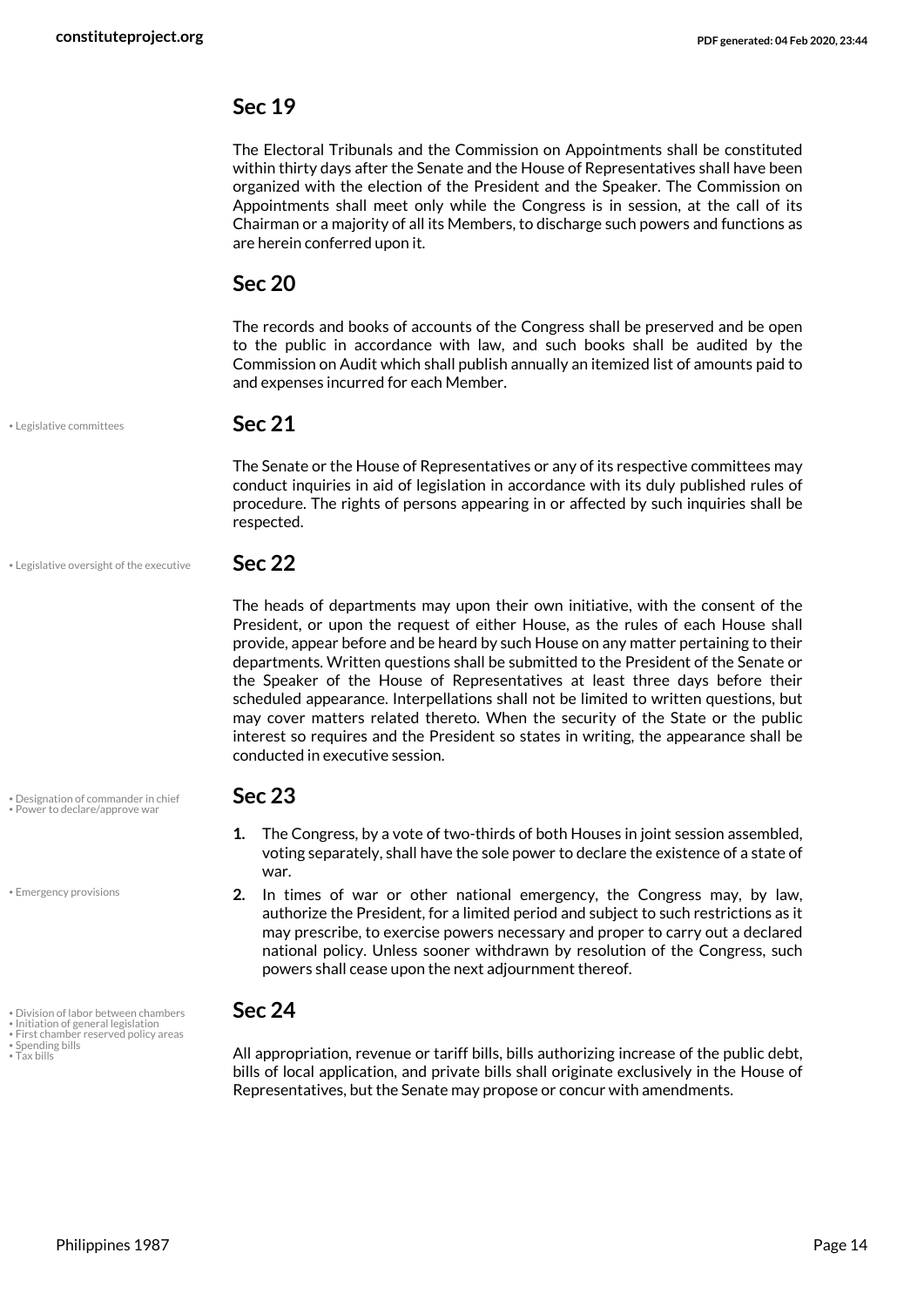<span id="page-14-0"></span>

#### • Spending bills **Sec 25**

- **1.** The Congress may not increase the appropriations recommended by the President for the operation of the Government as specified in the budget. The form, content, and manner of preparation of the budget shall be prescribed by law.
- **2.** No provision or enactment shall be embraced in the general appropriations bill unless it relates specifically to some particular appropriation therein. Any such provision or enactment shall be limited in its operation to the appropriation to which it relates.
- **3.** The procedure in approving appropriations for the Congress shall strictly follow the procedure for approving appropriations for other departments and agencies.
- **4.** A special appropriations bill shall specify the purpose for which it is intended, and shall be supported by funds actually available as certified by the National Treasurer, or to be raised by a corresponding revenue proposal therein.
- **5.** No law shall be passed authorizing any transfer of appropriations; however, the President, the President of the Senate, the Speaker of the House of Representatives, the Chief Justice of the Supreme Court, and the heads of Constitutional Commissions may, by law, be authorized to augment any item in the general appropriations law for their respective offices from savings in other items of their respective appropriations.
- **6.** Discretionary funds appropriated for particular officials shall be disbursed only for public purposes to be supported by appropriate vouchers and subject to such guidelines as may be prescribed by law.
- **7.** If, by the end of any fiscal year, the Congress shall have failed to pass the general appropriations bill for the ensuing fiscal year, the general appropriations law for the preceding fiscal year shall be deemed reenacted and shall remain in force and effect until the general appropriations bill is passed by the Congress.

#### **Sec 26**

- **1.** Every bill passed by the Congress shall embrace only one subject which shall be expressed in the title thereof.
- **2.** No bill passed by either House shall become a law unless it has passed three readings on separate days, and printed copies thereof in its final form have been distributed to its Members three days before its passage, except when the President certifies to the necessity of its immediate enactment to meet a public calamity or emergency. Upon the last reading of a bill, no amendment thereto shall be allowed, and the vote thereon shall be taken immediately thereafter, and the yeas and nays entered in the Journal.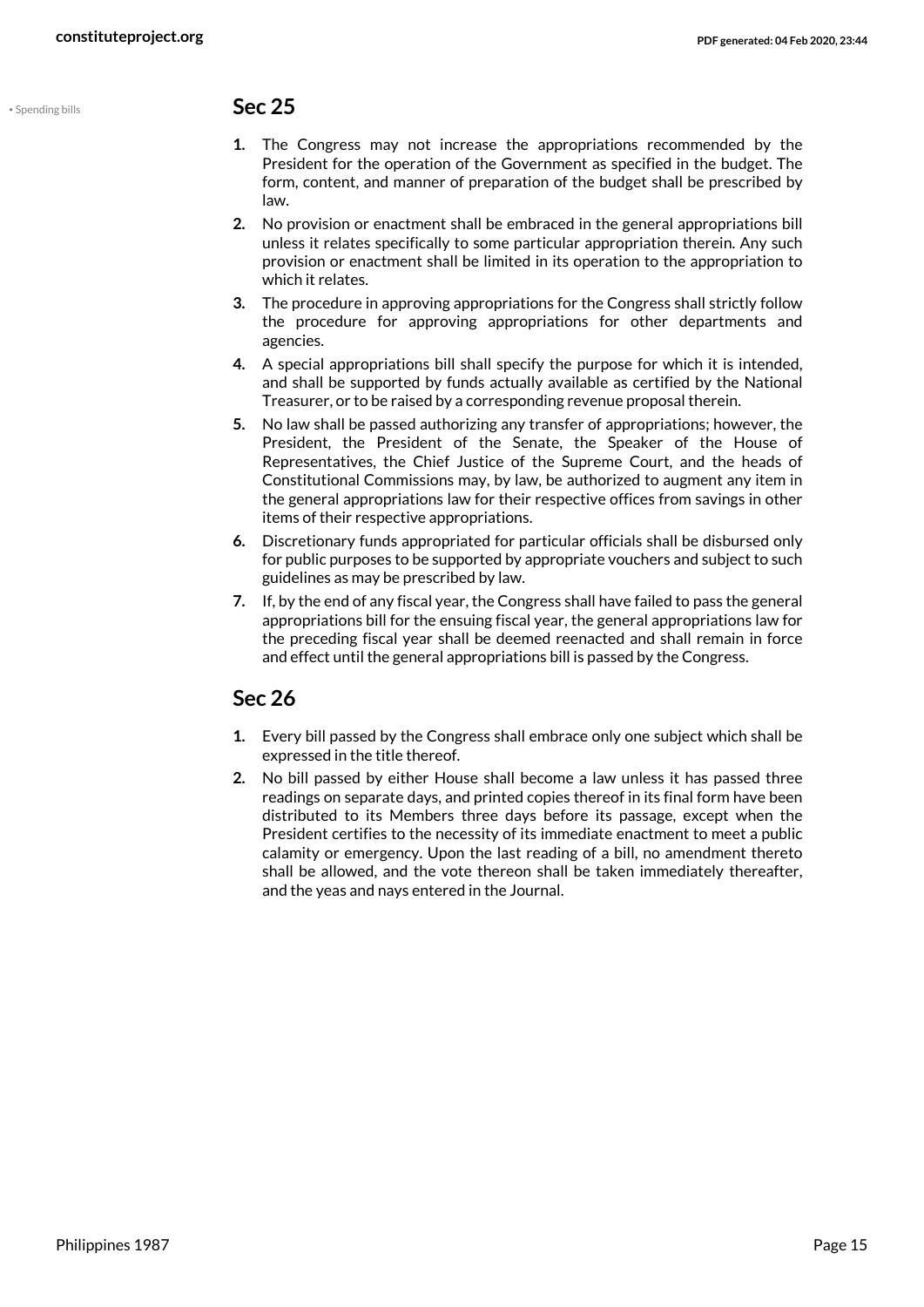• Division of labor between chambers • Approval of general legislation • Initiation of general legislation • Veto override procedure

#### **Sec 27**

- <span id="page-15-4"></span><span id="page-15-2"></span><span id="page-15-1"></span>**1.** Every bill passed by the Congress shall, before it becomes a law, be presented to the President. If he approves the same, he shall sign it; otherwise, he shall veto it and return the same with his objections to the House where it originated, which shall enter the objections at large in its Journal and proceed to reconsider it. If, after such reconsideration, two-thirds of all the Members of such House shall agree to pass the bill, it shall be sent, together with the objections, to the other House by which it shall likewise be reconsidered, and if approved by two-thirds of all the Members of that House, it shall become a law. In all such cases, the votes of each House shall be determined by yeas or nays, and the names of the Members voting for or against shall be entered in its Journal. The President shall communicate his veto of any bill to the House where it originated within thirty days after the date of receipt thereof; otherwise, it shall become a law as if he had signed it.
- <span id="page-15-0"></span>**2.** The President shall have the power to veto any particular item or items in an appropriation, revenue, or tariff bill, but the veto shall not affect the item or items to which he does not object.

#### **Sec 28**

- **1.** The rule of taxation shall be uniform and equitable. The Congress shall evolve a progressive system of taxation.
- **2.** The Congress may, by law, authorize the President to fix within specified limits, and subject to such limitations and restrictions as it may impose, tariff rates, import and export quotas, tonnage and wharfage dues, and other duties or imposts within the framework of the national development program of the Government.
- <span id="page-15-3"></span>**3.** Charitable institutions, churches and parsonages or convents appurtenant thereto, mosques, non-profit cemeteries, and all lands, buildings, and improvements, actually, directly, and exclusively used for religious, charitable, or educational purposes shall be exempt from taxation.
- **4.** No law granting any tax exemption shall be passed without the concurrence of a majority of all the Members of the Congress.

### **Sec 29**

- **1.** No money shall be paid out of the Treasury except in pursuance of an appropriation made by law.
- **2.** No public money or property shall be appropriated, applied, paid, or employed, directly or indirectly, for the use, benefit, or support of any sect, church, denomination, sectarian institution, or system of religion, or of any priest, preacher, minister, or other religious teacher, or dignitary as such, except when such priest, preacher, minister, or dignitary is assigned to the armed forces, or to any penal institution, or government orphanage or leprosarium.
- **3.** All money collected on any tax levied for a special purpose shall be treated as a special fund and paid out for such purpose only. If the purpose for which a special fund was created has been fulfilled or abandoned, the balance, if any, shall be transferred to the general funds of the Government.

#### **Sec 30**

No law shall be passed increasing the appellate jurisdiction of the Supreme Court as provided in this Constitution without its advice and concurrence.

• Approval of general legislation

• Tax status of religious organizations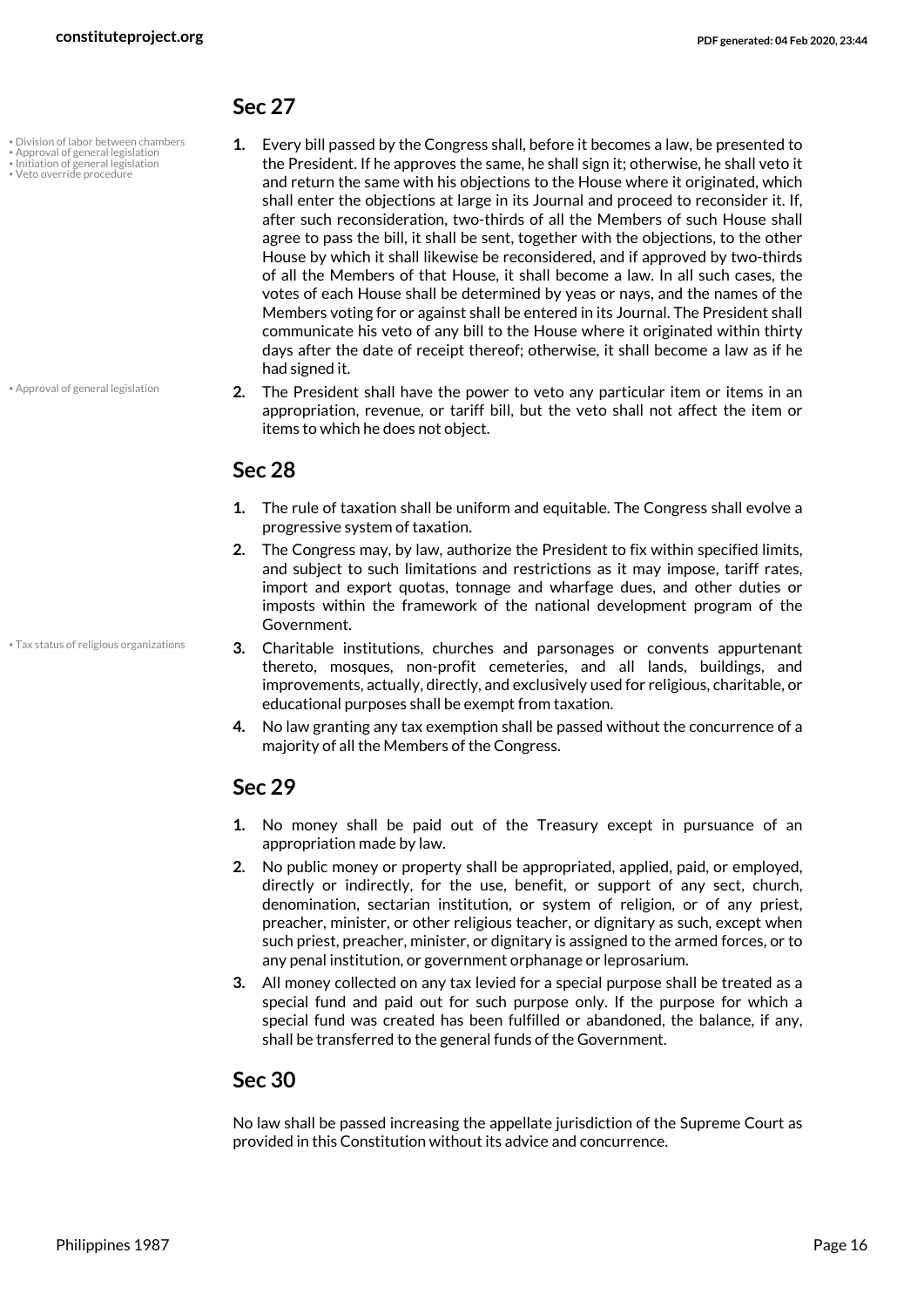No law granting a title of royalty or nobility shall be enacted.

<span id="page-16-11"></span>• Legislative initiatives by citizens **Sec 32** • Referenda

<span id="page-16-8"></span>The Congress shall, as early as possible, provide for a system of initiative and referendum, and the exceptions therefrom, whereby the people can directly propose and enact laws or approve or reject any act or law or part thereof passed by the Congress or local legislative body after the registration of a petition therefor signed by at least ten per centum of the total number of registered voters, of which every legislative district must be represented by at least three per centum of the registered voters thereof.

## <span id="page-16-0"></span>**ARTICLE VII: EXECUTIVE DEPARTMENT**

#### • Name/structure of executive(s) **Sec 1**

<span id="page-16-10"></span><span id="page-16-9"></span><span id="page-16-4"></span><span id="page-16-2"></span>The executive power shall be vested in the President of the Philippines.

• Eligibility for head of state No person may be elected President unless he is a natural-born citizen of the Philippines, a registered voter, able to read and write, at least forty years of age on the day of the election, and a resident of the Philippines for at least ten years immediately preceding such election.

There shall be a Vice-President who shall have the same qualifications and term of office and be elected with and in the same manner as the President. He may be removed from office in the same manner as the President.

The Vice-President may be appointed as a Member of the Cabinet. Such appointment requires no confirmation.

- <span id="page-16-6"></span><span id="page-16-5"></span>The President and the Vice-President shall be elected by direct vote of the people for a term of six years which shall begin at noon on the thirtieth day of June next following the day of the election and shall end at noon of the same date six years thereafter. The President shall not be eligible for any reelection. No person who has succeeded as President and has served as such for more than four years shall be qualified for election to the same office at any time.
	- No Vice-President shall serve for more than two successive terms. Voluntary renunciation of the office for any length of time shall not be considered as an interruption in the continuity of the service for the full term for which he was elected.
- <span id="page-16-12"></span><span id="page-16-7"></span>Unless otherwise provided by law, the regular election for President and Vice-President shall be held on the second Monday of May.

<span id="page-16-3"></span>

- Finance bills **Sec 2** Foreign affairs representative Minimum age of head of state
- 

<span id="page-16-1"></span>• Deputy executive **Sec 3**

• Head of state selection **Sec 4**

• Head of state term length  $\bullet$  Head of state term limit

• Head of state term limits

• Scheduling of elections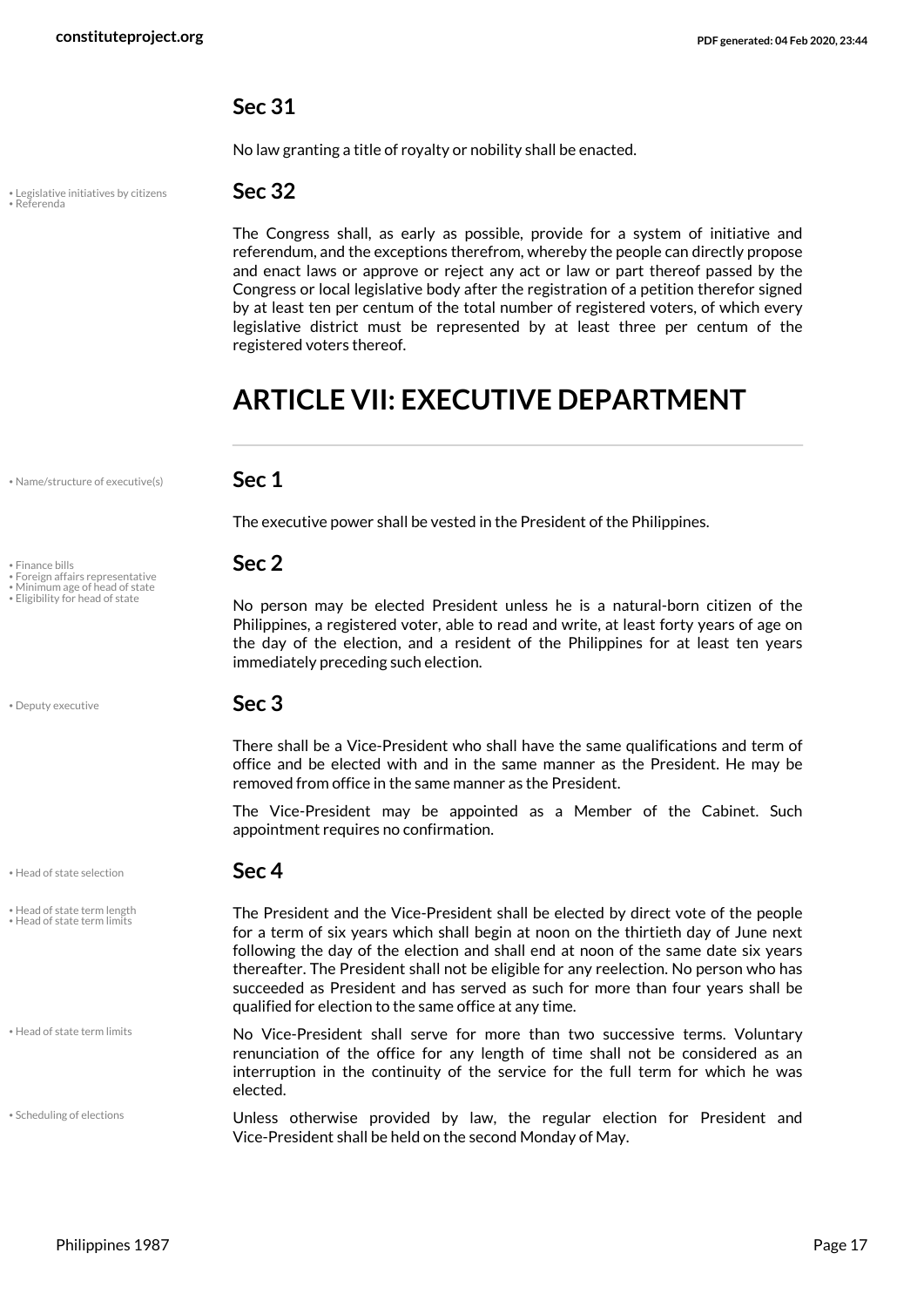The returns of every election for President and Vice-President, duly certified by the board of canvassers of each province or city, shall be transmitted to the Congress, directed to the President of the Senate. Upon receipt of the certificates of canvass, the President of the Senate shall, not later than thirty days after the day of the election, open all the certificates in the presence of the Senate and the House of Representatives in joint public session, and the Congress, upon determination of the authenticity and due execution thereof in the manner provided by law, canvass the votes.

The person having the highest number of votes shall be proclaimed elected, but in case two or more shall have an equal and highest number of votes, one of them shall forthwith be chosen by the vote of a majority of all the Members of both Houses of the Congress, voting separately.

The Congress shall promulgate its rules for the canvassing of the certificates.

The Supreme Court, sitting en banc, shall be the sole judge of all contests relating to the election, returns, and qualifications of the President or Vice-President, and may promulgate its rules for the purpose.

<span id="page-17-0"></span>• God or other deities **Sec 5** • Oaths to abide by constitution

<span id="page-17-1"></span>Before they enter on the execution of their office, the President, the Vice-President, or the Acting President shall take the following oath or affirmation:

"I do solemnly swear (or affirm) that I will faithfully and conscientiously fulfill my duties as President (or Vice-President or Acting President) of the Philippines, preserve and defend its Constitution, execute its laws, do justice to every man, and consecrate myself to the service of the Nation. So help me God." (In case of affirmation, last sentence will be omitted.)

#### **Sec 6**

The President shall have an official residence. The salaries of the President and Vice-President shall be determined by law and shall not be decreased during their tenure. No increase in said compensation shall take effect until after the expiration of the term of the incumbent during which such increase was approved. They shall not receive during their tenure any other emolument from the Government or any other source.

#### **Sec 7**

The President-elect and the Vice-President-elect shall assume office at the beginning of their terms.

If the President-elect fails to qualify, the Vice-President-elect shall act as President until the President-elect shall have qualified.

If a President shall not have been chosen, the Vice-President-elect shall act as President until a President shall have been chosen and qualified.

If at the beginning of the term of the President, the President-elect shall have died or shall have become permanently disabled, the Vice-President-elect shall become President.

Where no President and Vice-President shall have been chosen or shall have qualified, or where both shall have died or become permanently disabled, the President of the Senate or, in case of his inability, the Speaker of the House of Representatives shall act as President until a President or a Vice-President shall have been chosen and qualified.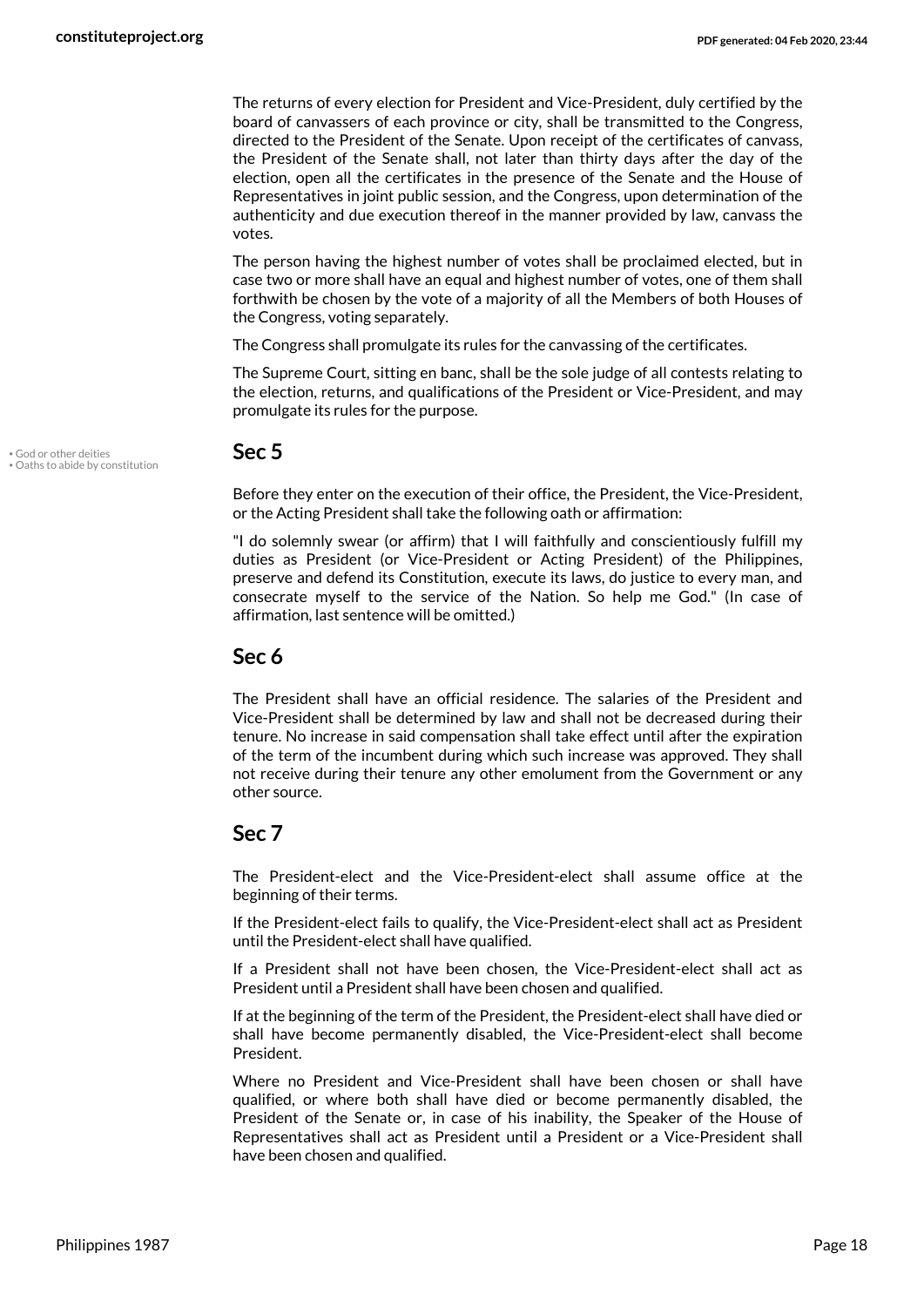The Congress shall, by law, provide for the manner in which one who is to act as President shall be selected until a President or a Vice-President shall have qualified, in case of death, permanent disability, or inability of the officials mentioned in the next preceding paragraph.

• Head of state replacement **Sec 8**

<span id="page-18-0"></span>In case of death, permanent disability, removal from office, or resignation of the President, the Vice-President shall become the President to serve the unexpired term. In case of death, permanent disability, removal from office, or resignation of both the President and Vice-President, the President of the Senate or, in case of his inability, the speaker of the House of Representatives, shall then act as President until the President or Vice-President shall have been elected and qualified.

The Congress shall, by law, provide who shall serve as President in case president of death, permanent disability, or resignation of the Acting President. He shall serve until the President or Vice-President shall have been elected and qualified, and be subject to the same restrictions of powers and disqualifications as the Acting President.

#### **Sec 9**

Whenever there is a vacancy in the Office of the Vice-President during the term for which he was elected, the President shall nominate a Vice-President from among the Members of the Senate and the House of Representatives who shall assume office upon confirmation by a majority vote of all the Members of both Houses of the Congress, voting separately.

#### **Sec 10**

The Congress shall, at ten o'clock in the morning of the third day after the vacancy in the offices of the President and Vice-President occurs, convene in accordance with its rules without need of a call and within seven days enact a law calling for a special election to elect a President and a Vice-President to be held not earlier than forty-five days nor later than sixty days from the time of such call. The bill calling such special election shall be deemed certified under paragraph 2, Section 26, Article VI of this Constitution and shall become law upon its approval on third reading by the Congress. Appropriations for the special election shall be charged against any current appropriations and shall be exempt from the requirements of paragraph 4, Section 25, Article VI of this Constitution. The convening of the Congress cannot be suspended nor the special election postponed. No special election shall be called if the vacancy occurs within eighteen months before the date of the next presidential election.

#### **Sec 11**

Whenever the President transmits to the President of the Senate and the Speaker of the House of Representatives his written declaration that he is unable to discharge the powers and duties of his office, and until he transmits to them a written declaration to the contrary, such powers and duties shall be discharged by the Vice-President as Acting President.

Whenever a majority of all the Members of the Cabinet transmit to the President of the Senate and to the Speaker of the House of Representatives their written declaration that the President is unable to discharge the powers and duties of his office, the Vice-President shall immediately assume the powers and duties of the office as Acting President.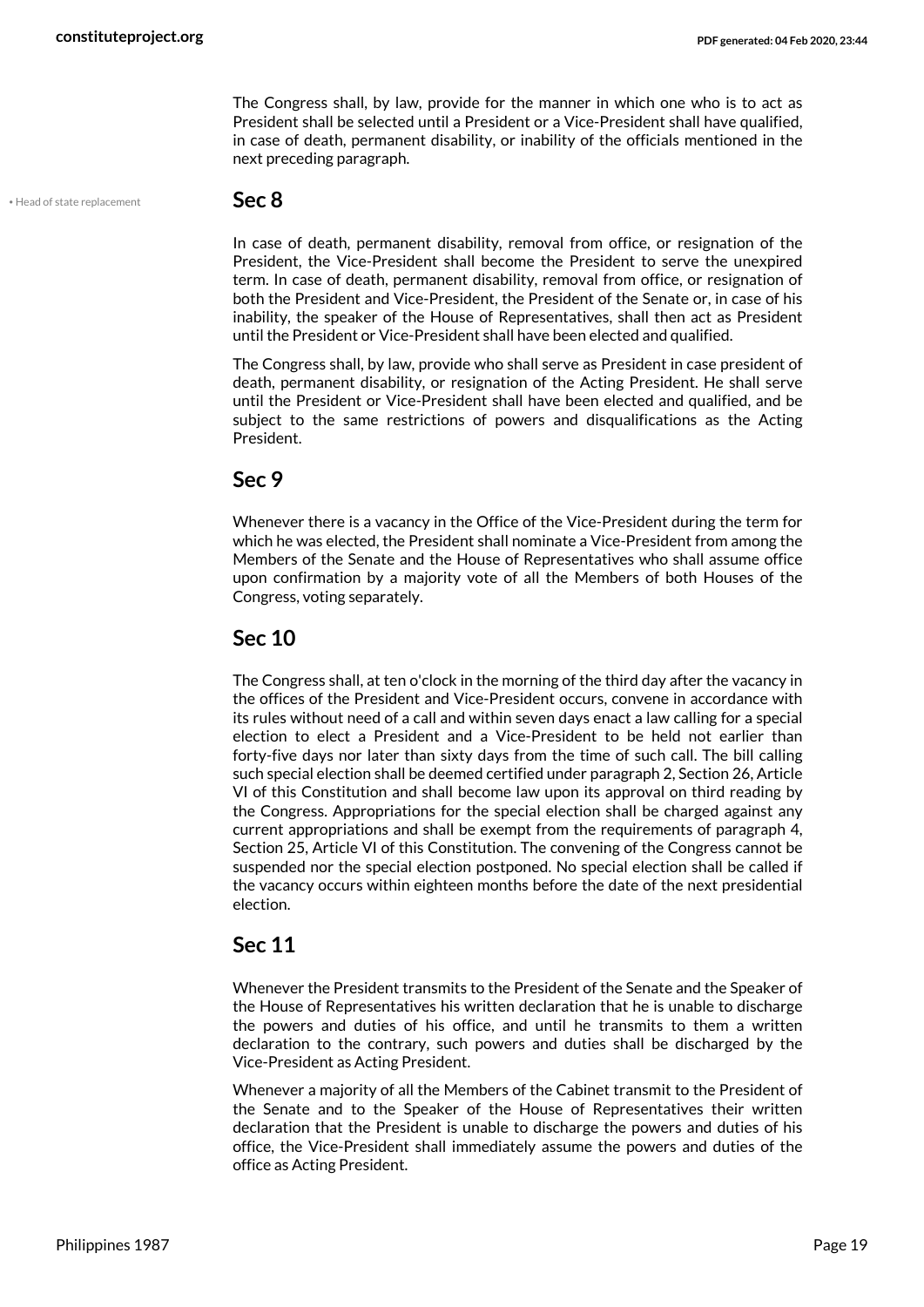Thereafter, when the President transmits to the President of the Senate and to the Speaker of the House of Representatives his written declaration that no inability exists, he shall reassume the powers and duties of his office. Meanwhile, should a majority of all the Members of the Cabinet transmit within five days to the President of the Senate and to the Speaker of the House of Representatives their written declaration that the President is unable to discharge the powers and duties of his office, the Congress shall decide the issue. For that purpose, the Congress shall convene, if it is not in session, within forty-eight hours, in accordance with its rules and without need of call.

If the Congress, within ten days after receipt of the written declaration or, if not in session, within twelve days after it is required to assemble, determines by a two-thirds vote of both Houses, voting separately, that the President is unable to discharge the powers and duties of his office, the Vice-President shall act as President; otherwise, the President shall continue exercising the powers and duties of his office.

#### **Sec 12**

In case of serious illness of the President, the public shall be informed of the state of his health. The Members of the Cabinet in charge of national security and foreign relations and the Chief of Staff of the Armed Forces of the Philippines, shall not be denied access to the President during such illness.

#### <span id="page-19-1"></span> $\epsilon$  Establishment of cabinet/ministers **Sec 13**

<span id="page-19-3"></span><span id="page-19-2"></span>The President, Vice-President, the Members of the Cabinet, and their deputies or assistants shall not, unless otherwise provided in this Constitution, hold any other office or employment during their tenure. They shall not, during said tenure, directly or indirectly, practice any other profession, participate in any business, or be financially interested in any contract with, or in any franchise, or special privilege granted by the Government or any subdivision, agency, or instrumentality thereof, including government-owned or controlled corporations or their subsidiaries. They shall strictly avoid conflict of interest in the conduct of their office.

The spouse and relatives by consanguinity or affinity within the fourth civil degree of the President shall not during his tenure be appointed as Members of the Constitutional Commissions, or the Office of the Ombudsman, or as Secretaries, Undersecretaries, chairmen or heads of bureaus or offices, including government-owned or controlled corporations and their subsidiaries.

<span id="page-19-0"></span>

• Eligibility for cabinet<br>• Eligibility for head of state

#### • Cabinet removal **Sec 14**

Appointments extended by an Acting President shall remain effective, unless revoked by the elected President within ninety days from his assumption or reassumption of office.

#### **Sec 15**

Two months immediately before the next presidential elections and up the end of his term, a President or Acting President shall not make appointments, except temporary appointments to executive positions when continued vacancies therein will prejudice public service or endanger public safety.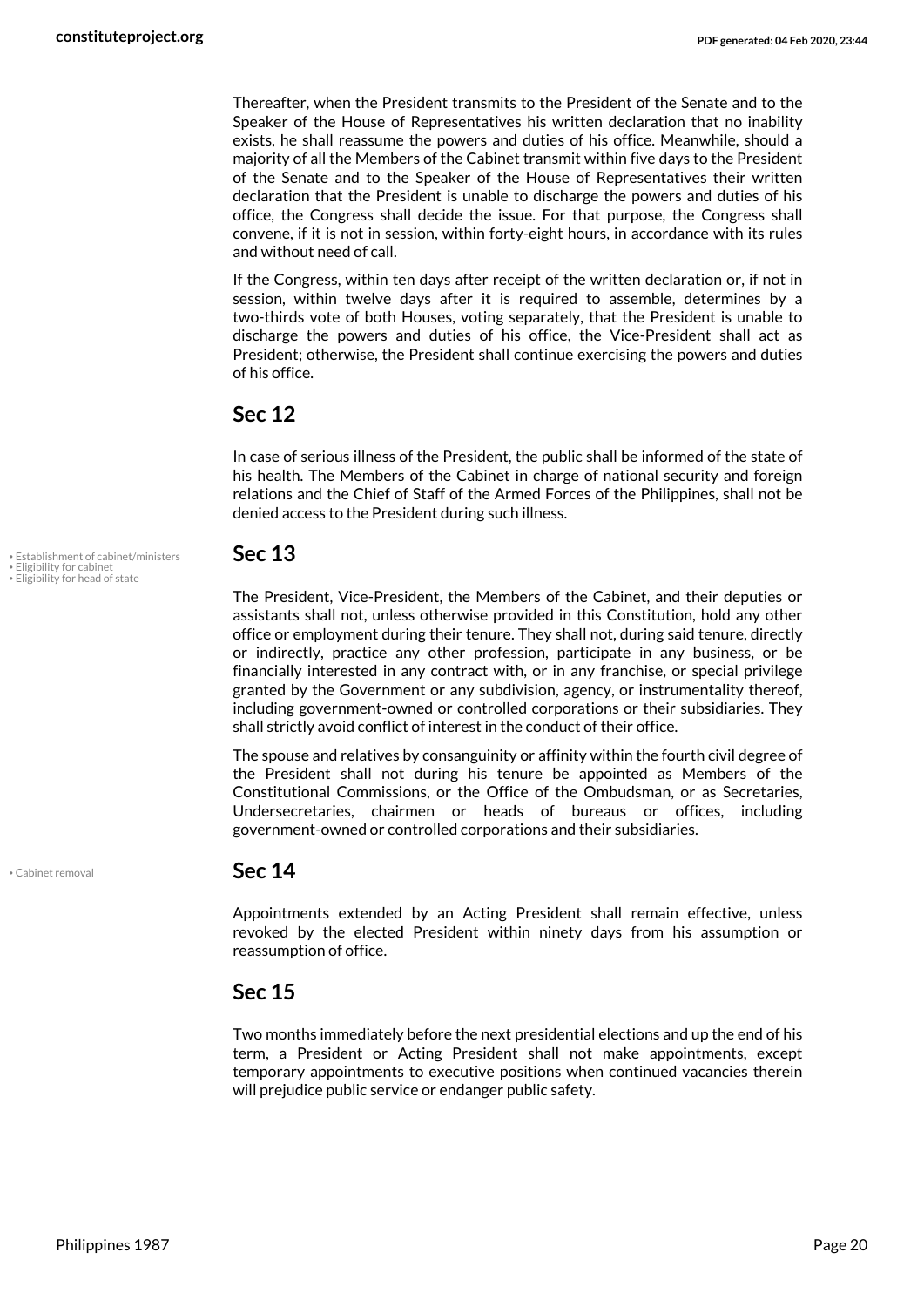## • Establishment of cabinet/ministers **Sec 16** • Cabinet selection • Selection of active-duty commanders

<span id="page-20-0"></span>

<span id="page-20-4"></span><span id="page-20-3"></span>The President shall nominate and, with the consent of the Commission on Appointments, appoint the heads of the executive departments, ambassadors, other public ministers and consuls, or officers of the armed forces from the rank of colonel or naval captain, and other officers whose appointments are vested in his in his Constitution. He shall also appoint all other officers of the Government whose appointments are not otherwise provided for by law, and those whom he may be authorized by law to appoint. The Congress may, by law, vest the appointment of other officers lower in rank in the President alone, in the courts, or in the heads of departments, agencies, commissions, or boards.

The President shall have the power to make appointments during the recess of the Congress, whether voluntary or compulsory, but such appointments shall be effective only until disapproval by the Commission on Appointments or until the next adjournment of the Congress.

#### **Sec 17**

The President shall have control of all the executive departments, bureaus, and offices. He shall ensure that the laws be faithfully executed.

#### <span id="page-20-2"></span>• Emergency provisions **Sec 18**

• Designation of commander in chief

<span id="page-20-1"></span>The President shall be the Commander-in-Chief of all armed forces of the Philippines and whenever it becomes necessary, he may call out such armed forces to prevent or suppress lawless violence, invasion or rebellion. In case of invasion or rebellion, when the public safety requires it, he may, for a period not exceeding sixty days, suspend the privilege of the writ of habeas corpus or place the Philippines or any part thereof under martial law. Within forty-eight hours from the proclamation of martial law or the suspension of the privilege of the writ of habeas corpus, the President shall submit a report in person or in writing to the Congress. The Congress, voting jointly, by a vote of at least a majority of all its Members in regular or special session, may revoke such proclamation or suspension, which revocation shall not be set aside by the President. Upon the initiative of the President, the Congress may, in the same manner, extend such proclamation or suspension for a period to be determined by the Congress, if the invasion or rebellion shall persist and public safety requires it.

The Congress, if not in session, shall, within twenty-four hours following such proclamation or suspension, convene in accordance with its rules without need of a call.

The Supreme Court may review, in an appropriate proceeding filed by any citizen, the sufficiency of the factual basis of the proclamation of martial law or the suspension of the privilege of the writ or the extension thereof, and must promulgate its decision thereon within thirty days from its filing.

A state of martial law does not suspend the operation of the Constitution, nor supplant the functioning of the civil courts or legislative assemblies, nor authorize the conferment of jurisdiction on military courts and agencies over civilians where civil courts are able to function, nor automatically suspend the privilege of the writ.

The suspension of the privilege of the writ shall apply only to persons judicially charged for rebellion or offenses inherent in or directly connected with invasion.

During the suspension of the privilege of the writ, any person thus arrested or detained shall be judicially charged within three days, otherwise he shall be released.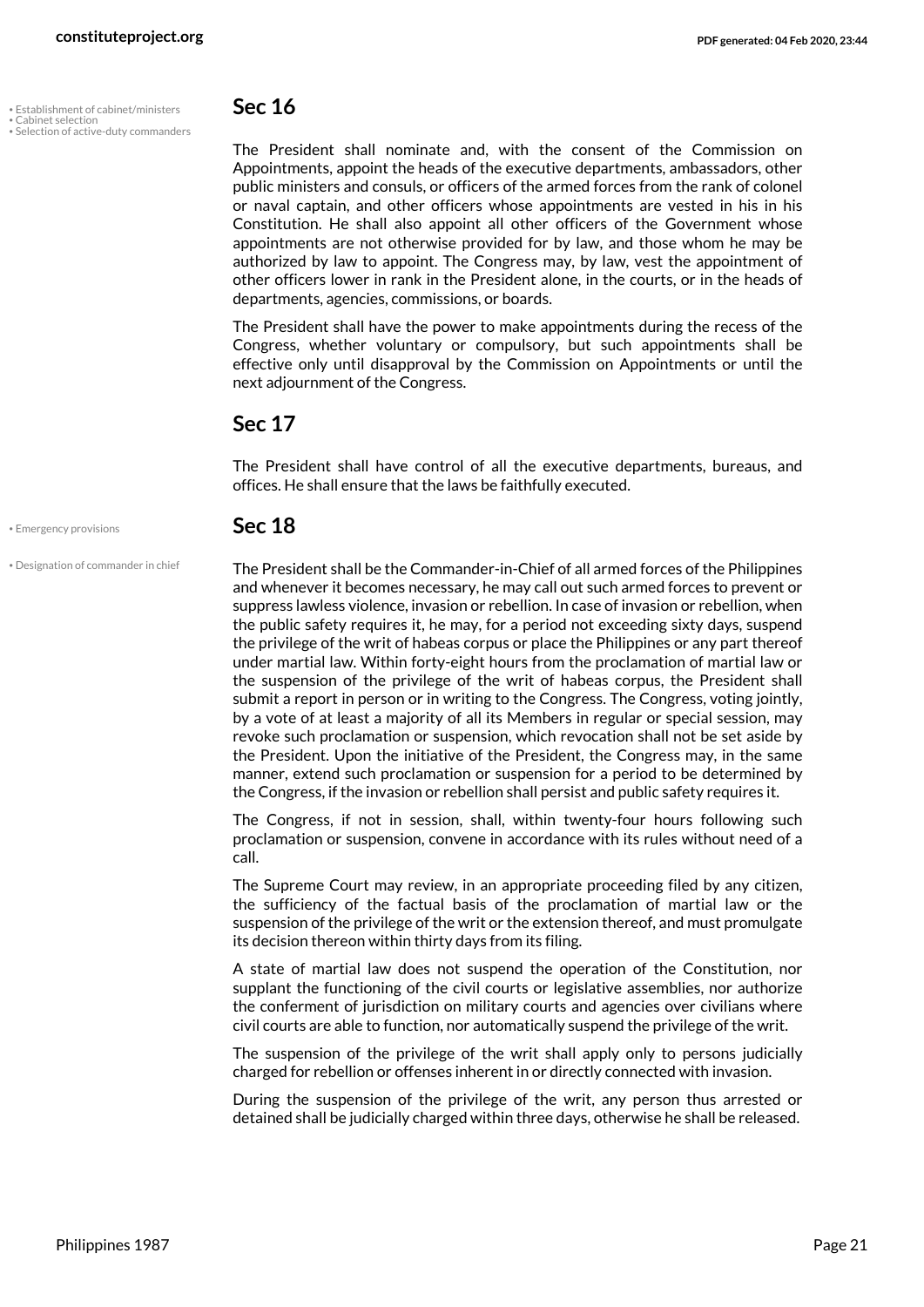<span id="page-21-4"></span><span id="page-21-2"></span>• Head of state powers **Sec 19** • Power to pardon

Except in cases of impeachment, or as otherwise provided in this Constitution, the President may grant reprieves, commutations, and pardons, and remit fines and forfeitures, after conviction by final judgement.

He shall also have the power to grant amnesty with the concurrence of a majority of all the Members of the Congress.

#### **Sec 20**

The President may contract or guarantee foreign loans on behalf of the Republic of the Philippines with the prior concurrence of the Monetary Board, and subject to such limitations as may be provided by law. The Monetary Board shall, within thirty days from the end of every quarter of the calendar year, submit to the Congress a complete report of its decisions on applications for loans to be contracted or guaranteed by the Government or government-owned and controlled corporations which would have the effect of increasing the foreign debt, and containing other matters as may be provided by law.

<span id="page-21-8"></span>• Foreign affairs representative **Sec 21** • Treaty ratification

<span id="page-21-1"></span>No treaty or international agreement shall be valid and effective unless concurred in by at least two-thirds of all the Members of the Senate.

#### <span id="page-21-7"></span>• Tax bills **Sec 22**

The President shall submit to the Congress within thirty days from the opening of every regular session, as the basis of the general appropriations bill, a budget of expenditures and sources of financing, including receipts from existing and proposed revenue measures.

#### • Legislative oversight of the executive **Sec 23**

<span id="page-21-3"></span>The President shall address the Congress at the opening of its regular session. He may also appear before it at any other time.

## <span id="page-21-0"></span>**ARTICLE VIII: JUDICIAL DEPARTMENT**

• Protection of judges' salaries **Sec 1** • Structure of the courts

<span id="page-21-6"></span><span id="page-21-5"></span>The judicial power shall be vested in one Supreme Court and in such lower courts as may be established by law.

Judicial power includes the duty of the courts of justice to settle actual controversies involving rights which are legally demandable and enforceable, and to determine whether or not there has been a grave abuse of discretion amounting to lack or excess of jurisdiction on the part of any branch or instrumentality of the Government.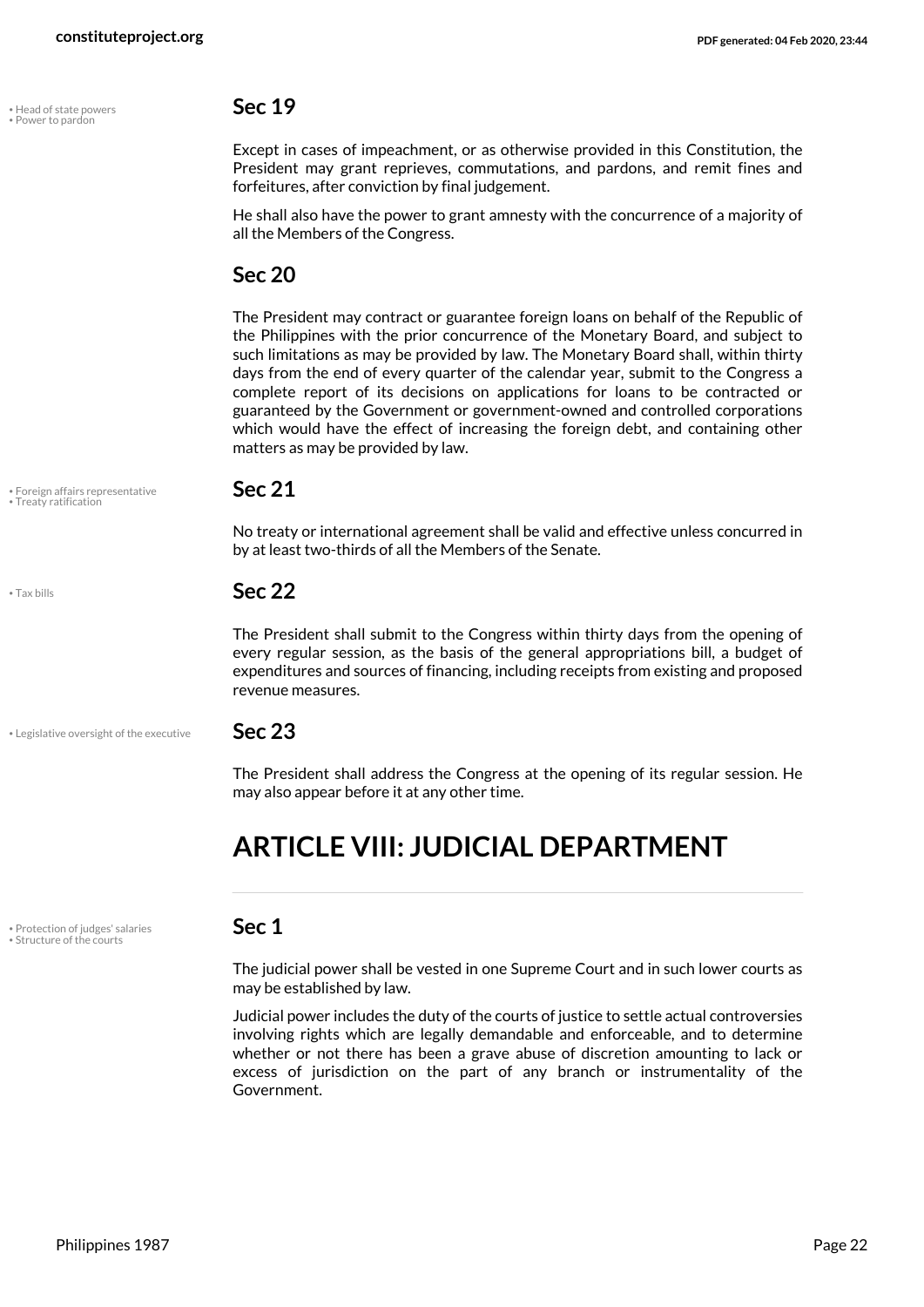The Congress shall have the power to define, prescribe, and apportion the jurisdiction of the various courts but may not deprive the Supreme Court of its jurisdiction over cases enumerated in Section 5 hereof.

No law shall be passed reorganizing the Judiciary when it undermines the security of tenure of its Members.

## <span id="page-22-2"></span>• Judicial independence **Sec 3** • Protection of judges' salaries

<span id="page-22-5"></span>the Judiciary shall enjoy fiscal autonomy. Appropriations for the Judiciary may not be reduced by the legislature below the amount appropriated for the previous year and, after approval, shall be automatically and regularly released.

#### **Sec 4**

- **1.** The Supreme Court shall be composed of a Chief Justice and fourteen Associate Justices. It may sit en banc or, in its discretion, in divisions of three, five, or seven Members. Any vacancy shall be filled within ninety days from the occurrence thereof.
- <span id="page-22-1"></span><span id="page-22-0"></span>**2.** All cases involving the constitutionality of a treaty, international or executive agreement, or law, which shall be heard by the Supreme Court en banc, and all other cases which under the Rules of Court are required to be heard en banc, including those involving the constitutionality, application, or operation of presidential decrees, proclamations, orders, instructions, ordinances, and other regulations, shall be decided with the concurrence of a majority of the Members who actually took part in the deliberations on the issues in the case and voted thereon.
- **3.** Cases or matter heard by a division shall be decided or resolved with the concurrence of a majority of the Members who actually took part in the deliberations on the issues in the case and voted thereon, and in no case, without the concurrence of at least three of such Members. When the required number is not obtained, the case shall be decided en banc: Provided, that no doctrine or principle of law laid down by the court in a decision rendered en banc or in division may be modified or reversed except by the court sitting en banc.

The Supreme Court shall have the following powers:

- **1.** Exercise original jurisdiction over cases affecting ambassadors, other public ministers and consuls, and over petitions for certiorari, prohibition, mandamus, quo warranto, and habeas corpus.
- <span id="page-22-6"></span>**2.** Review, revise, reverse, modify, or affirm on appeal or certiorari, as the law or the Rules of Court may provide, final judgments and orders of lower courts in.
	- **a.** All cases in which the constitutionality or validity of any treaty, international or executive agreement, law, presidential decree, proclamation, order, instruction, ordinance, or regulation is in question.

• Head of state decree power

- <span id="page-22-8"></span>
- Treaty ratification Legal status of treaties
- Constitutionality of legislation

<span id="page-22-7"></span>• Supreme court powers **Sec 5**

<span id="page-22-4"></span>• Legal status of treaties

<span id="page-22-3"></span>• Judicial precedence

• Right to appeal judicial decisions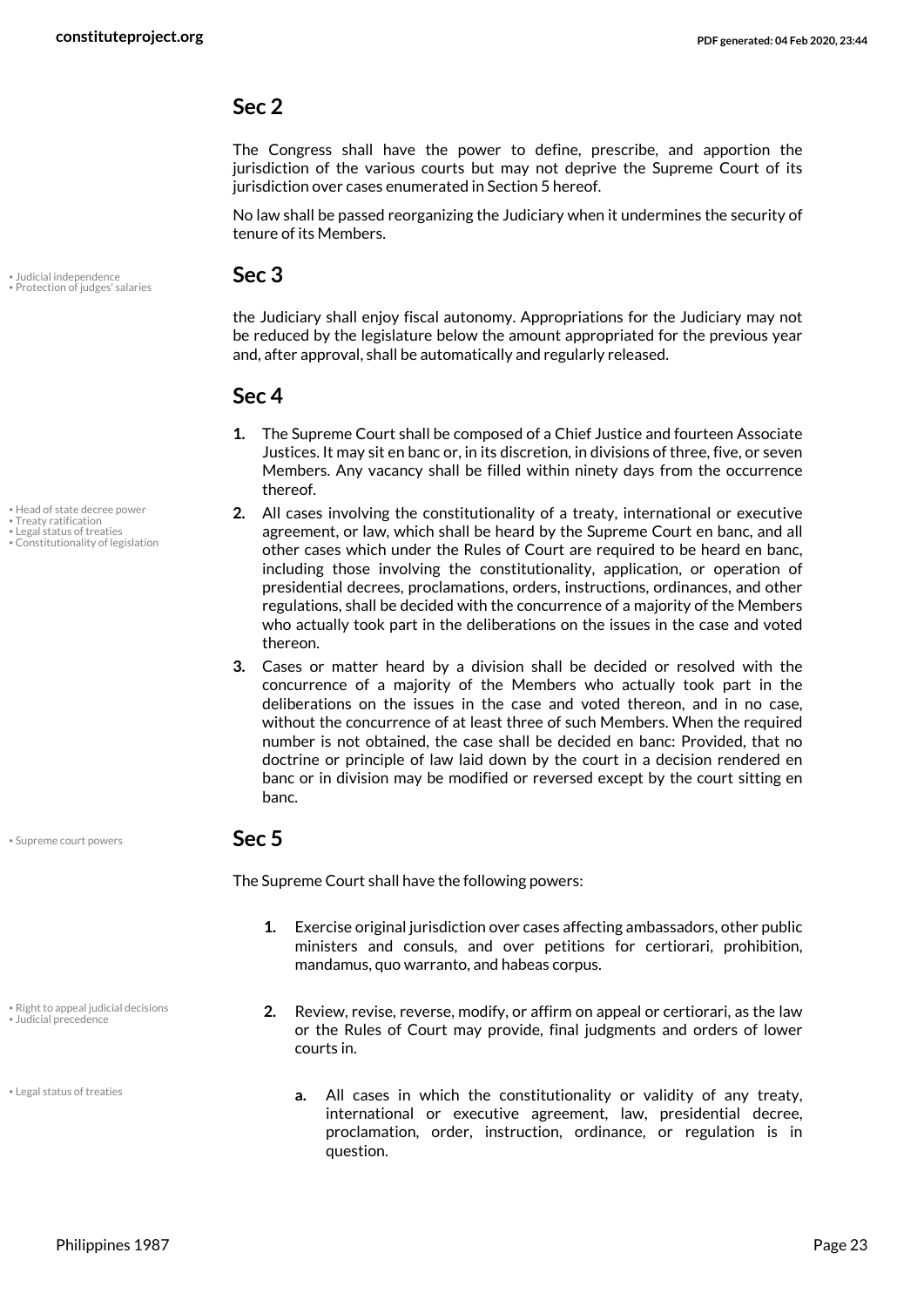- **b.** All cases involving the legality of any tax, impost, assessment, or toll, or any penalty imposed in relation thereto.
- **c.** All cases in which the jurisdiction of any lower court is in issue.
- **d.** All criminal cases in which the penalty imposed is reclusion perpetua or higher.
- **e.** All cases in which only an error or question of law is involved.
- **3.** Assign temporarily judges of lower courts to other stations or public interest may require. Such temporary assignment shall not exceed six months without the consent of the judge concerned.
- **4.** Order a change of venue or place of trial to avoid a miscarriage of justice.
- **5.** Promulgate rules concerning the protection and enforcement of constitutional rights, pleading, practice, and procedure in all courts, the admission to the practice of law, the Integrated Bar, and legal assistance to the underprivileged Such rules shall provide a simplified and inexpensive procedure for the speedy disposition of cases, shall be uniform for all courts of the same grade, and shall not diminish, increase, or modify substantive rights. Rules of procedure of special courts and quasi-judicial bodies shall remain effective unless disapproved by the Supreme Court.
- **6.** Appoint all officials and employees of the Judiciary in accordance with the Civil Service Law.

The Supreme Court shall have administrative supervision over all courts and the personnel thereof.

### **Sec 7**

- Minimum age of supreme court judges • Eligibility for supreme court judges
- <span id="page-23-1"></span><span id="page-23-0"></span>**1.** No person shall be appointed Member of the Supreme Court or any lower collegiate court unless he is a natural-born citizen of the Philippines. A Member of the Supreme Court must be at least forty years of age, and must have been for fifteen years or more a judge of a lower court or engaged in the practice of law in the Philippines.
- **2.** The Congress shall prescribe the qualifications of judges of lower courts, but no person may be appointed judge thereof unless he is a citizen of the Philippines and a member of the Philippine Bar.
- **3.** A Member of the Judiciary must be a person of proven competence, integrity, probity, and independence.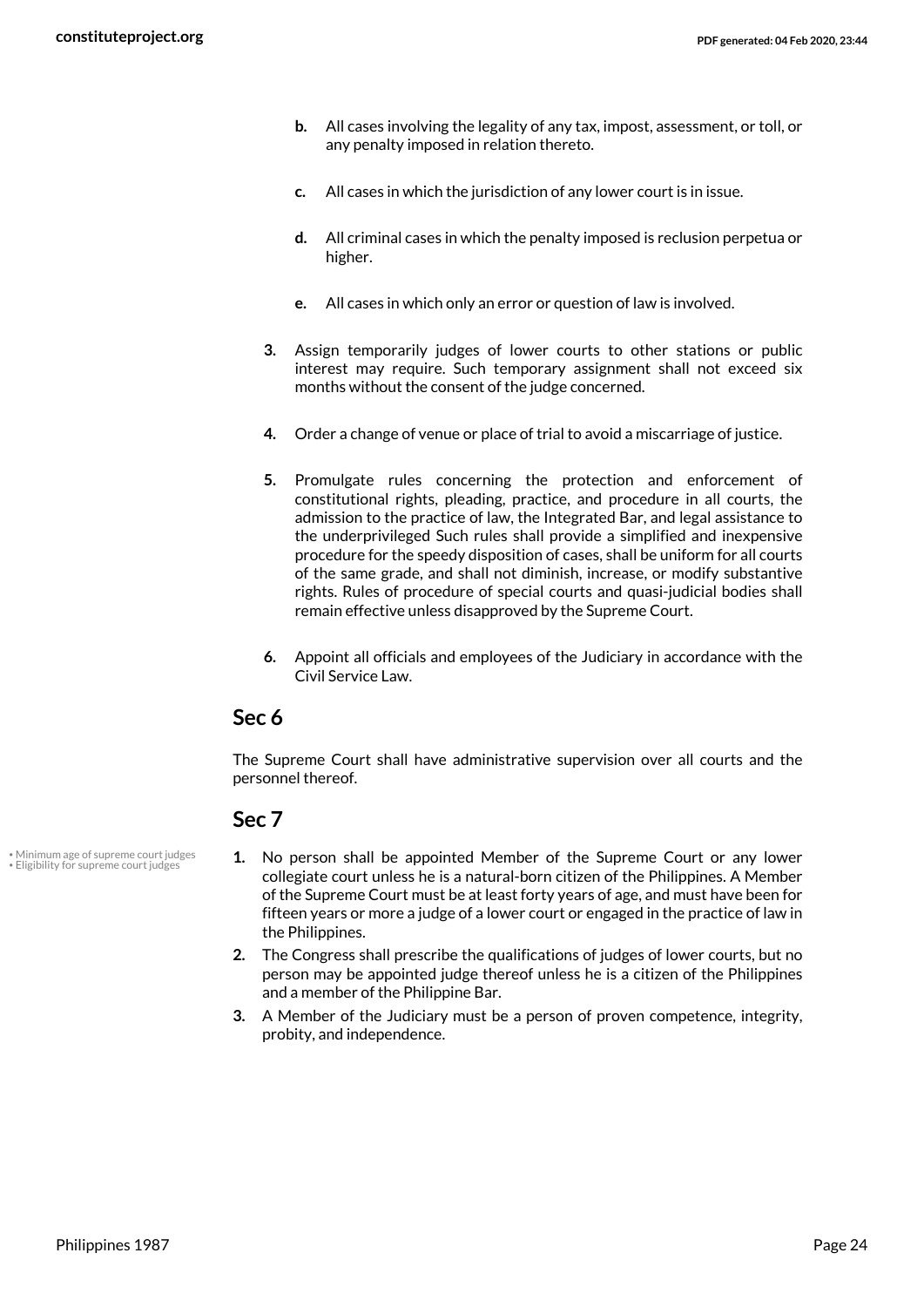• Establishment of judicial council **Sec 8**

- <span id="page-24-0"></span>**1.** A Judicial and Bar Council is hereby created under the supervision of the Supreme Court composed of the Chief Justice as ex officio Chairman, the Secretary of Justice, and a representative of the Congress as ex officio Members, a representative of the Integrated Bar, a professor of law, a retired Member of the Supreme Court, and a representative of the private sector.
- **2.** The regular members of the Council shall be appointed by the President for a term of four years with the consent of the Commission on Appointments. Of the Members first appointed, the representative of the Integrated Bar shall serve for four years, the professor of law for three years, the retired Justice for two years, and the representative of the private sector for one year.
- **3.** The Clerk of the Supreme Court shall be the Secretary ex officio of the Council and shall keep a record of its proceedings.
- **4.** The regular Members of the Council shall receive such emoluments as may be determined by the Supreme Court. The Supreme Court shall provide in its annual budget the appropriations for the Council.
- **5.** The Council shall have the principal function of recommending appointees to the Judiciary. It may exercise such other functions and duties as the Supreme Court may assign to it.

## • Supreme court selection **Sec 9** • Ordinary court selection

<span id="page-24-3"></span><span id="page-24-2"></span>The Members of the Supreme Court and judges of lower courts shall be appointed by the President from a list of at least three nominees prepared by the Judicial and Bar Council for every vacancy. Such appointments need no confirmation.

For the lower courts, the President shall issue the appointments within ninety days from the submission of the list.

#### **Sec 10**

The salary of the Chief Justice and of the Associate Justices of the Supreme Court, and of judges of lower courts shall be fixed by law. During their continuance in office, their salary shall not be decreased.

• Supreme court term length **Sec 11** • Supreme/ordinary court judge removal

• Mandatory retirement age for judges

#### <span id="page-24-5"></span><span id="page-24-4"></span><span id="page-24-1"></span>The Members of the Supreme Court and judges of lower courts shall hold office during good behavior until they reach the age of seventy years or become incapacitated to discharge the duties of their office. The Supreme Court en banc shall have the power to discipline judges of lower courts, or order their dismissal by a vote of a majority of the Members who actually took part in the deliberations on the

#### **Sec 12**

issues in the case and voted thereon.

The Members of the Supreme Court and of other courts established by law shall not be designated to any agency performing quasi-judicial or administrative functions.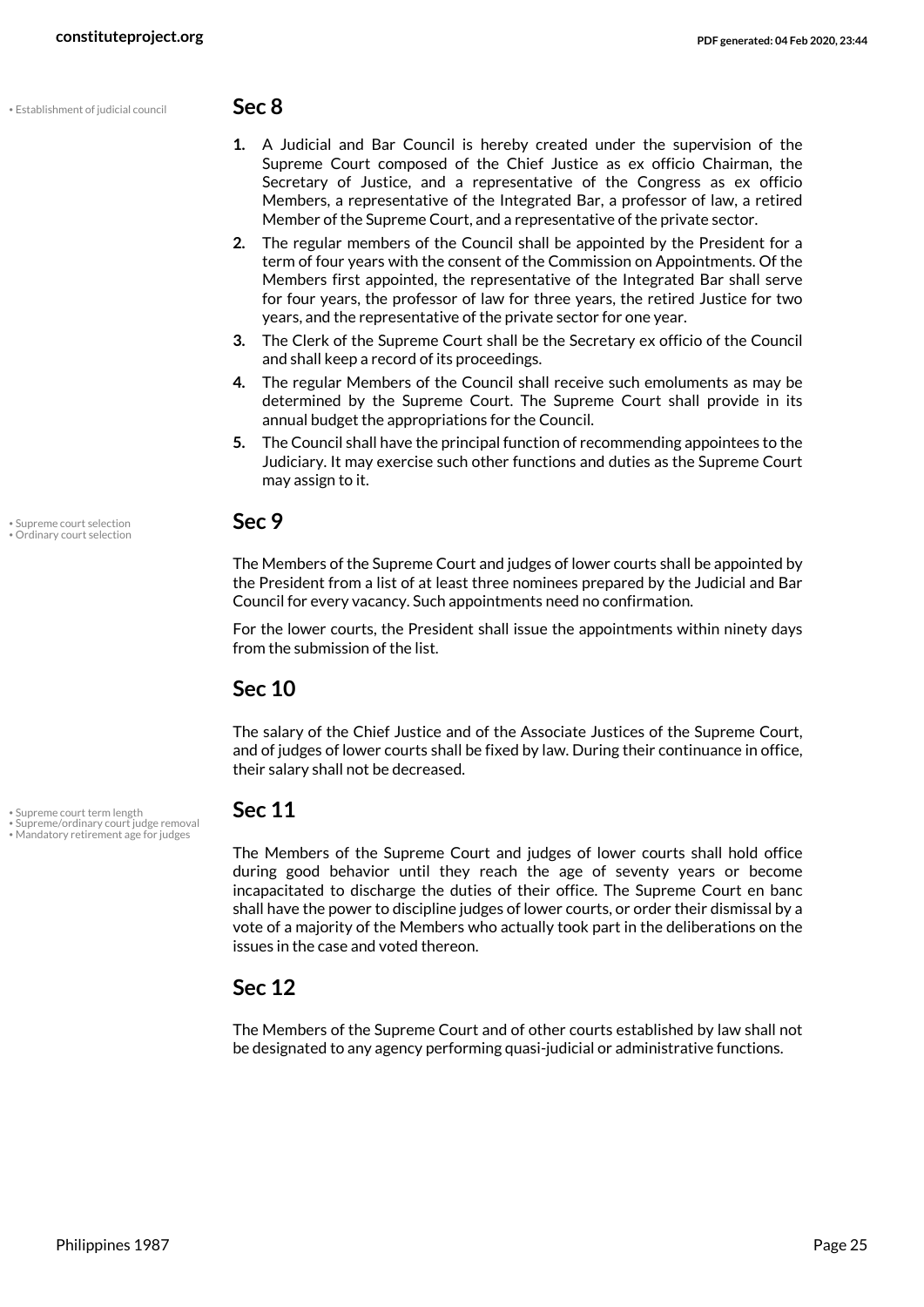• Supreme court opinions **Sec 13**

The conclusions of the Supreme Court in any case submitted to it for decision en banc or in division shall be reached in consultation before the case is assigned to a Member for the writing of the opinion of the Court. A certification to this effect signed by the Chief Justice shall be issued and a copy thereof attached to the record of the case and served upon the parties. Any Member who took no part, or dissented, or abstained from a decision or resolution must state the reason therefor. The same requirements shall be observed by all lower collegiate courts.

## • Right to appeal judicial decisions **Sec 14** • Supreme court opinions

<span id="page-25-3"></span><span id="page-25-2"></span>No decision shall be rendered by any court without expressing therein clearly and distinctly the facts and the law on which it is based.

No petition for review or motion for reconsideration of a decision of the court shall be refused due course or denied without stating the legal basis therefor.

#### **Sec 15**

- **1.** All cases or matters filed after the effectivity of this Constitution must be decided or resolved within twenty-four months from date of submission for the Supreme Court, and, unless reduced by the Supreme Court, twelve months for all lower collegiate courts, and three months for all other lower courts.
- **2.** A case or matter shall be deemed submitted for decision or resolution upon the filing of the last pleading, brief, or memorandum required by the Rules of Court or by the court itself.
- **3.** Upon the expiration of the corresponding period, a certification to this effect signed by the Chief Justice or the presiding judge shall forthwith be issued and a copy thereof attached to the record of the case or matter, and served upon the parties. The certification shall state why a decision or resolution has not been rendered or issued within said period.
- **4.** Despite the expiration of the applicable mandatory period, the court, without prejudice to such responsibility as may have been incurred in consequence thereof, shall decide or resolve the case or matter submitted thereto for determination, without further delay.

### **Sec 16**

The Supreme Court shall, within thirty days from the opening of each regular session of the Congress, submit to the President and the Congress an annual report on the operations and activities of the Judiciary.

## <span id="page-25-0"></span>**ARTICLE IX: CONSTITUTIONAL COMMISSIONS**

### <span id="page-25-1"></span>**A. COMMON PROVISIONS**

**Sec 1**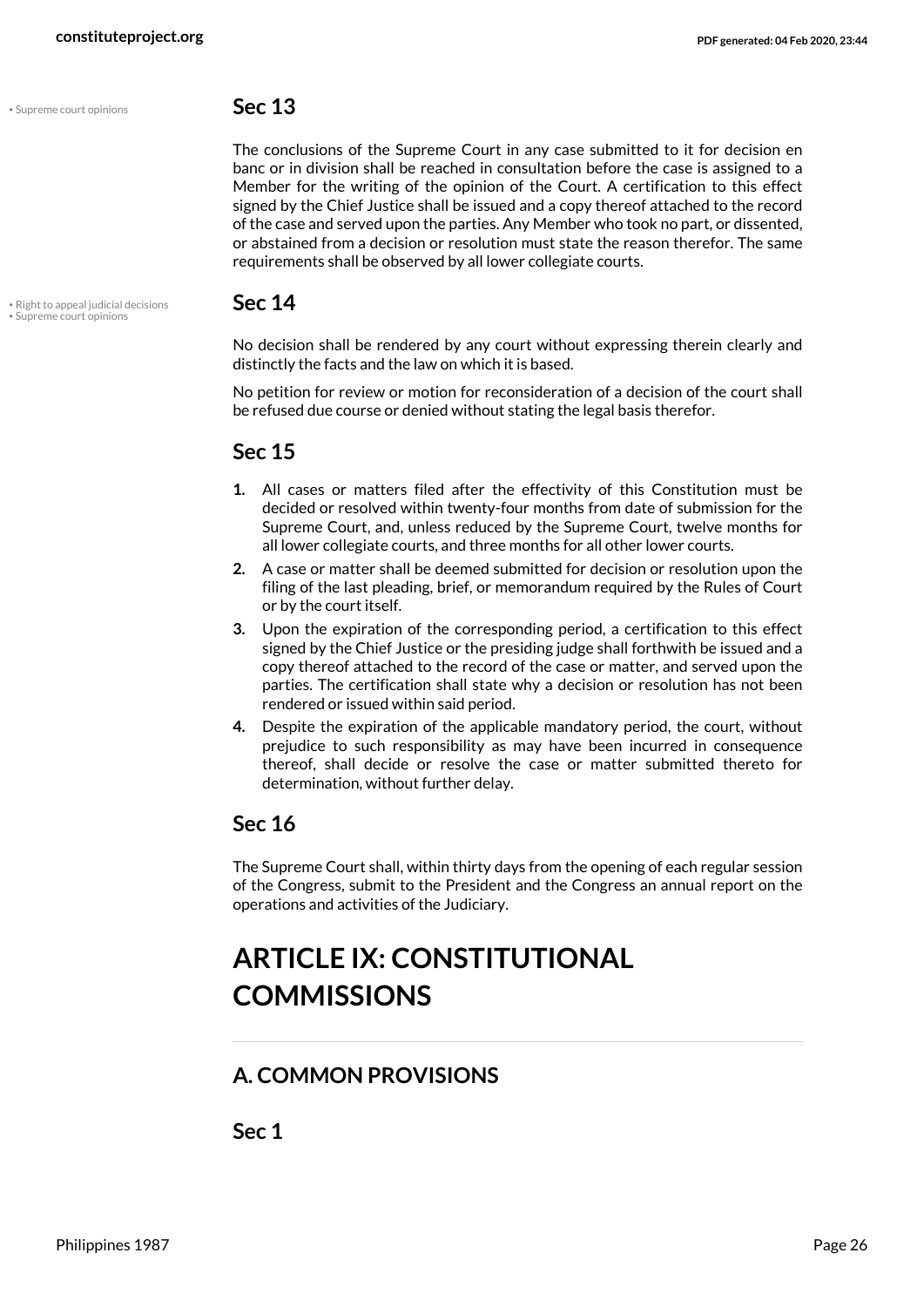The Constitutional Commissions, which shall be independent, are the Civil Service Commission, the Commission on Elections, and the Commission on Audit.

#### **Sec 2**

No Member of a Constitutional Commission shall, during his tenure, hold any other office or employment. Neither shall he engage in the practice of any profession or in the active management or control of any business which in any way may be affected by the functions of his office, nor shall he be financially interested, directly or indirectly, in any contract with, or in any franchise or privilege granted by the Government, any of its subdivisions, agencies, or instrumentalities, including government-owned or controlled corporations or their subsidiaries.

### **Sec 3**

The salary of the Chairman and the Commissioners shall be fixed by law and shall not be decreased during their tenure.

### **Sec 4**

The Constitutional Commissions shall appoint their officials and employees in accordance with law.

#### **Sec 5**

The Commission shall enjoy fiscal autonomy. Their approved annual appropriations shall be automatically and regularly released.

### **Sec 6**

Each Commission en banc may promulgate its own rules concerning pleadings and practice before it or before any of its offices. Such rules however shall not diminish, increase, or modify substantive rights.

### **Sec 7**

Each Commission shall decide by a majority vote of all its Members any case or matter brought before it within sixty days from the date of its submission for decision or resolution. A case or matter is deemed submitted for decision or resolution upon the filing of the last pleading, brief, or memorandum required by the rules of the Commission or by the Commission itself. Unless otherwise provided by this Constitution or by law, any decision, order, or ruling of each Commission may be brought to the Supreme Court on certiorari by the aggrieved party within thirty days from receipt of a copy thereof.

### **Sec 8**

Each Commission shall perform such other functions as may be provided by law.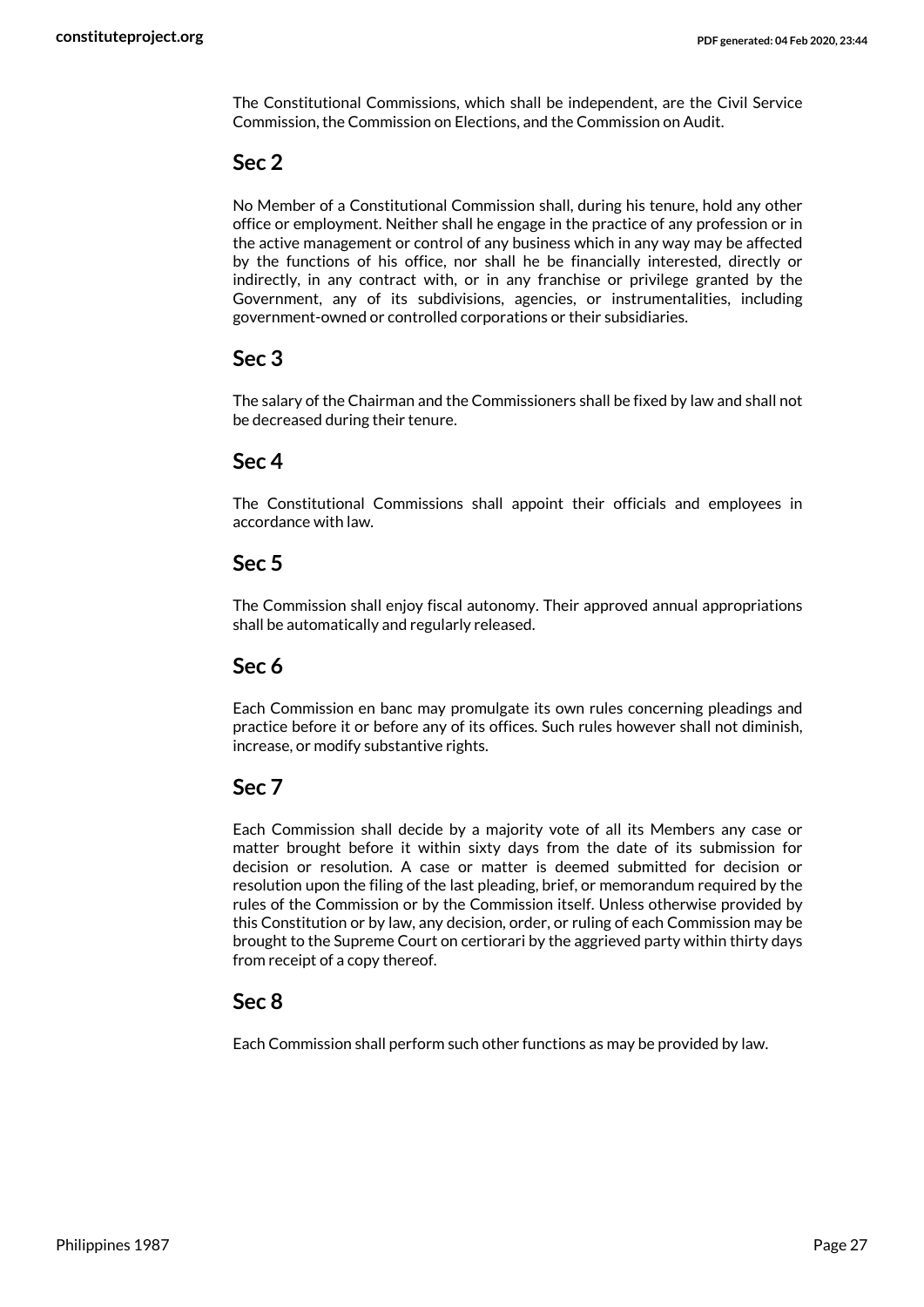### <span id="page-27-0"></span>**B. THE CIVIL SERVICE COMMISSION**

#### **Sec 1**

- **1.** The civil service shall be administered by the Civil Service Commission composed of a Chairman and two Commissioners who shall be natural-born citizens of the Philippines and, at the time of their appointment, at least thirty-five years of age, with proven capacity for public administration, and must not have been candidates for any elective position in the elections immediately preceding their appointment.
- **2.** The Chairman and the Commissioners shall be appointed by the President with the consent of the Commission on Appointments for a term of seven years without reappointment. Of those first appointed, the Chairman shall hold office for seven years, a Commissioner for five years, and another Commissioner for three years, without reappointment.

Appointment to any vacancy shall be only for the unexpired term of the predecessor. In no case shall any Member be appointed or designated in a temporary or acting capacity.

### **Sec 2**

- **1.** The civil service embraces all branches, subdivisions, instrumentalities, and agencies of the Government, including government-owned or controlled corporations with original charters.
- <span id="page-27-1"></span>**2.** Appointments in the civil service shall be made only according to merit and fitness to be determined, as far as practicable, and, except to positions which are policy determining primarily confidential, or highly technical, by competitive examination.
- **3.** No officer or employee in the civil service shall be removed or suspended except for cause provided by law.
- **4.** No officer or employee in the civil service shall engage, directly or indirectly, in any electioneering or partisan political campaign.
- **5.** The right to self-organization shall not be denied to government employees.
- **6.** Temporary employees of the Government shall be given such protection as may be provided by law.

#### **Sec 3**

The Civil Service Commission, as the central personnel agency of the Government, shall establish a career service and adopt measures to promote morale, efficiency, integrity, responsiveness, progressiveness, and courtesy in the civil service. It shall strengthen the merit and rewards system, integrate all human resources development programs for all levels and ranks, and institutionalize a management climate conductive to public accountability. It shall submit to the President and the Congress an annual report on its personnel programs.

### **Sec 4**

All public officers and employees shall take an oath or affirmation to uphold and defend this Constitution.

• Civil service recruitment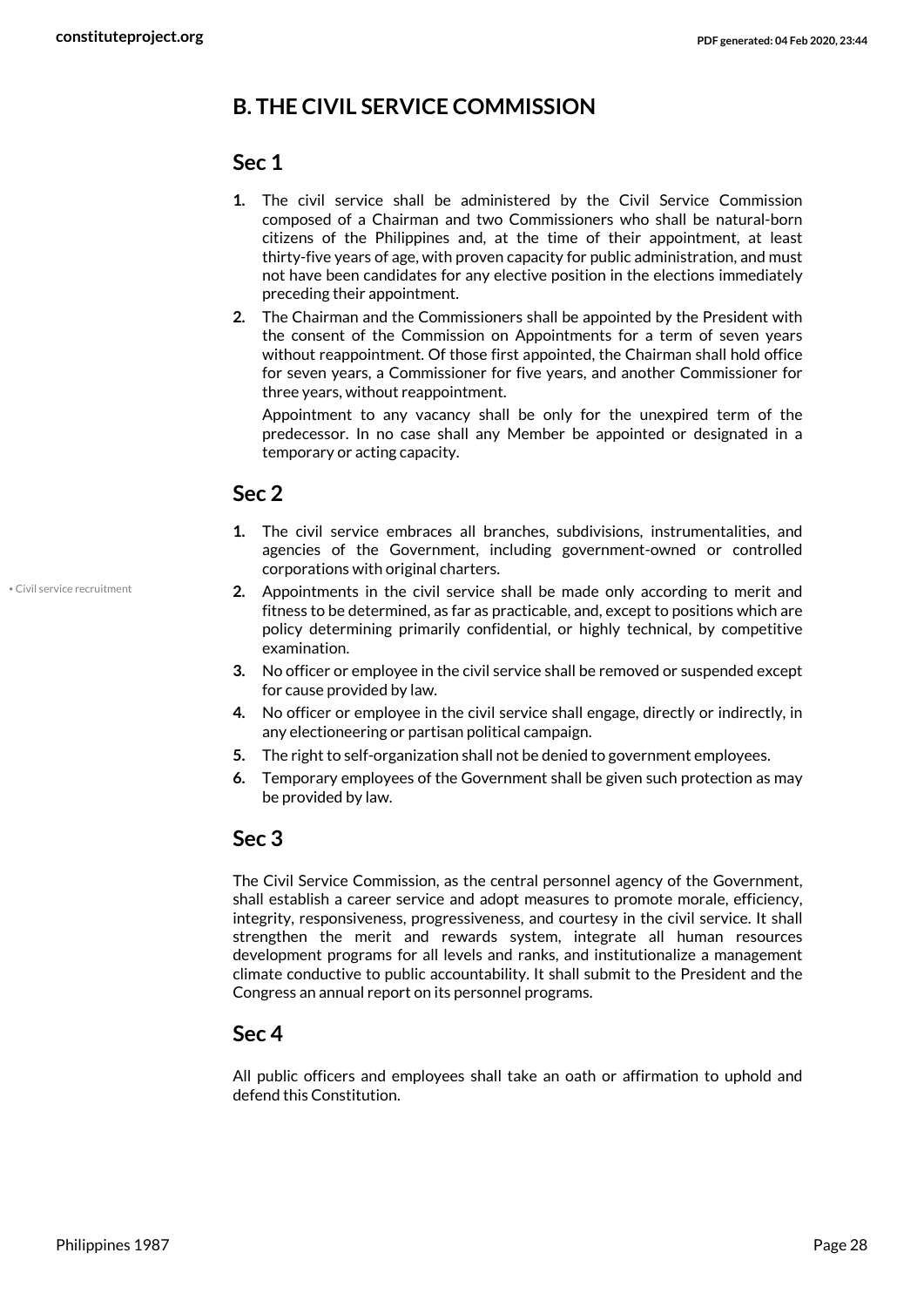The Congress shall provide for the standardization of compensation of government officials and employees, including those in government-owned or controlled corporations with original charters, taking into account the nature of the responsibilities pertaining to, and the qualifications required for their positions.

#### **Sec 6**

No candidate who has lost in any election shall, within one year after such election, be appointed to any office in the Government or any government-owned or controlled corporations or in any of their subsidiaries.

#### **Sec 7**

No elective official shall be eligible for appointment or designation in any capacity to any public office or position during his tenure.

Unless otherwise allowed by law or by the primary functions of his position, no appointive official shall hold any other office or employment in the Government or any subdivision, agency or instrumentality thereof, including government-owned or controlled corporations or their subsidiaries.

#### **Sec 8**

No elective or appointive public officer or employee shall receive additional, double, or indirect compensation, unless specifically authorized by law, nor accept without the consent of the Congress, any present, emolument, office, or title of any kind from any foreign government.

Pensions or gratuities shall not be considered as additional, double, or indirect compensation.

### <span id="page-28-0"></span>**C. THE COMMISSION ON ELECTIONS**

#### <span id="page-28-1"></span>• Electoral commission **Sec 1**

**1.** There shall be a Commission on Elections composed of a Chairman and six Commissioners who shall be natural-born citizens of the Philippines and, at the time of their appointment, at least thirty-five years of age, holders of a college degree, and must not have been candidates for any elective position in the immediately preceding elections.

However, a majority thereof, including the Chairman, shall be members of the Philippine Bar who have been engaged in the practice of law for at least ten years.

**2.** The Chairman and the Commissioners shall be appointed by the President with the consent of the Commission on Appointments for a term of seven years without reappointment. Of those first appointed, three Members shall hold office for seven years, two Members for five years, and the last Members for three years, without reappointment. Appointment to any vacancy shall be only for the unexpired term of the predecessor. In no case shall any Member be appointed or designated in a temporary or acting capacity.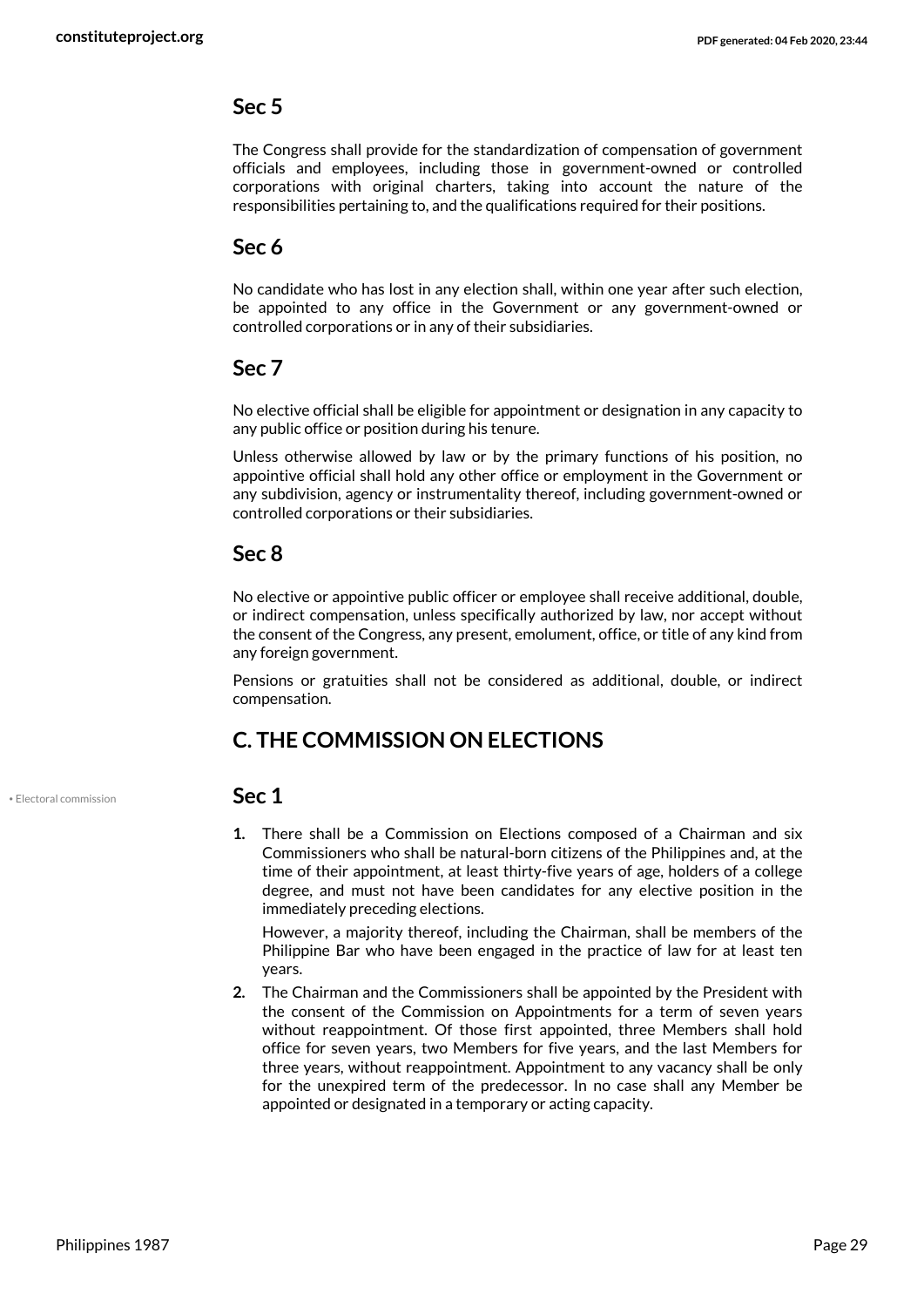#### <span id="page-29-1"></span>• Electoral commission **Sec 2**

The Commission on Elections shall exercise the following powers and functions:

- **1.** Enforce and administer all laws and regulations relative to the conduct of an election, plebiscite, initiative, referendum, and recall.
- **2.** Exercise exclusive original jurisdiction over all contests relating to the elections, returns, and qualifications of all elective regional, provincial, and city officials and appellate jurisdiction over all contests involving elective municipal officials decided by trial courts of general jurisdiction, or involving elective barangay officials decided by trial courts of limited jurisdiction.

Decisions, final orders, or rulings of the Commission on election contests involving elective municipal and barangay offices shall be final, executory, and not appealable.

- **3.** Decide, except those involving the right to vote, all questions affecting elections, including determination of the number and location of polling places, appointment of election officials and inspectors, and registration of voters.
- **4.** Deputize, with the concurrence of the President, law enforcement agencies and instrumentalities of the Government, including the Armed Forces of the Philippines, for the exclusive purpose of ensuring free, orderly, honest, peaceful, and credible elections.
- <span id="page-29-4"></span><span id="page-29-3"></span><span id="page-29-2"></span>**5.** Register, after sufficient publication, political parties, organizations, or coalitions which, in addition to other requirements, must present their platform or program of government; and accredit citizens' arms of the Commission on Elections. Religious denominations and sects shall not be registered. Those which seek to achieve their goals through violence or unlawful means, or refuse to uphold and adhere to this Constitution, or which are supported by any foreign government shall likewise be refused registration.

Financial contributions from foreign governments and their agencies to political parties, organizations, coalitions, or candidates related to elections constitute interference in national affairs and, when accepted, shall be an additional ground for the cancellation of their registration with the Commission, in addition to other penalties that may be prescribed by law.

- **6.** File, upon a verified complaint, or on its own initiative, petitions in court for inclusion or exclusion of voters; investigate and, where appropriate, prosecute cases of violations of election laws, including acts or omissions constituting election frauds, offenses, and malpractices.
- **7.** Recommend to the Congress effective measures to minimize election spending, including limitation of places where propaganda materials shall be posted, and to prevent and penalize all forms of election frauds, offenses, malpractices, and nuisance candidacies.
- **8.** Recommend to the President the removal of any officer or employee it has deputized, or the imposition of any other disciplinary action, for violation or disregard of, or disobedience to its directive, order, or decision.
- **9.** Submit to the President and the Congress a comprehensive report on the conduct of each election, plebiscite, initiative, referendum, or recall.

#### **Sec 3**

The Commission on Elections may sit en banc or in two divisions, and shall promulgate its rules of procedure in order to expedite disposition of election cases, including pre-proclamation controversies. All such election cases shall be heard and decided in division, provided that motions for reconsideration of decisions shall be decided by the Commission en banc.

- <span id="page-29-0"></span>• Campaign financing
- Prohibited political parties Restrictions on political parties
- Regulation of political parties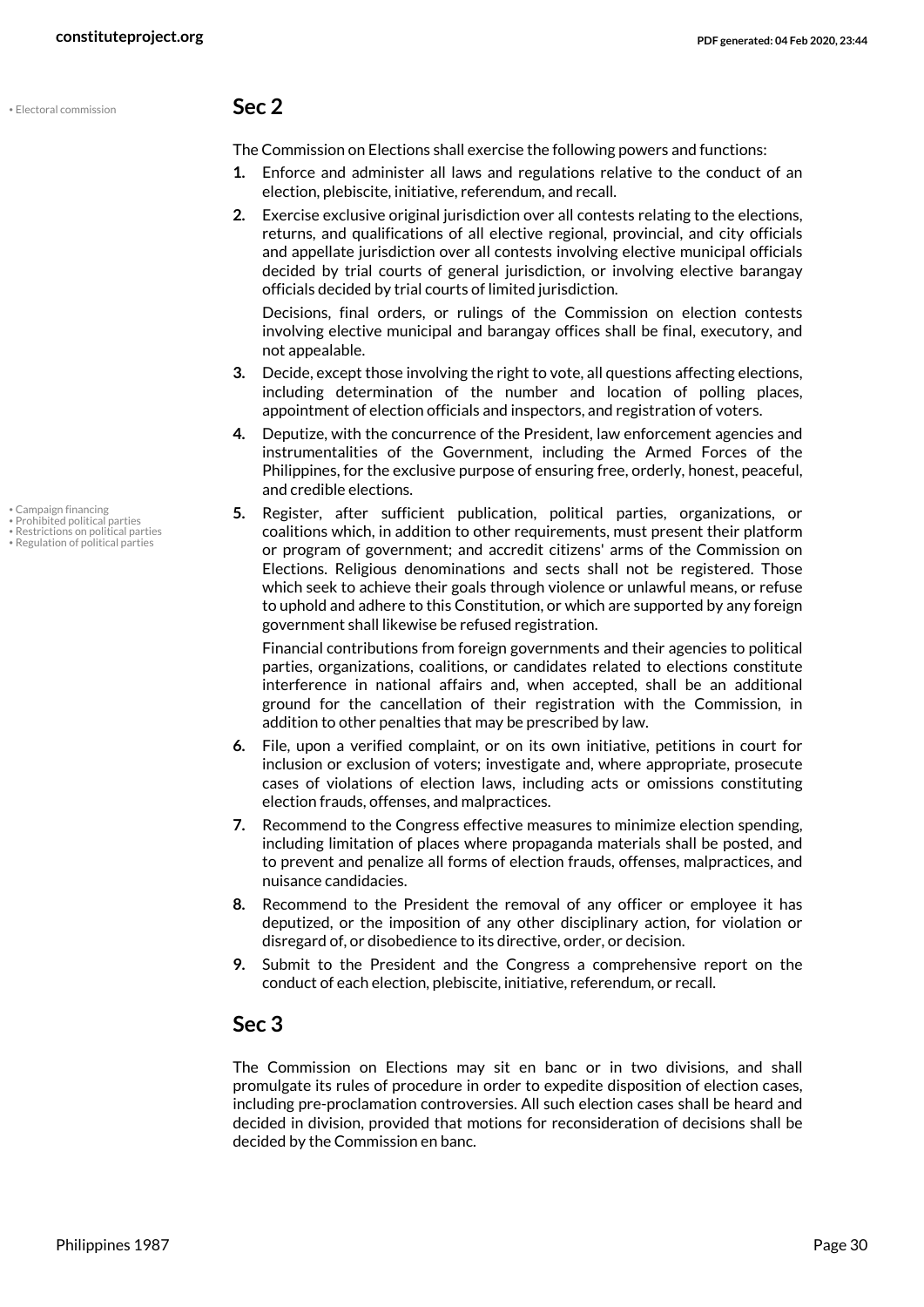The Commission may, during the election period, supervise or regulate the enjoyment or utilization of all franchises or permits for the operation of transportation and other public utilities, media of communication or information, all grants, special privileges, or concessions granted by the Government or any subdivision, agency, or instrumentality thereof, including any government-owned or controlled corporation or its subsidiary. Such supervision or regulation shall aim to ensure equal opportunity, time, and space, and the right to reply, including reasonable, equal rates therefor, for public information campaigns and forums among candidates in connection with the objective of holding free, orderly, honest, peaceful, and credible elections.

### **Sec 5**

No pardon, amnesty, parole, or suspension of sentence for violation of election laws, rules, and regulations shall be granted by the President without the favorable recommendation of the Commission.

### **Sec 6**

A free and open party system shall be allowed to evolve according to the free choice of the people, subject to the provisions of this Article.

### **Sec 7**

No votes cast in favor of a political party, organization, or coalition shall be valid, except for those registered under the party-list system as provided in this Constitution.

### **Sec 8**

Political parties, or organizations or coalitions registered under the party-list system, shall not be represented in the voters' registration boards, boards of election inspectors, boards of canvassers, or other similar bodies. However, they shall be entitled to appoint poll watchers in accordance with law.

### **Sec 9**

Unless otherwise fixed by the Commission in special cases, the election period shall commence ninety days before the day of election and shall end thirty days thereafter.

### **Sec 10**

Bona fide candidates for any public office shall be free from any form of harassment and discrimination.

### **Sec 11**

Funds certified by the Commission as necessary to defray the expenses for holding regular and special elections, plebiscites, initiatives, referenda, and recalls, shall be provided in the regular or special appropriations and, once approved, shall be released automatically upon certification by the Chairman of the Commission.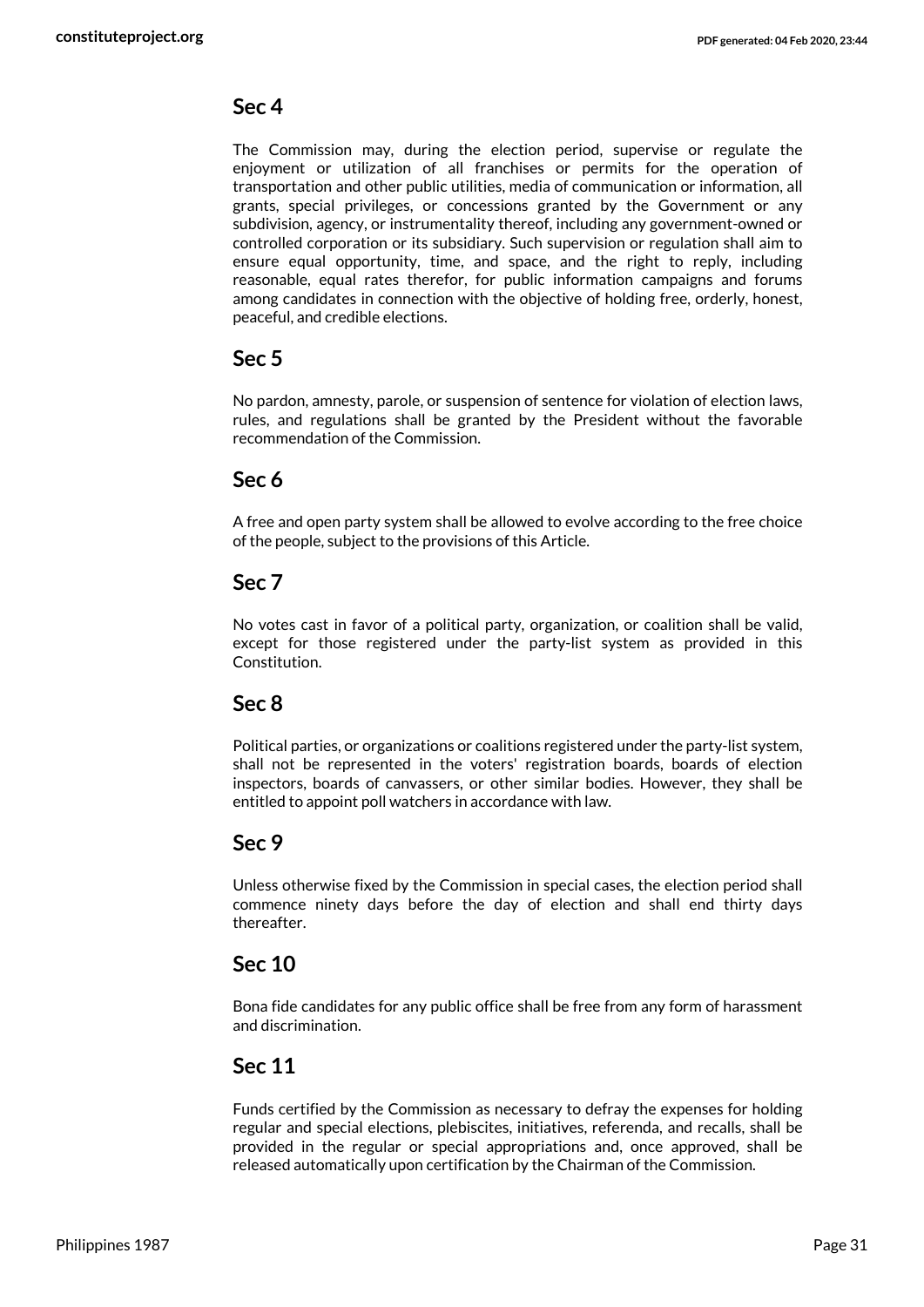### <span id="page-31-0"></span>**D. THE COMMISSION ON AUDIT**

#### **Sec 1**

- **1.** There shall be a Commission on Audit composed of a Chairman and two Commissioners, who shall be natural-born citizens of the Philippines and, at the time of their appointment, at least thirty-five years of age, certified public accountants with not less than ten years of auditing experience, or members of the Philippine Bar who have been engaged in the practice of law for at least ten years, and must not have been candidates for any elective position in the elections immediately preceding their appointment. At no time shall all Members of the Commission belong to the same profession.
- **2.** The Chairman and the Commissioners shall be appointed by the President with the consent of the Commission on Appointments for a term of seven years without reappointment. Of those first appointed, the Chairman shall hold office for seven years, one Commissioner for five years, and the other Commissioner for three years, without reappointment. Appointment to any vacancy shall be only for the unexpired portion of the term of the predecessor. In no case shall any Member be appointed or designated in a temporary or acting capacity.

#### **Sec 2**

- **1.** The Commission on Audit shall have the power, authority, and duty to examine, audit, and settle all accounts pertaining to the revenue and receipts of, and expenditures or uses of funds and property, owned or held in trust by, or pertaining to, the Government, or any of its subdivisions, agencies, or instrumentalities, including government-owned and controlled corporations with original charters, and on a post audit basis
	- **a.** constitutional bodies, commissions and offices that have been granted fiscal autonomy under this Constitution;
	- **b.** autonomous state colleges and universities;
	- **c.** other government-owned owned or controlled corporations and their subsidiaries; and
	- **d.** such non-governmental entities receiving subsidy or equity, directly or indirectly, from or through the Government, which are required by law or the granting institution to submit to such audit as a condition of subsidy or equity.

However, where the internal control system of the audited agencies is inadequate, the Commission may adopt such measures, including temporary or special pre-audit, as are necessary and appropriate to correct the deficiencies. It shall keep the general accounts of the Government and, for such period as may be provided by law, preserve the vouchers and other supporting papers pertaining thereto.

**2.** The Commission shall have exclusive authority, subject to the limitations in this Article, to define the scope of its audit and examination, establish the techniques and methods required therefor, and promulgate accounting and auditing rules, and regulations including those for the prevention and disallowance of irregular, unnecessary, excessive, extravagant, or unconscionable expenditures, or uses of government funds and properties.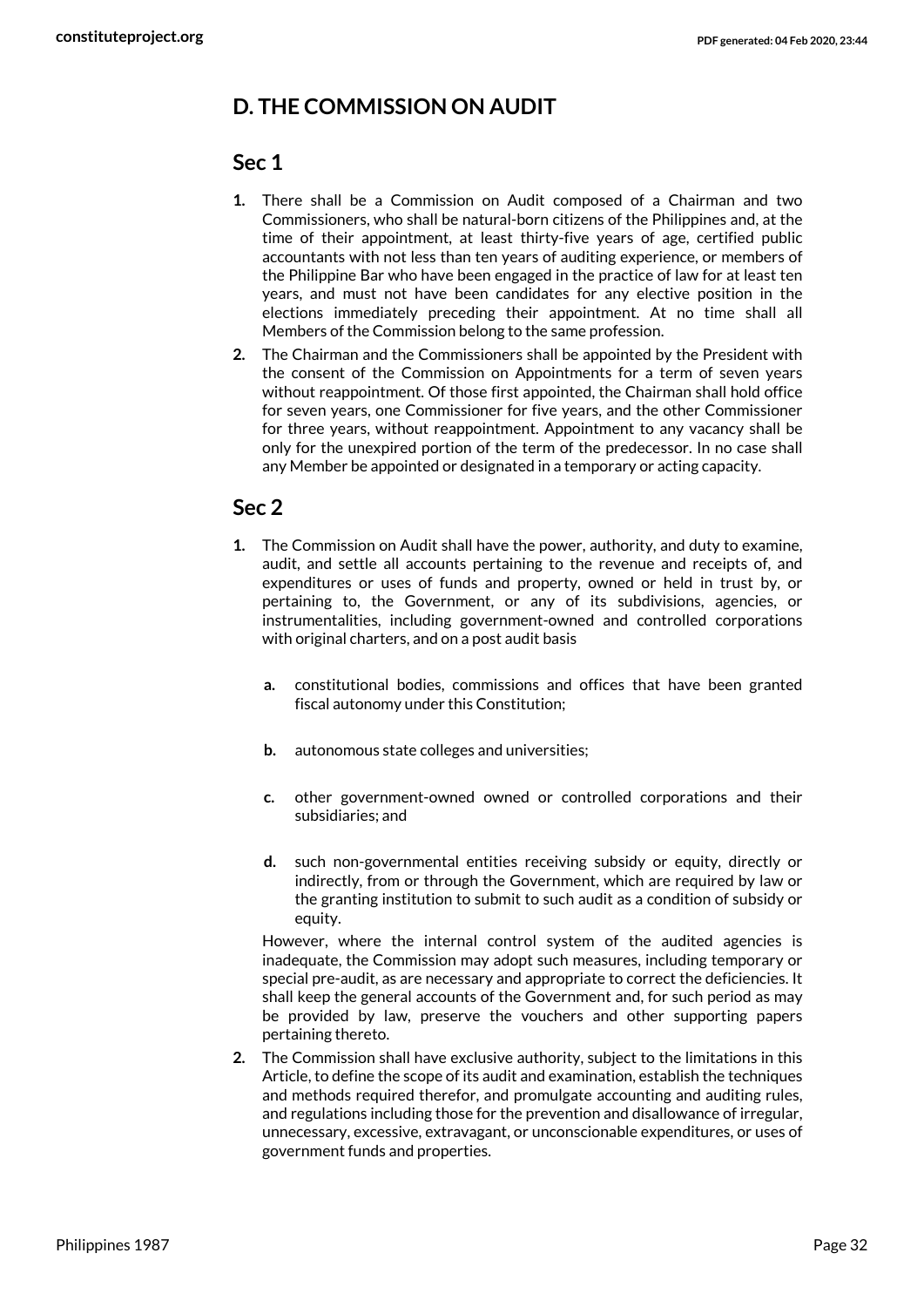No law shall be passed exempting any entity of the Government or its subsidiary in any guise whatever, or any investment of public funds, from the jurisdiction of the Commission on Audit.

### **Sec 4**

The Commission shall submit to the President and the Congress, within the time fixed by law, an annual report covering the financial condition and operation of the Government, its subdivisions, agencies, and instrumentalities, including government owned or controlled corporations, and non-governmental entities subject to its audit, and recommend measures necessary to improve their effectiveness and efficiency. It shall submit such other reports as may be required by law.

## <span id="page-32-0"></span>**ARTICLE X: LOCAL GOVERNMENT**

### **GENERAL PROVISIONS**

The territorial and political subdivisions of the Republic of the Philippines are the provinces, cities, municipalities, and barangays. There shall be autonomous regions in Muslim Mindanao and the Cordilleras as hereinafter provided.

<span id="page-32-1"></span>The territorial and political subdivisions shall enjoy local autonomy.

<span id="page-32-5"></span>The Congress shall enact a local government code which shall provide for a more responsive and accountable local government structure instituted through a system of decentralization with effective mechanisms of recall, initiative, and referendum, allocate among the different local government units their powers, responsibilities, and resources, and provide for the qualifications, election, appointment and removal, term, salaries, powers and functions and duties of local officials, and all other matters relating to the organization and operation of the local units.

### **Sec 4**

The President of the Philippines shall exercise general supervision over local governments. Provinces with respect to component cities and municipalities, and cities and municipalities with respect to component barangays shall ensure that the acts of their component units are within the scope of their prescribed powers and functions.

• Subsidiary unit government **Sec 1**

<span id="page-32-4"></span> $\bullet$  Right to culture **Sec 2** • Indigenous right to self governance **Sec 2** 

<span id="page-32-3"></span>• Organic laws

<span id="page-32-2"></span>• Municipal government **Sec 3** • Subsidiary unit government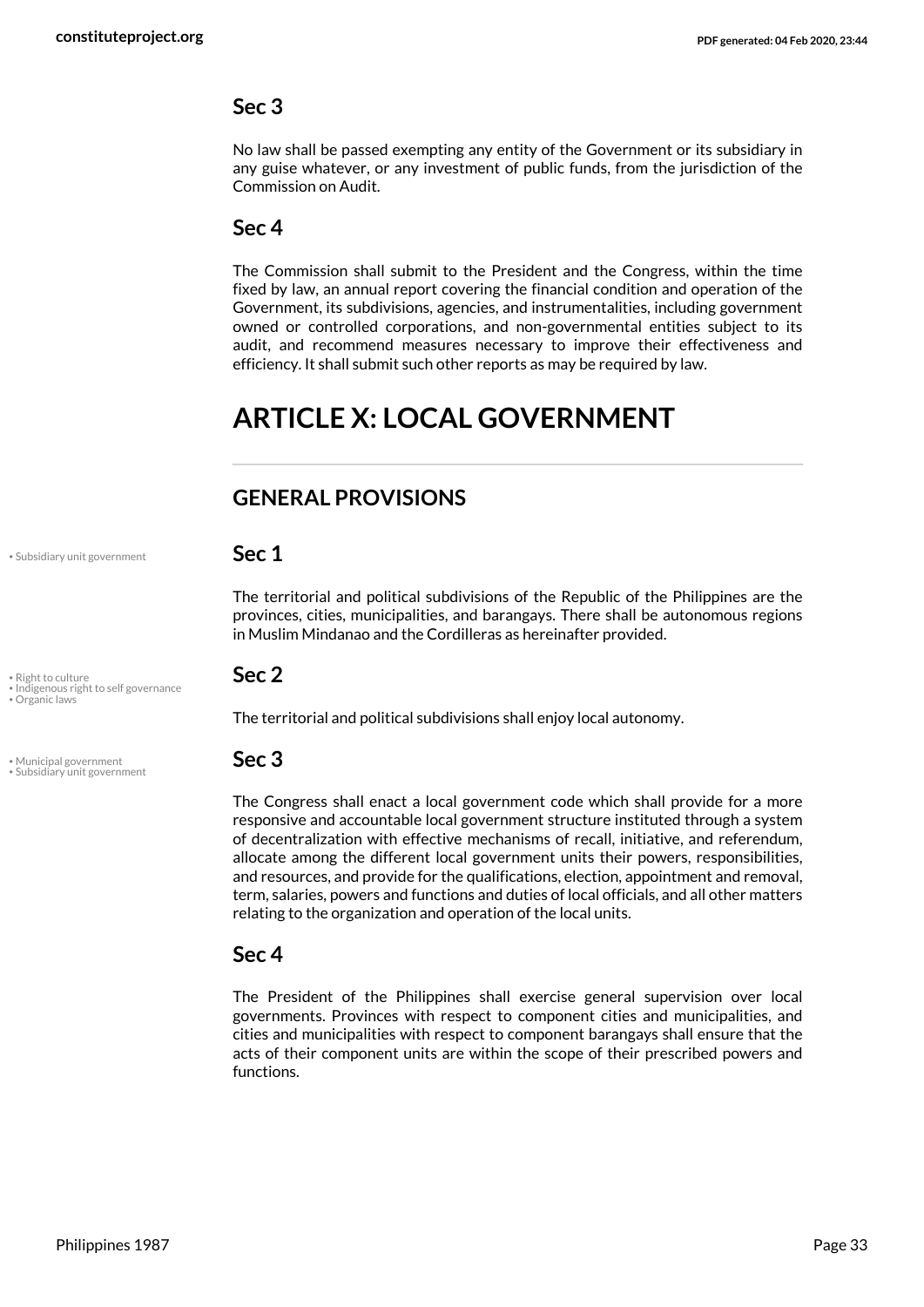• Municipal government **Sec 5** • Subsidiary unit government

• Municipal government **Sec 6** • Subsidiary unit government

• Subsidiary unit government **Sec 7**

## • Municipal government **Sec 8** • Subsidiary unit government

• Municipal government **Sec 9** • Subsidiary unit government

<span id="page-33-0"></span>• Municipal government **Sec 11** • Subsidiary unit government

**Sec 10**

prescribed by law.

<span id="page-33-1"></span>The Congress may, by law, create special metropolitan political subdivisions, subject to a plebiscite as set forth in Section 10 hereof. The component cities and municipalities shall retain their basic autonomy and shall be entitled to their own local executives and legislative assemblies. The jurisdiction of the metropolitan authority that will thereby be created shall be limited to basic services requiring coordination.

Each local government unit shall have the power to create its own sources of revenues and to levy taxes, fees, and charges subject to such guidelines and limitations as the Congress may provide, consistent with the basic policy of local autonomy. Such taxes, fees, and charges shall accrue exclusively to the local governments.

Local government units shall have a just share, as determined by law, in the national taxes which shall be automatically released to them.

Local governments shall be entitled to an equitable share in the proceeds of the utilization and development of the national wealth within their respective areas, in the manner provided by law, including sharing the same with the inhabitants by way of direct benefits.

The term of office of elective local officials, except barangay officials, which shall be determined by law, shall be three years and no such official shall serve for more than three consecutive terms. Voluntary renunciation of the office for any length of time shall not be considered as an interruption in the continuity of his service for the full term for which he was elected.

Legislative bodies of local governments shall have sectoral representation as may be

No province, city, municipality, or barangay may be created, divided, merged, abolished, or its boundary substantially altered, except in accordance with the criteria established in the local government code and subject to approval by a

majority of the votes cast in a plebiscite in the political units directly affected.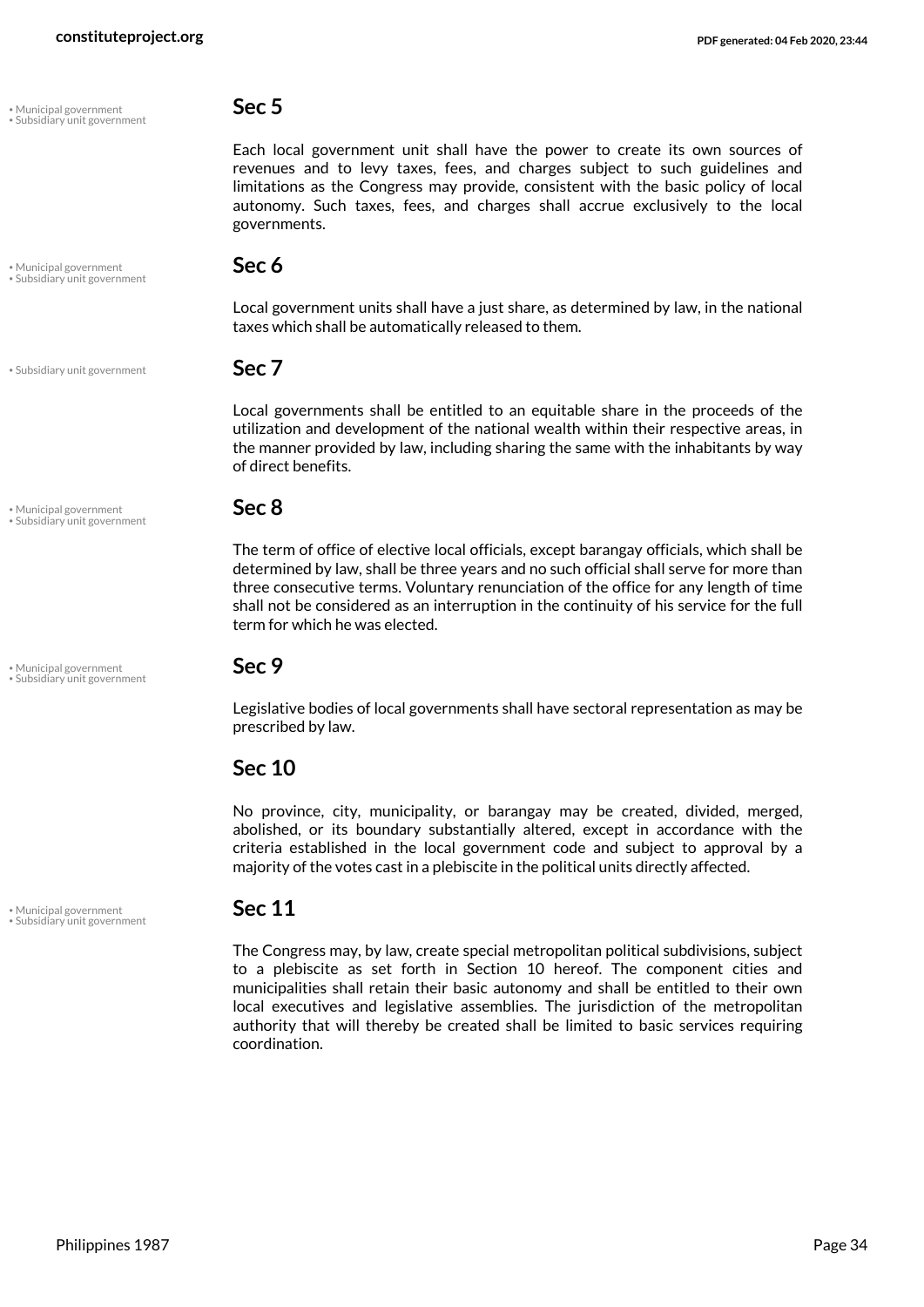Cities that are highly urbanized, as determined by law, and component cities whose charters prohibit their voters from voting for provincial elective officials, shall be independent of the province. The voters of component cities within a province, whose charters contain no such prohibition, shall not be deprived of their right to vote for elective provincial officials.

#### **Sec 13**

Local government units may group themselves, consolidate or coordinate their efforts, services, and resources for purposes commonly beneficial to them in accordance with law.

#### **Sec 14**

The President shall provide for regional development councils or other similar bodies composed of local government officials, regional heads of departments and other government offices, and representatives from non-governmental organizations within the regions for purposes of administrative decentralization to strengthen the autonomy of the units therein and to accelerate the economic and social growth and development of the units in the region.

### **AUTONOMOUS REGIONS**

#### **Sec 15**

There shall be created autonomous regions in Muslim Mindanao and in the Cordilleras consisting of provinces, cities, municipalities, and geographical areas sharing common and distinctive historical and cultural heritage, economic and social structures, and other relevant characteristics within the framework of this Constitution and the national sovereignty as well as territorial integrity of the Republic of the Philippines.

### **Sec 16**

The President shall exercise general supervision over autonomous regions to ensure that laws are faithfully executed.

### **Sec 17**

All powers, functions, and responsibilities not granted by this Constitution or by law to the autonomous regions shall be vested in the National Government.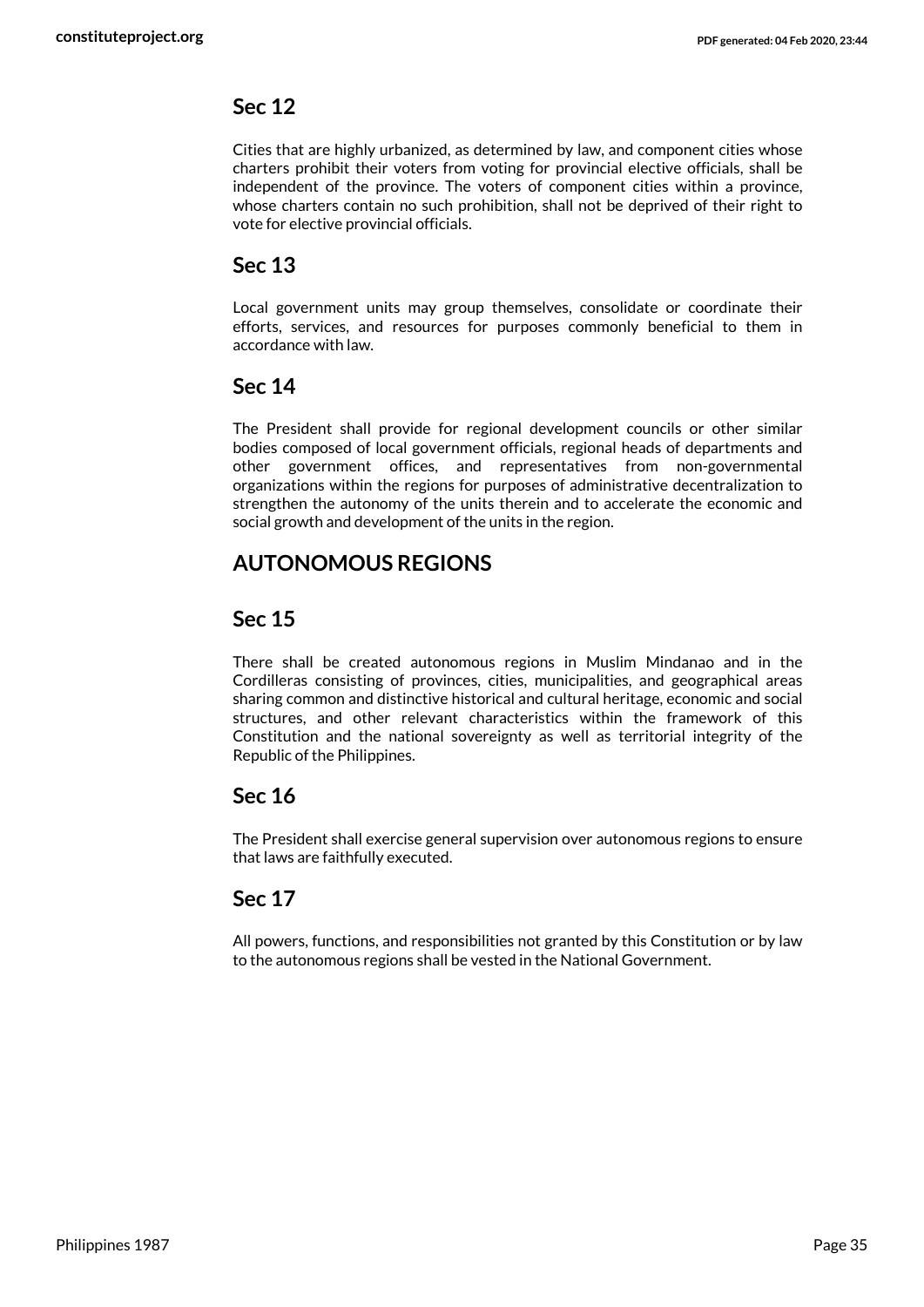#### • Organic laws **Sec 18**

The Congress shall enact an organic act for each autonomous region with the assistance and participation of the regional consultative commission composed of representatives appointed by the President from a list of nominees from multisectoral bodies. The organic act shall define the basic structure of government for the region consisting of the executive department and legislative assembly, both of which shall be elective and representative of the constituent political units. The organic acts shall likewise provide for special courts with personal, family, and property law jurisdiction consistent with the provisions of this Constitution and national laws.

The creation of the autonomous region shall be effective when approved by majority of the votes cast by the constituent units in a plebiscite called for the purpose, provided that only provinces, cities, and geographic areas voting favorably in such plebiscite shall be included in the autonomous region.

<span id="page-35-0"></span>

#### • Organic laws **Sec 19**

The first Congress elected under this Constitution shall, within eighteen months from the time of organization of both Houses, pass the organic acts for the autonomous regions in Muslim Mindanao and the Cordilleras.

#### **Sec 20**

Within its territorial jurisdiction and subject to the provisions of this Constitution and national laws, the organic act of autonomous regions shall provide for legislative powers over:

- **1.** Administrative organization;
- **2.** Creation of sources of revenues:
- **3.** Ancestral domain and natural resources:
- **4.** Personal, family, and property relations;
- **5.** Regional urban and rural planning development;
- **6.** Economic, social, and tourism development;
- **7.** Educational policies;
- **8.** Preservation and development of the cultural heritage; and
- **9.** Such other matters as may be authorized by law for the promotion of the general welfare of the people of the region.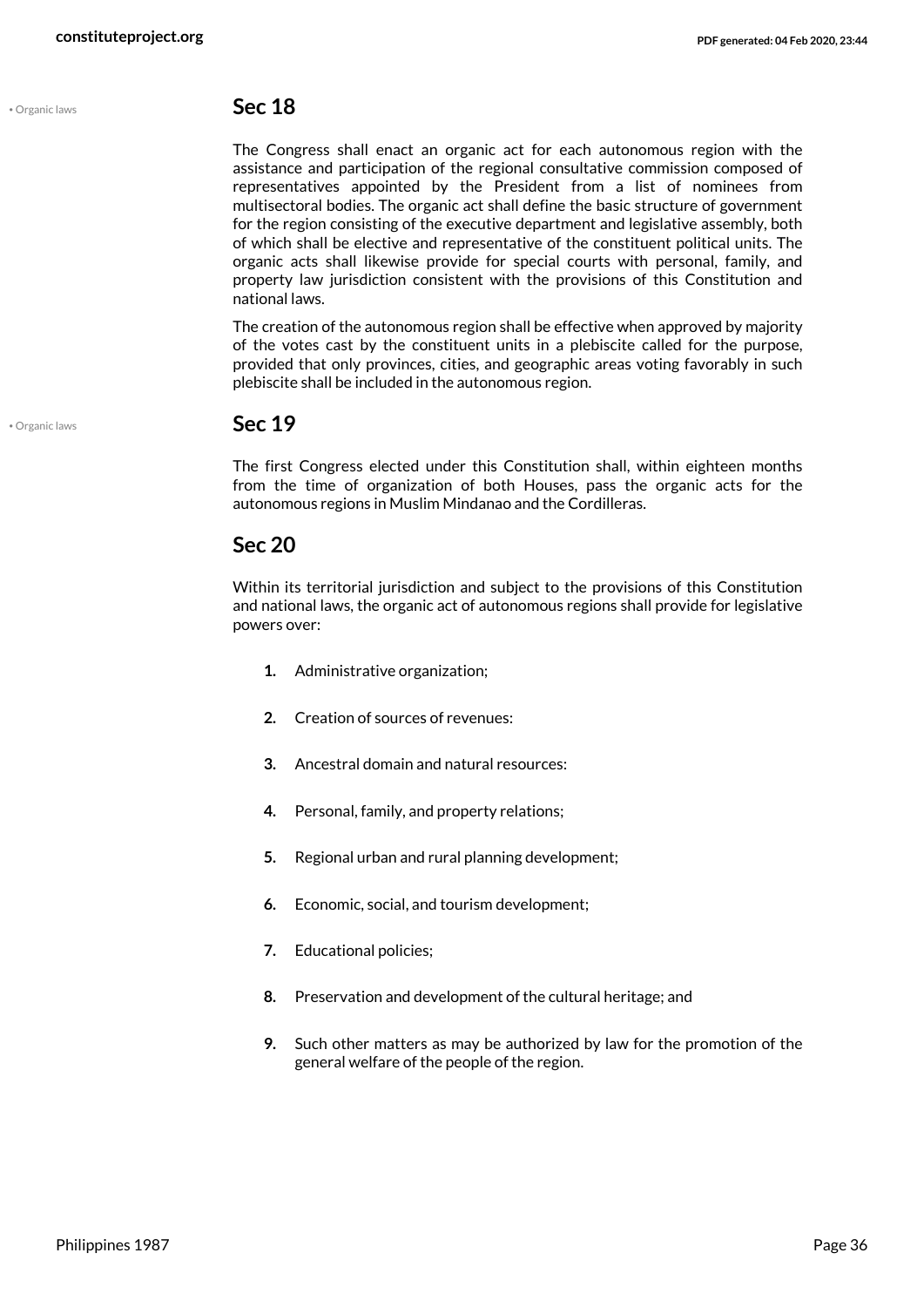<span id="page-36-4"></span>• Right to culture **Sec 21** • Indigenous right to self governance

<span id="page-36-3"></span>The preservation of peace and order within the regions shall be the responsibility of the local police agencies which shall be organized, maintained, supervised, and utilized in accordance with applicable laws. The defense and security of the regions shall be the responsibility of the National Government.

## <span id="page-36-0"></span>**ARTICLE XI: ACCOUNTABILITY OF PUBLIC OFFICERS**

#### **Sec 1**

Public office is a public trust. Public officers and employees must at all times be accountable to the people, serve them with utmost responsibility, integrity, loyalty, and efficiency, act with patriotism and justice, and lead modest lives.

<span id="page-36-1"></span>The President, the Vice-President, the Members of the Supreme Court, the Members of the Constitutional Commissions, and the Ombudsman may be removed from office, on impeachment for, and conviction of, culpable violation of the Constitution, treason, bribery, graft and corruption, other high crimes, or betrayal of public trust. All other public officers and employees may be removed from office as provided by law, but not by impeachment.

- <span id="page-36-5"></span>**1.** The House of Representatives shall have the exclusive power to initiate all cases of impeachment.
- **2.** A verified compliant for impeachment may be filed by any Member of the House of Representatives or by any citizen upon a resolution of endorsement by any Member thereof, which shall be included in the Order of Business within ten session days, and referred to the proper Committee within three session days thereafter. The Committee, after hearing, and by a majority vote of all its Members, shall submit its report to the House within sixty session days from such referral, together with the corresponding resolution. The resolution shall be calendared for consideration by the House within ten session days from receipt thereof.
- **3.** A vote of at least one-third of all the Members of the House shall be necessary either to affirm a favorable resolution with the Articles of Impeachment of the Committee, or override its contrary resolution. The vote of each Member shall be recorded.
- **4.** In case the verified compliant or resolution of impeachment is filed by at least one third of all the Members of the House, the same shall constitute the Articles of Impeachment, and trial by the Senate shall forthwith proceed.
- **5.** No impeachment proceedings shall be initiated against the same official more than once within a period of one year.

• Head of state removal **Sec 2** • Head of state immunity

<span id="page-36-2"></span> $\bullet$  Head of state removal **Sec 3**<br> $\bullet$  Supreme/ordinary court judge removal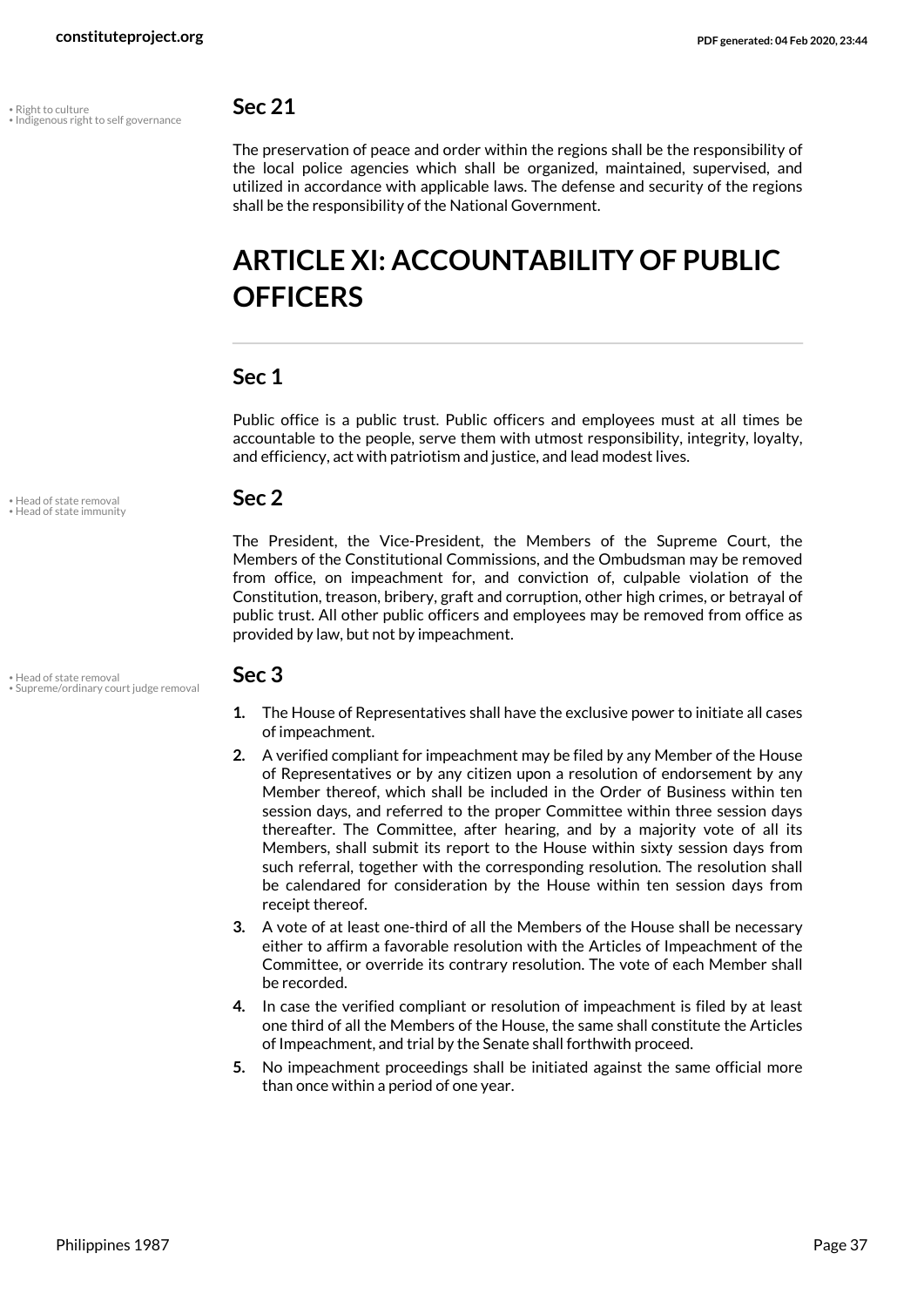• Head of state immunity

- **6.** The Senate shall have the sole power to try and decide all cases of impeachment. When sitting for that purpose, the Senators shall be on oath or affirmation. When the President of the Philippines is on trial, the Chief Justice of the Supreme Court shall preside, but shall not vote. No person shall be convicted without the concurrence of two-thirds of all the Members of the Senate.
- <span id="page-37-0"></span>**7.** Judgment in cases of impeachment shall not extend further than removal from office and disqualification to hold any office under the Republic of the Philippines, but the party convicted shall nevertheless be liable and subject to prosecution, trial, and punishment according to law.
- **8.** The Congress shall promulgate its rules on impeachment to effectively carry out the purpose of this section.

#### • Head of state removal **Sec 4**

The present anti-graft court known as the Sandiganbayan shall continue to function and exercise its jurisdiction as now or hereafter may be provided by law.

## • Head of state removal **Sec 5** • Ombudsman

There is hereby created the independent Office of the Ombudsman, composed of the Ombudsman to be known as Tanodbayan, one overall Deputy and at least one Deputy each for Luzon, Visayas, and Mindanao. A separate Deputy for the military establishment may likewise be appointed.

<span id="page-37-3"></span>The officials and employees of the Office of the Ombudsman, other than the Deputies, shall be appointed by the Ombudsman according to the Civil Service Law.

### **Sec 7**

The existing Tanodbayan shall hereafter be known as the Office of the Special Prosecutor. It shall continue to function and exercise its powers as now or hereafter may be provided by law, except those conferred on the Office of the Ombudsman created under this Constitution.

### **Sec 8**

The Ombudsman and his Deputies shall be natural-born citizens of the Philippines, and at the time of their appointment, at least forty years old, of recognized probity and independence, and members of the Philippine Bar, and must not have been candidates for any elective office in the immediately preceding election. The Ombudsman must have for ten years or more been a judge or engaged in the practice of law in the Philippines.

During their tenure, they shall be subject to the same disqualifications and prohibitions as provided for in Section 2 of Article IX-A of this Constitution.

#### • Ombudsman **Sec 9**

The Ombudsman and his Deputies shall be appointed by the President from a list of at least six nominees prepared by the Judicial and Bar Council, and from a list of three nominees for every vacancy thereafter. Such appointments shall require no confirmation. All vacancies shall be filled within three months after they occur.

<span id="page-37-1"></span>• Head of state removal **Sec 6** • Supreme/ordinary court judge removal

<span id="page-37-2"></span>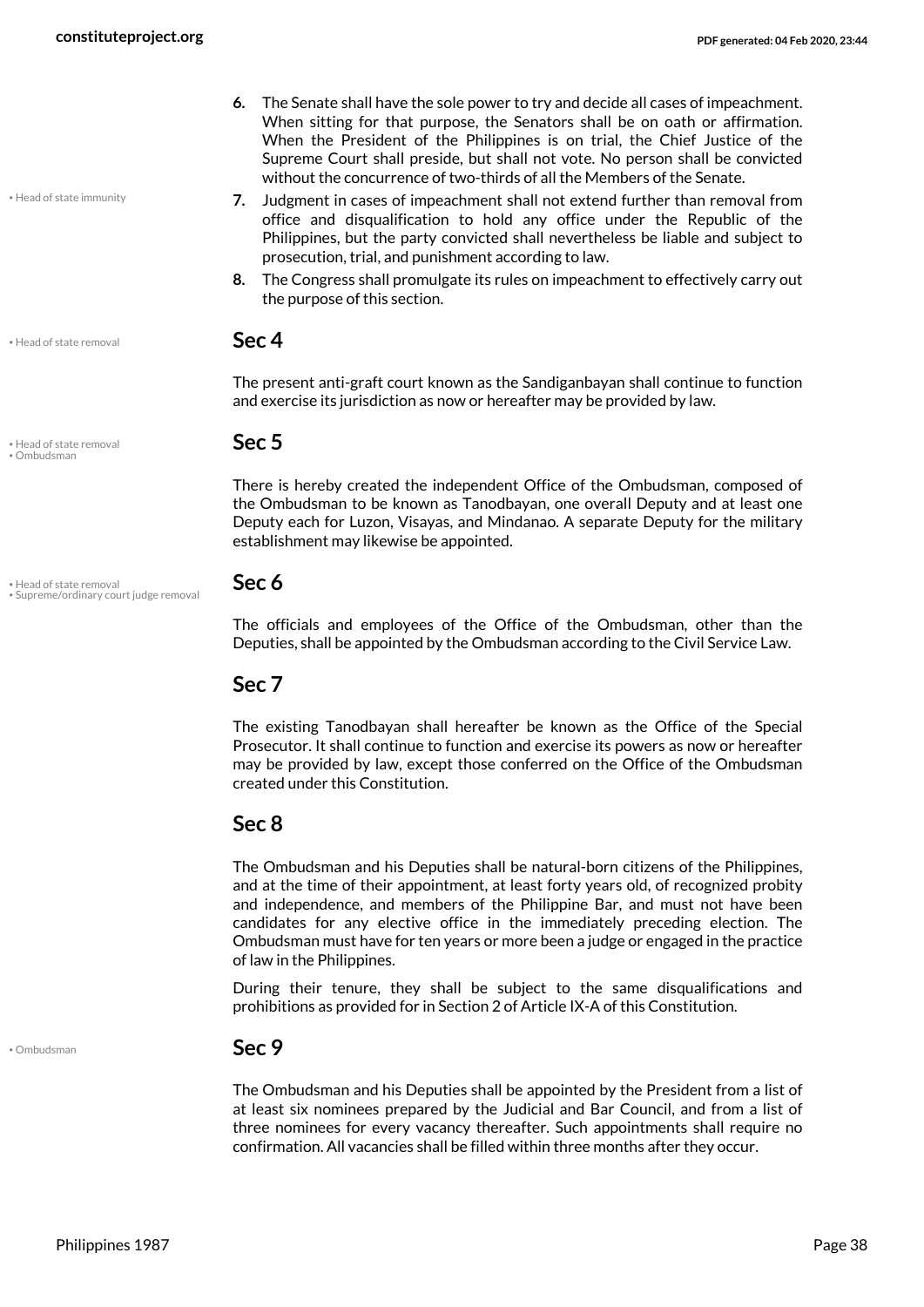The Ombudsman and his Deputies shall have the rank of Chairman and Members, respectively, of the Constitutional Commissions, and they shall receive the same salary, which shall not be decreased during their term of office.

#### • Ombudsman **Sec 11**

The Ombudsman and his Deputies shall serve for a term of seven years without reappointment. They shall not be qualified to run for any office in the election immediately succeeding their cessation from office.

#### **Sec 12**

The Ombudsman and his Deputies, as protectors of the people, shall act promptly on complaints filed in any form or manner against public officials or employees of the Government, or any subdivision, agency or instrumentality thereof, including government-owned or controlled corporations, and shall, in appropriate cases, notify the complainants of the action taken and the result thereof.

#### <span id="page-38-0"></span>• Ombudsman **Sec 13**

The Office of the Ombudsman shall have the following powers, functions, and duties.

- **1.** Investigate on its own, or on complaint by any person, any act or omission of any public official, employee, office or agency, when such act or omission appears to be illegal, unjust, improper, or inefficient.
- **2.** Direct, upon complaint or at its own instance, any public official or employee of the Government, or any subdivision, agency or instrumentality thereof, as well as of any government-owned or controlled corporation with original charter, to perform and expedite any act or duty required by law, or to stop, prevent, and correct any abuse or impropriety in the performance of duties.
- **3.** Direct the officer concerned to take appropriate action against a public official or employee at fault, and recommend his removal, suspension, demotion, fine, censure, or prosecution, and ensure compliance therewith.
- **4.** Direct the officer concerned, in any appropriate case, and subject to such limitations as may be provided by law, to furnish it with copies of documents relating to contracts or transactions entered into by his office involving the disbursement or use of public funds or properties, and report any irregularity to the Commission on Audit for appropriate action.
- **5.** Request any government agency for assistance and information necessary in the discharge of its responsibilities, and to examine, if necessary, pertinent records and documents.
- **6.** Publicize matters covered by its investigation when circumstances so warrant and with due prudence.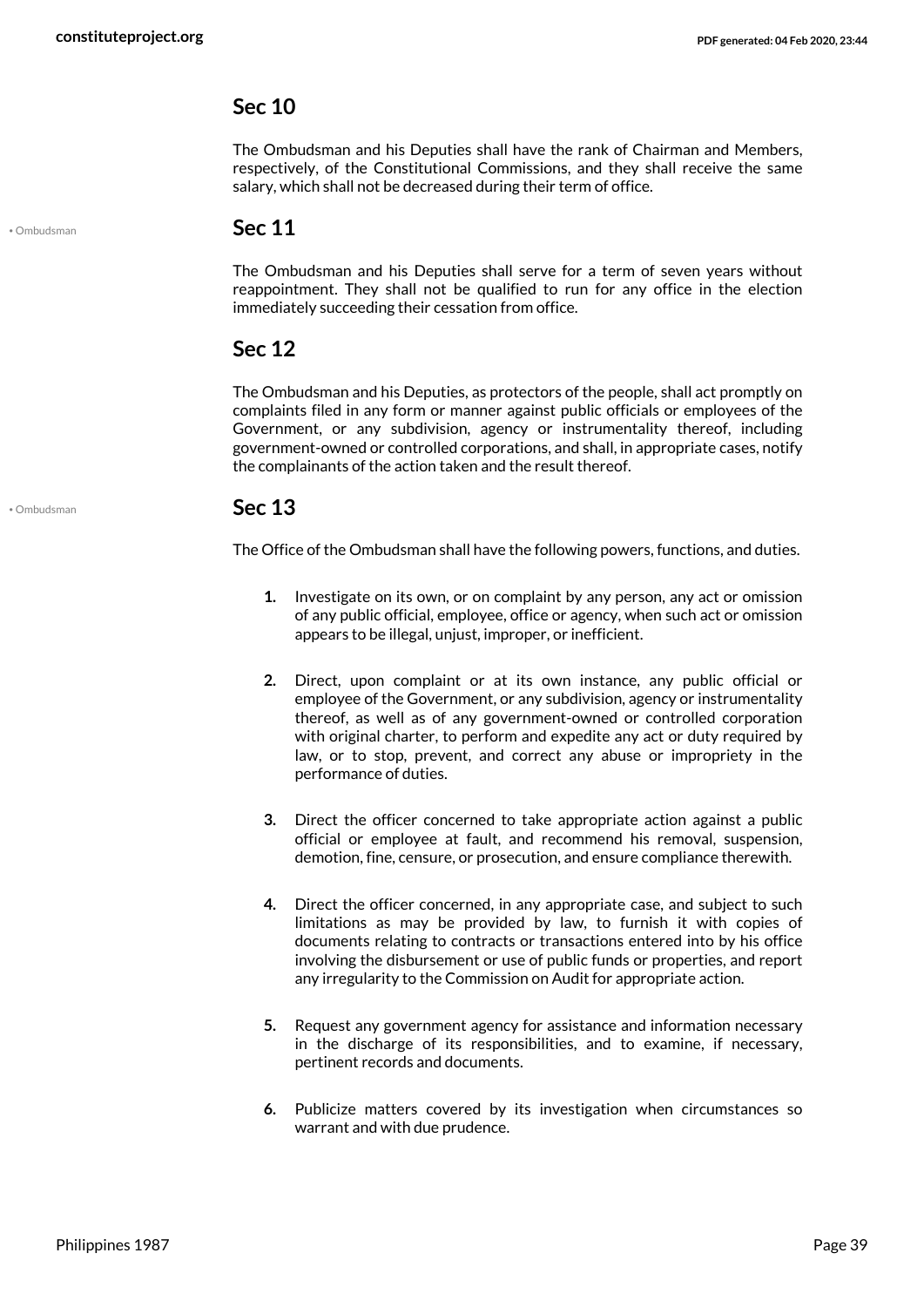- **7.** Determine the causes of inefficiency, red tape, mismanagment, fraud, and corruption in the Government and make recommendations for their elimination and the observance of high standards of ethics and efficiency.
- **8.** Promulgate its rules of procedure and exercise such other powers or perform such functions or duties as may be provided by law.

The Office of the Ombudsman shall enjoy fiscal autonomy. Its approved annual appropriations shall be automatically and regularly released.

#### **Sec 15**

The right of the State to recover properties unlawfully acquired by public officials or employees, from them or from their nominees or transferees, shall not be barred by prescription, laches, or estoppel.

### **Sec 16**

No loan, guaranty, or other form of financial accommodation for any business purpose may be granted, directly or indirectly, by any government-owned or controlled bank or financial institution to the President, the Vice-President, the Members of the Cabinet, the Congress, the Supreme Court, and the Constitutional Commissions, the Ombudsman, or to any firm or entity in which they have controlling interest, during their tenure.

### **Sec 17**

A public officer or employee shall, upon assumption of office and as often thereafter as may be required by law, submit a declaration under oath of his assets, liabilities, and net worth. In the case of the President, the Vice-President, the Members of the Cabinet, the Congress, the Supreme Court, the Constitutional Commissions and other constitutional offices, and officers of the armed forces with general or flag rank, the declaration shall be disclosed to the public in the manner provided by law.

### **Sec 18**

Public officers and employees owe the State and this Constitution allegiance at all times, and any public officer or employee who seeks to change his citizenship or acquire the status of an immigrant of another country during his tenure shall be dealt with by law.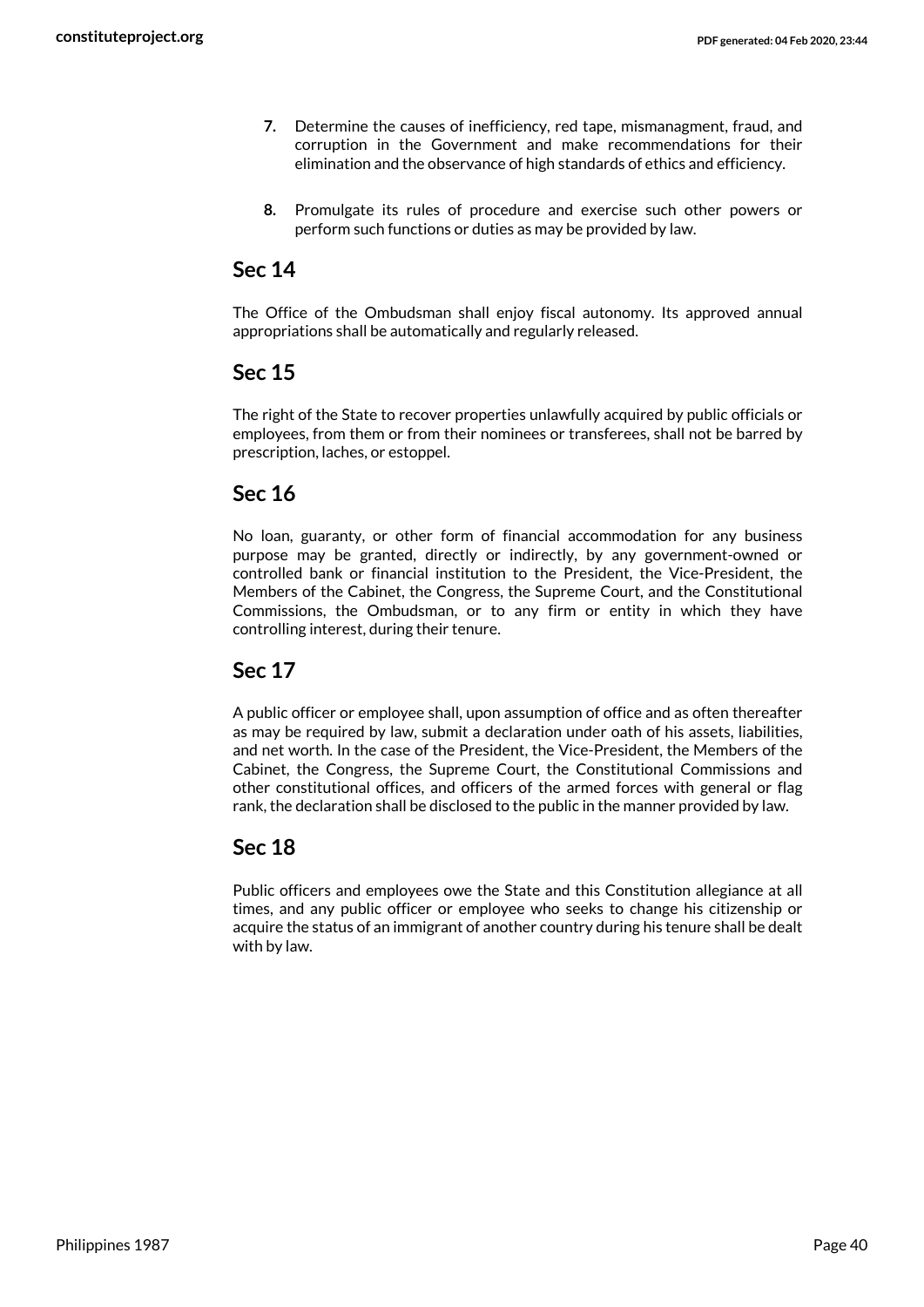## <span id="page-40-0"></span>**ARTICLE XII: NATIONAL ECONOMY AND PATRIMONY**

<span id="page-40-2"></span>

#### • Right to work **Sec 1**

The goals of the national economy are a more equitable distribution of opportunities, income, and wealth; a sustained increase in the amount of goods and services produced by the nation for the benefit of the people; and an expanding productivity as the key to raising the quality of life for all, especially the underprivileged.

The State shall promote industrialization and full employment based on sound agricultural development and agrarian reform, through industries that make full and efficient use of human and natural resources, and which are competitive in both domestic and foreign markets. However, the State shall protect Filipino enterprises against unfair foreign competition and trade practices.

In the pursuit of these goals, all sectors of the economy and all regions of the country shall be given optimum opportunity to develop. Private enterprises, including corporations, cooperatives, and similar collective organizations, shall be encouraged to broaden the base of their ownership.

• Ownership of natural resources **Sec 2**

<span id="page-40-1"></span>All lands of the public domain, waters, minerals, coal, petroleum, and other mineral oils, all forces of potential energy, fisheries, forests or timber, wildlife, flora and fauna, and other natural resources are owned by the State. With the exception of agricultural lands, all other natural resources shall not be alienated. The exploration, development, and utilization of natural resources shall be under the full control and supervision of the State. The State may directly undertake such activities, or it may enter into co-production, joint venture, or production-sharing agreements with Filipino citizens, or corporations or associations at least sixty per centum of whose capital is owned by such citizens. Such agreements may be for a period not exceeding twenty-five years, renewable for not more than twenty-five years, and under such terms and conditions as may be provided by law. In cases of water rights for irrigation, water supply, fisheries, or industrial uses other than the development of water power, beneficial use may be the measure and limit of the grant.

The State shall protect the nation's marine wealth in its archipelagic waters, territorial sea, and exclusive economic zone, and reserve its use and enjoyment exclusively to Filipino citizens.

The Congress may, by law, allow small-scale utilization of natural resources by Filipino citizens, as well as cooperative fish farming, with priority to subsistence fishermen and fish-workers in rivers, lakes, bays, and lagoons.

The President may enter into agreements with foreign-owned corporations involving either technical or financial assistance for large-scale exploration, development, and utilization of minerals, petroleum, and other mineral oils according to the general terms and conditions provided by law, based on real contributions to the economic growth and general welfare of the country. In such agreements, the State shall promote the development and use of local scientific and technical resources.

The President shall notify the Congress of every contract entered into in accordance with this provision, within thirty days from its execution.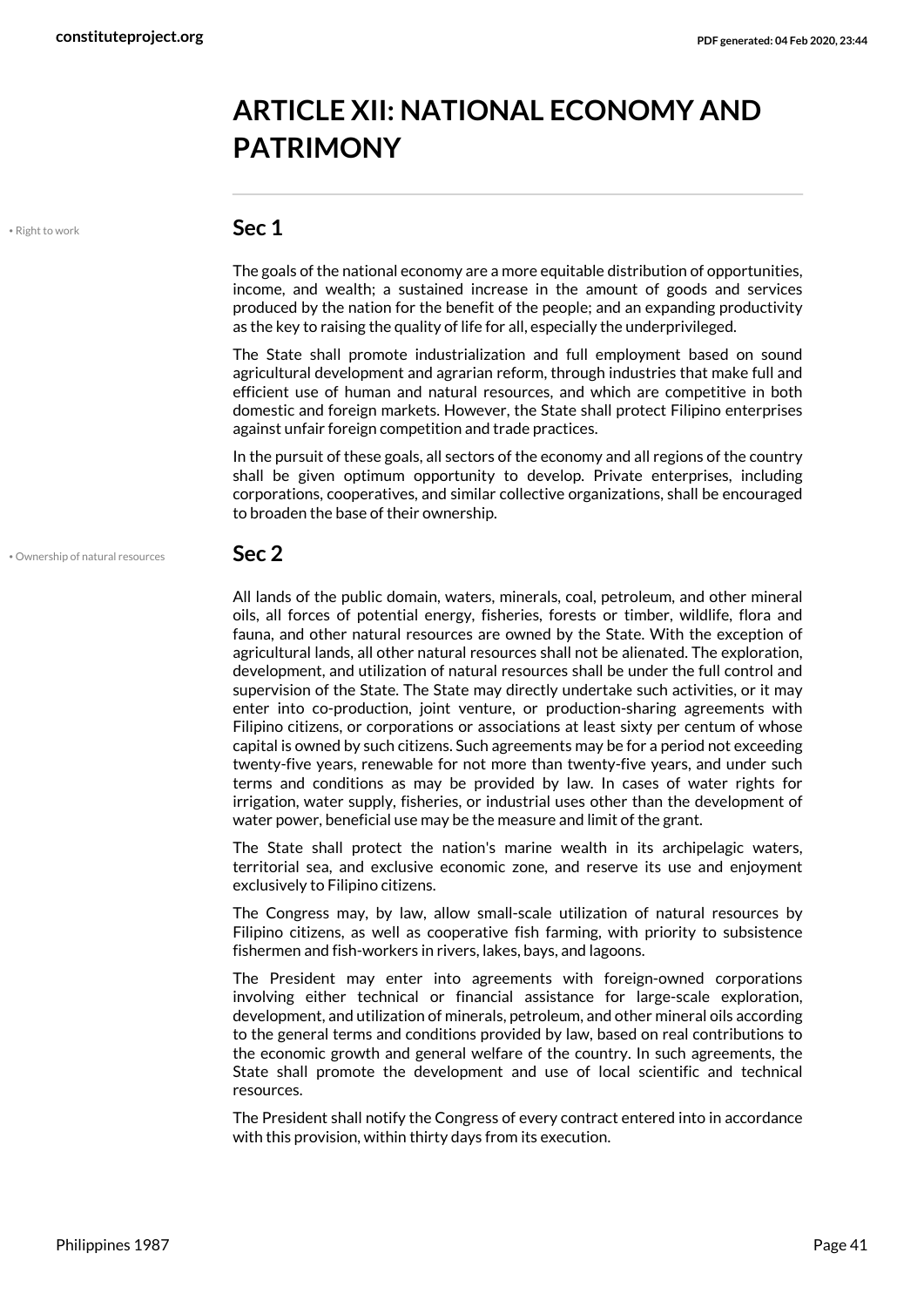Lands of the public domain are classified into agricultural, forest or timber, mineral lands, and national parks. Agricultural lands of the public domain may be further classified by law according to the uses to which they may be devoted. Alienable lands of the public domain shall be limited to agricultural lands. Private corporations or associations may not hold such alienable lands of the public domain except by lease, for a period not exceeding twenty-five years, renewable for not more than twenty-five years, and not to exceed one thousand hectares in area. Citizens of the Philippines may lease not more than five hundred hectares, or acquire not more than twelve hectares thereof by purchase, homestead, or grant.

Taking into account the requirements of conservation, ecology, and development, and subject to the requirements of agrarian reform, the Congress shall determine, by law, the size of lands of the public domain which may be acquired, developed, held, or leased and the conditions therefor.

#### **Sec 4**

The Congress shall, as soon as possible, determine by law the specific limits of forest lands and national parks, marking clearly their boundaries on the ground. Thereafter, such forest lands and national parks shall be conserved and may not be increased nor diminished, except by law. The Congress shall provide, for such period as it may determine, measures to prohibit logging in endangered forests and watershed areas.

### **Sec 5**

The State, subject to the provisions of this Constitution and national development policies and programs, shall protect the rights of indigenous cultural communities to their ancestral lands to ensure their economic, social, and cultural well-being.

The Congress may provide for the applicability of customary laws governing property rights or relations in determining the ownership and extent of ancestral domain.

#### • Right to establish a business **Sec 6**

<span id="page-41-0"></span>The use of property bears a social function, and all economic agents shall contribute to the common good. Individuals and private groups, including corporations, cooperatives, and similar collective organizations, shall have the right to own, establish, and operate economic enterprises, subject to the duty of the State to promote distributive justice and to intervene when the common good so demands.

#### **Sec 7**

Save in cases of hereditary succession, no private lands shall be transferred or conveyed except to individuals, corporations, or associations qualified to acquire or hold lands of the public domain.

#### **Sec 8**

Notwithstanding the provisions of Section 7 of this Article, a natural-born citizen of the Philippines who has lost his Philippine citizenship may be a transferee of private lands, subject to limitations provided by law.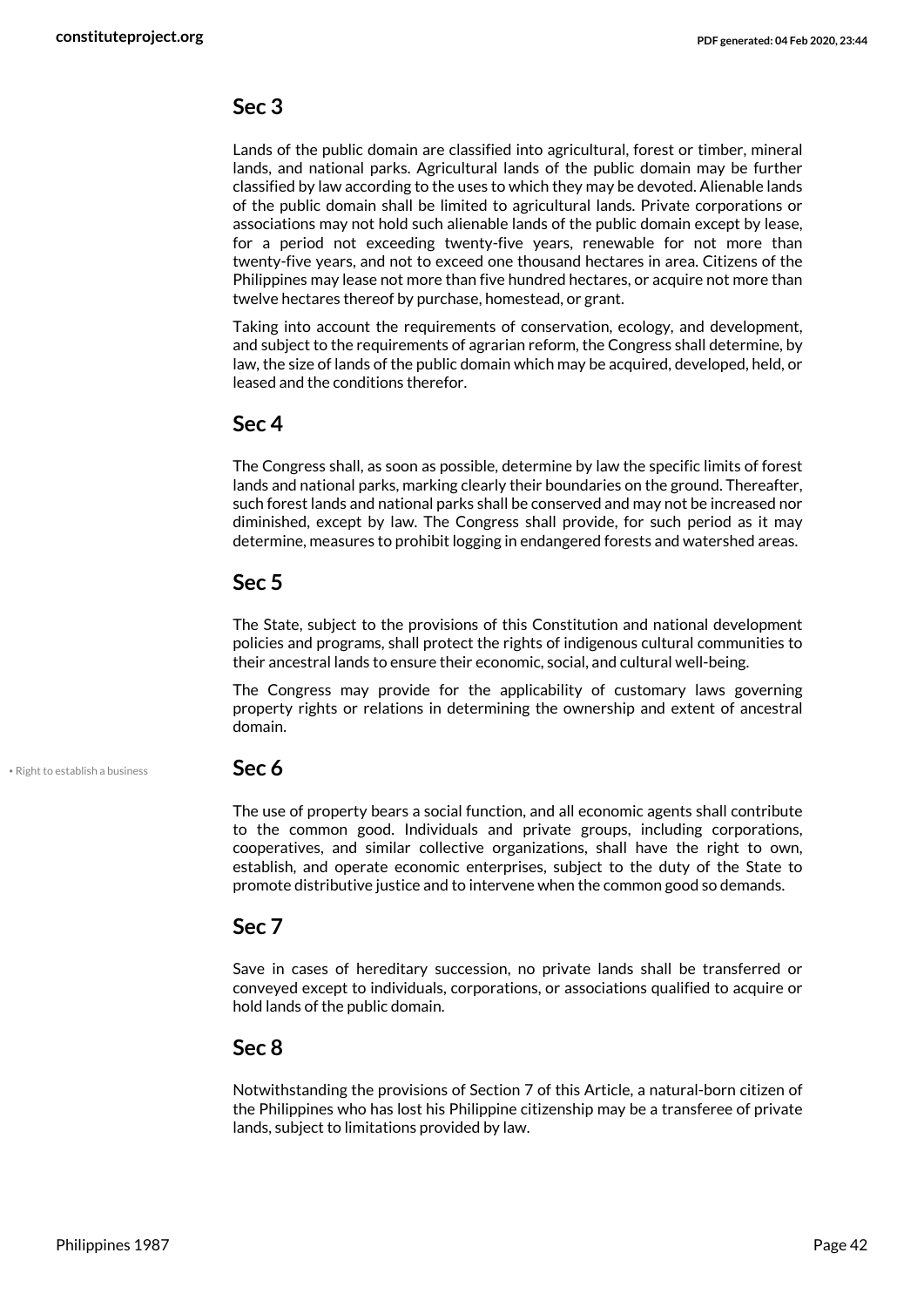<span id="page-42-0"></span>• Economic plans **Sec 9**

The Congress may establish an independent economic and planning agency headed by the President, which shall, after consultations with the appropriate public agencies, various private sectors, and local government units, recommend to Congress, and implement continuing integrated and coordinated programs and policies for national development.

Until the Congress provides otherwise, the National Economic and Development Authority shall function as the independent planning agency of the government.

### **Sec 10**

The Congress shall, upon recommendation of the economic and planning agency, when the national interest dictates, reserve to citizens of the Philippines or to corporations or associations at least sixty per centum of whose capital is owned by such citizens, or such higher percentage as Congress may prescribe, certain areas of investments. The Congress shall enact measures that will encourage the formation and operation of enterprises whose capital is wholly owned by Filipinos.

In the grant of rights, privileges, and concessions covering the national economy and patrimony, the State shall give preference to qualified Filipinos.

The State shall regulate and exercise authority over foreign investments within its national jurisdiction and in accordance with its national goals and priorities.

### **Sec 11**

No franchise, certificate, or any other form of authorization for the operation of a public utility shall be granted except to citizens of the Philippines or to corporations or associations organized under the laws of the Philippines at least sixty per centum of whose capital is owned by such citizens, nor shall such franchise, certificate, or authorization be exclusive in character or for a longer period than fifty years. Neither shall any such franchise or right be granted except under the condition that it shall be subject to amendment, alteration, or repeal by the Congress when the common good so requires. The State shall encourage equity participation in public utilities by the general public. The participation of foreign investors in the governing body of any public utility enterprise shall be limited to their proportionate share in its capital, and all the executive and managing officers of such corporation or association must be citizens of the Philippines.

### **Sec 12**

The State shall promote the preferential use of Filipino labor, domestic materials and locally produced goods, and adopt measures that help make them competitive.

#### **Sec 13**

The State shall pursue a trade policy that serves the general welfare and utilizes all forms and arrangements of exchange on the basis of equality and reciprocity.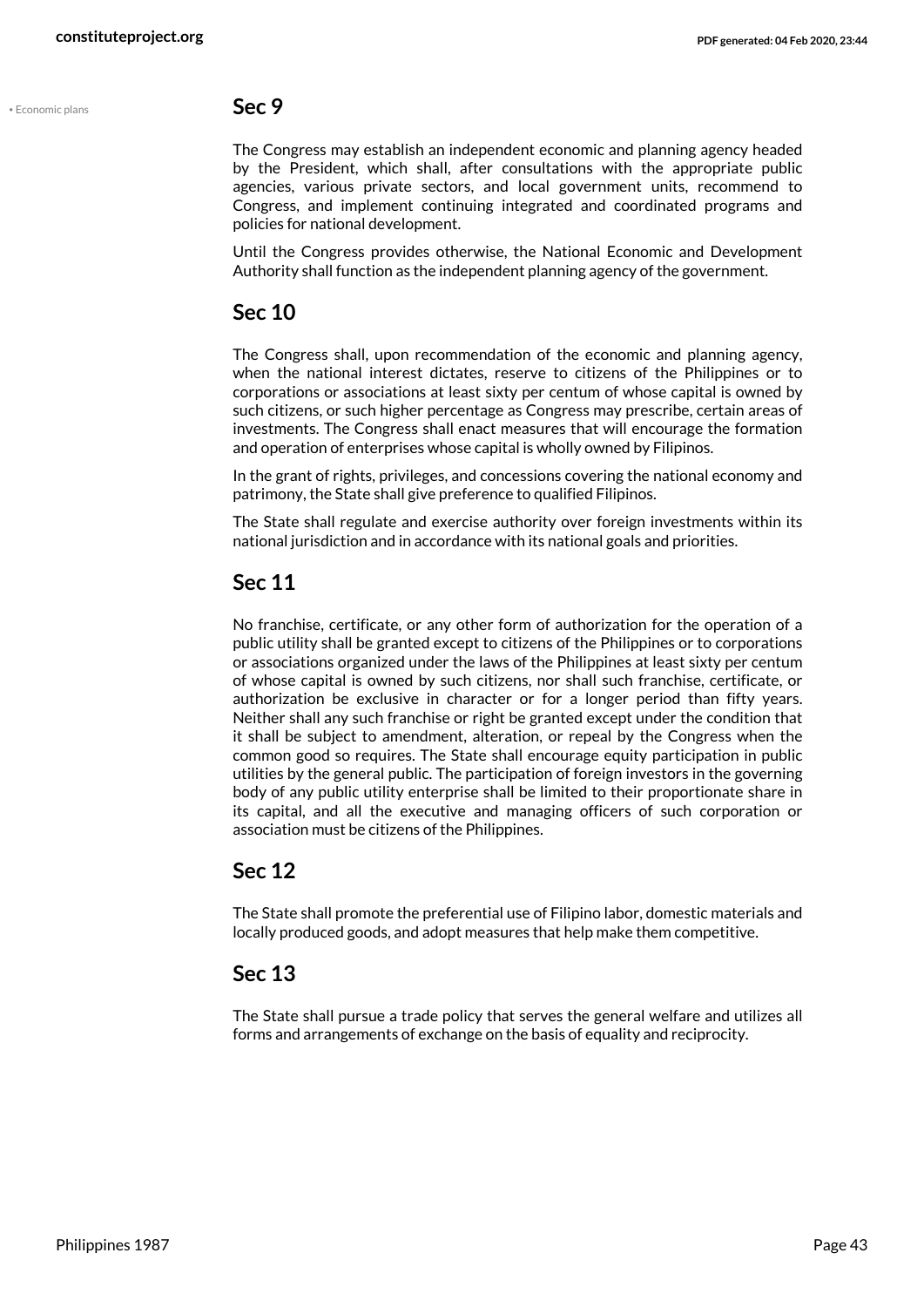$\bullet$  Right to enjoy the benefits of science  $\quad \quad$  **Sec 14** 

<span id="page-43-0"></span>The sustained development of a reservoir of national talents consisting of Filipino scientists, entrepreneurs, professionals, managers, high-level technical manpower and skilled workers and craftsmen in all fields shall be promoted by the State. The State shall encourage appropriate technology and regulate its transfer for the national benefit.

The practice of all professions in the Philippines shall be limited to Filipino citizens, save in cases prescribed by law.

#### **Sec 15**

The Congress shall create an agency to promote the viability and growth of cooperatives as instruments for social justice and economic development.

#### **Sec 16**

The Congress shall not, except by general law, provide for the formation, organization, or regulation of private corporations. Government-owned or controlled corporations may be created or established by special charters in the interest of the common good and subject to the test of economic viability.

#### **Sec 17**

In times of national emergency, when the public interest so requires, the State may, during the emergency and under reasonable terms prescribed by it, temporarily take over or direct the operation of any privately owned public utility or business affected with public interest.

### **Sec 18**

The State may, in the interest of national welfare or defense, establish and operate vital industries and, upon payment of just compensation, transfer to public ownership utilities and other private enterprises to be operated by the Government.

### **Sec 19**

The State shall regulate or prohibit monopolies when the public interest so requires. No combinations in restraint of trade or unfair competition shall be allowed.

### **Sec 20**

The Congress shall establish an independent central monetary authority, the members of whose governing board must be natural-born Filipino citizens, of known probity, integrity, and patriotism, the majority of whom shall come from the private sector. They shall also be subject to such other qualifications and disabilities as may be prescribed by law. The authority shall provide policy direction in the areas of money, banking, and credit. It shall have supervision over the operations of banks and exercise such regulatory powers as may be provided by law over the operations of finance companies and other institutions performing similar functions.

Until the Congress otherwise provides, the Central Bank of the Philippines, operating under existing laws, shall function as the central monetary authority.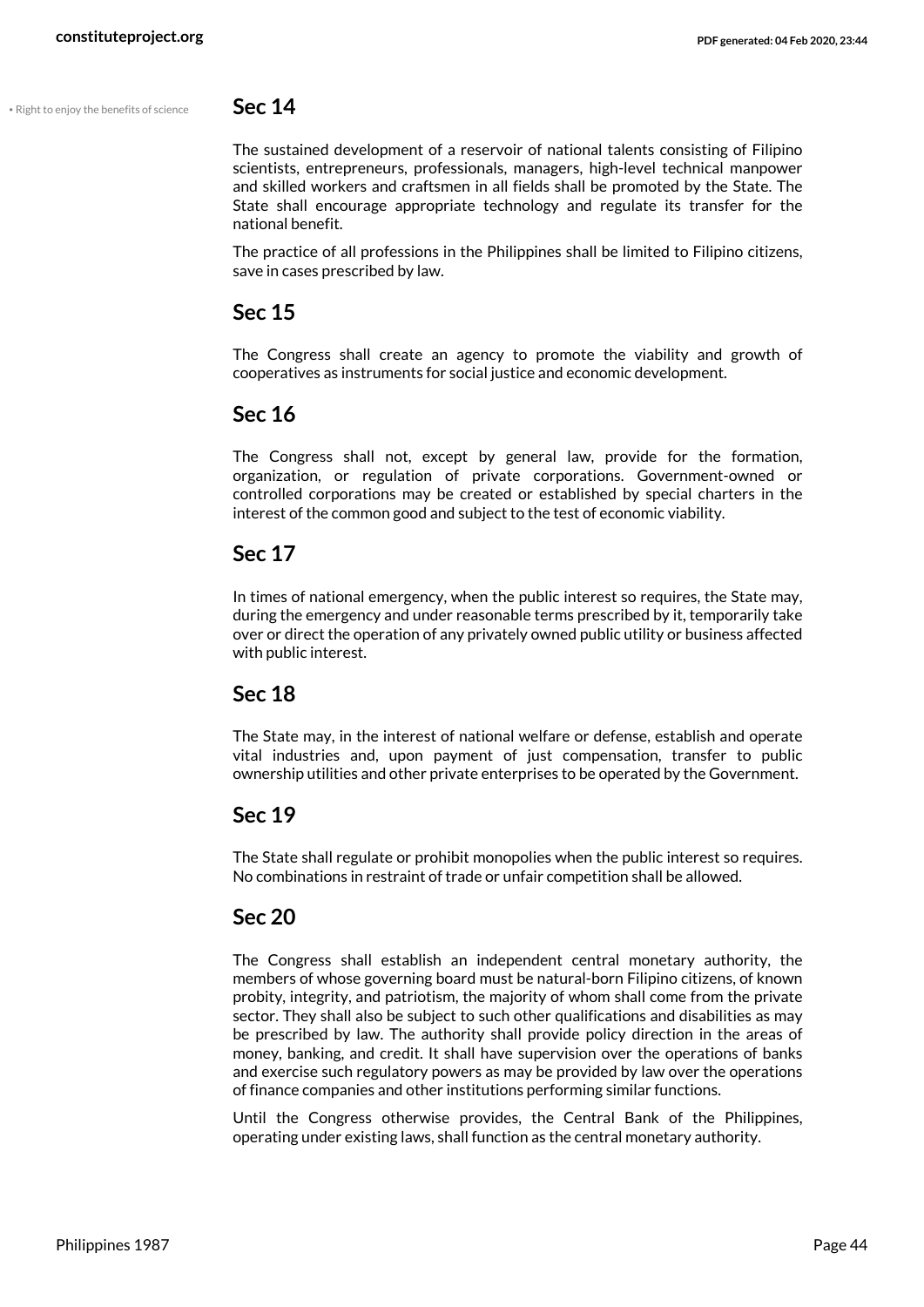Foreign loans may only be incurred in accordance with law and the regulation of the monetary authority. Information on foreign loans obtained or guaranteed by the Government shall be made available to the public.

### **Sec 22**

Acts which circumvent or negate any of the provisions of this Article shall be considered inimical to the national interest and subject to criminal and civil sanctions, as may be provided by law.

## <span id="page-44-0"></span>**ARTICLE XIII: SOCIAL JUSTICE AND HUMAN RIGHTS**

#### **Sec 1**

<span id="page-44-1"></span>• Human dignity • Provisions for wealth redistribution <span id="page-44-2"></span>The Congress shall give highest priority to the enactment of measures that protect and enhance the right of all the people to human dignity, reduce social economic, and political inequalities, and remove cultural inequities by equitably diffusing wealth and political power for the common good.

To this end, the State shall regulate the acquisition, ownership, use, and disposition of property and its increments.

### **Sec 2**

The promotion of social justice shall include the commitment to create economic opportunities based on freedom of initiative and self-reliance.

### **LABOR**

<span id="page-44-3"></span>

The State shall afford full protection to labor, local and overseas, organized and unorganized, and promote full employment and equality of employment opportunities for all.

<span id="page-44-5"></span><span id="page-44-4"></span>It shall guarantee the rights of all workers to self-organization, collective bargaining and negotiations, and peaceful concerted activities, including the right to strike in accordance with law. They shall be entitled to security of tenure, humane conditions of work, and a living wage. They shall also participate in policy and decision-making processes affecting their rights and benefits as may be provided by law.

The State shall promote the principle of shared responsibility between workers and employers and the preferential use of voluntary modes in settling disputes, including conciliation, and shall enforce their mutual compliance therewith to foster industrial peace.

The State shall regulate the relations between workers and employers, recognizing the right of labor to its just share in the fruits of production and the right of enterprises to reasonable returns on investments, and to expansion and growth.

• Right to join trade unions **Sec 3**

• Right to safe work environment

<span id="page-44-6"></span>• Right to reasonable standard of living • Right to strike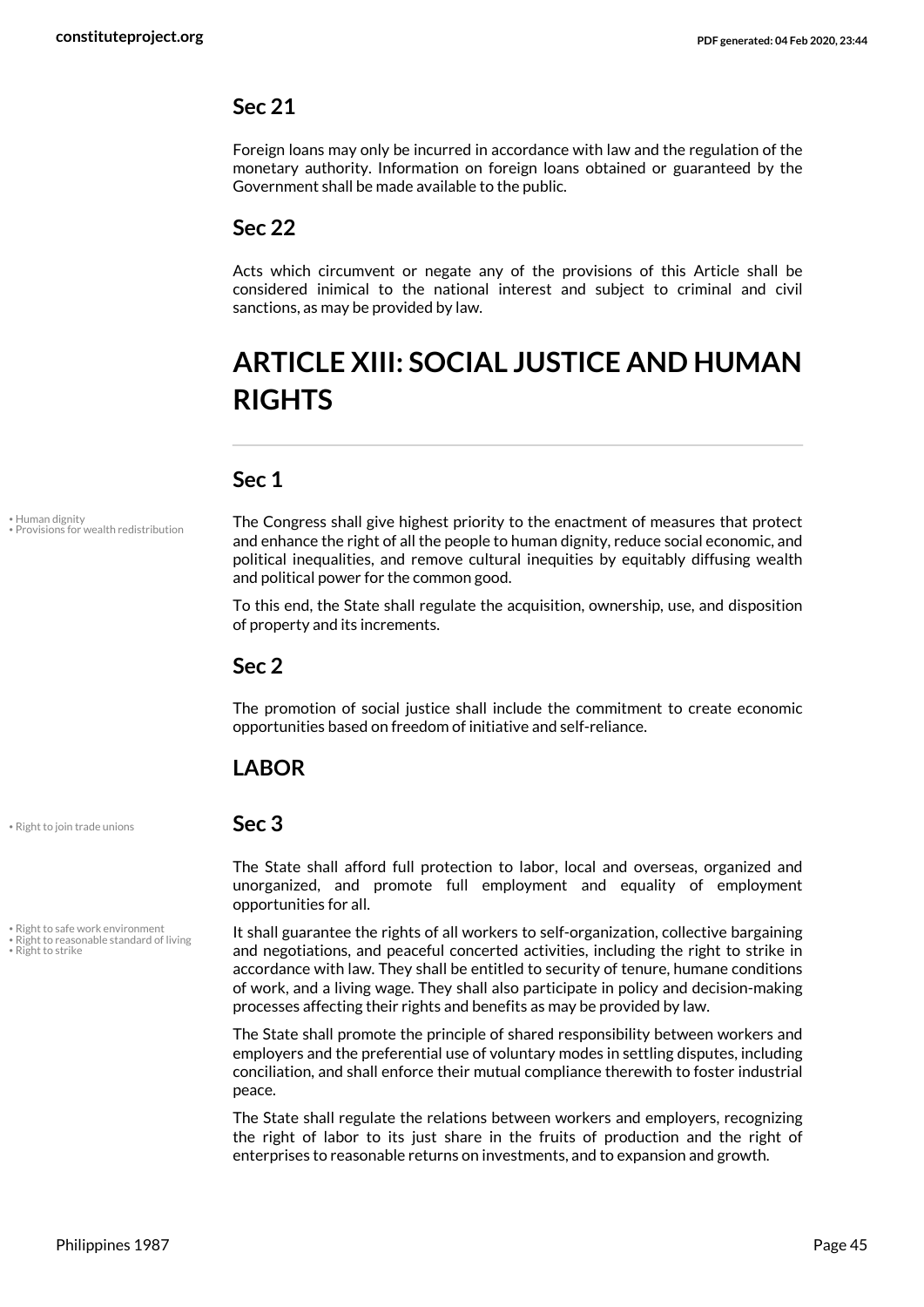### **AGRARIAN AND NATURAL RESOURCES REFORM**

#### **Sec 4**

The State shall, by law, undertake an agrarian reform program founded on the right of farmers and regular farmworkers, who are landless, to own directly or collectively the lands they till or, in the case of other farmworkers, to receive a just share of the fruits thereof. To this end, the State shall encourage and undertake the just distribution of all agricultural lands, subject to such priorities and reasonable retention limits as the Congress may prescribe, taking into account ecological, developmental, or equity considerations, and subject to the payment of just compensation. In determining retention limits, the State shall respect the rights of small landowners. The State shall further provide incentives for voluntary land-sharing.

#### **Sec 5**

The State shall recognize the right of farmers, farmworkers, and landowners, as well as cooperatives, and other independent farmers' organizations to participate in the planning, organization, and management of the program, and shall provide support to agriculture through appropriate technology and research, and adequate financial, production, marketing, and other support services.

#### **Sec 6**

• Provisions for wealth redistribution

The State shall apply the principles of agrarian reform or stewardship, whenever applicable in accordance with law, in the disposition or utilization of other natural resources, including lands of the public domain under lease or concession suitable to agriculture, subject to prior rights, homestead rights of small settlers, and the rights of indigenous communities to their ancestral lands.

The State may resettle landless farmers and farmworkers in its own agricultural estates which shall be distributed to them in the manner provided by law.

• Provisions for wealth redistribution **Sec 7**

The State shall protect the rights of subsistence fishermen, especially of local communities, to the preferential use of the communal marine and fishing resources, both inland and offshore. It shall provide support to such fishermen through appropriate technology and research, adequate financial, production, and marketing assistance, and other services. The State shall also protect, develop, and conserve such resources. The protection shall extend to offshore fishing grounds of subsistence fishermen against foreign intrusion. Fishworkers shall receive a just share from their labor in the utilization of marine and fishing resources.

• Provisions for wealth redistribution **Sec 8**

<span id="page-45-0"></span>The State shall provide incentives to landowners to invest the proceeds of the agrarian reform program to promote industrialization, employment creation, and privatization of public sector enterprises. Financial instruments used as payment for their lands shall be honored as equity in enterprises of their choice.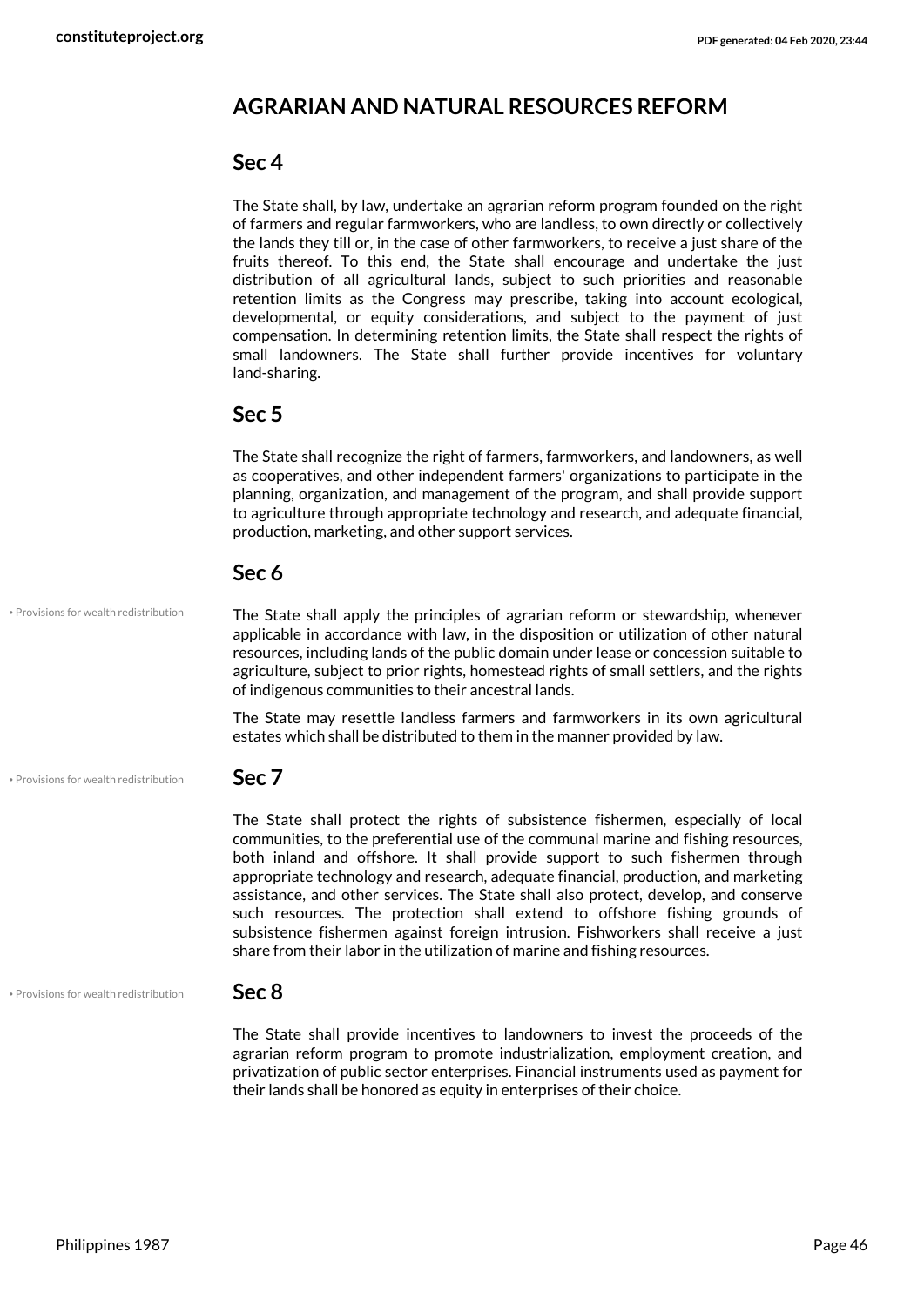### **URBAN LAND REFORM AND HOUSING**

• Provisions for wealth redistribution **Sec 9**

<span id="page-46-0"></span>

The State shall, by law, and for the common good, undertake, in cooperation with the private sector, a continuing program of urban land reform and housing which will make available at affordable cost decent housing and basic services to underprivileged and homeless citizens in urban centers and resettlement areas. It shall also promote adequate employment opportunities to such citizens. In the implementation of such program the State shall respect the rights of small property owners.

#### **Sec 10**

Urban or rural poor dwellers shall not be evicted nor their dwelling demolished, except in accordance with law and in a just and humane manner.

No resettlement of urban or rural dwellers shall be undertaken without adequate consultation with them and the communities where they are to be relocated.

### <span id="page-46-4"></span><span id="page-46-3"></span>**HEALTH**

• Right to health care The State shall adopt an integrated and comprehensive approach to health development which shall endeavor to make essential goods, health and other social services available to all the people at affordable cost. There shall be priority for the needs of the underprivileged sick, elderly, disabled, women, and children. The State shall endeavor to provide free medical care to paupers.

#### • Right to health care **Sec 12**

The State shall establish and maintain an effective food and drug regulatory system and undertake appropriate health manpower development and research, responsive to the country's health needs and problems.

#### <span id="page-46-1"></span>• Right to health care **Sec 13**

The State shall establish a special agency for disabled persons for their rehabilitation, self-development and self-reliance, and their integration into the mainstream of society.

### **WOMEN**

### **Sec 14**

The State shall protect working women by providing safe and healthful working conditions, taking into account their maternal functions, and such facilities and opportunities that will enhance their welfare and enable them to realize their full potential in the service of the nation.

<span id="page-46-2"></span>

 $\bullet$  State support for the elderly **Sec 11**<br> $\bullet$  State support for the disabled<br> $\bullet$  State support for children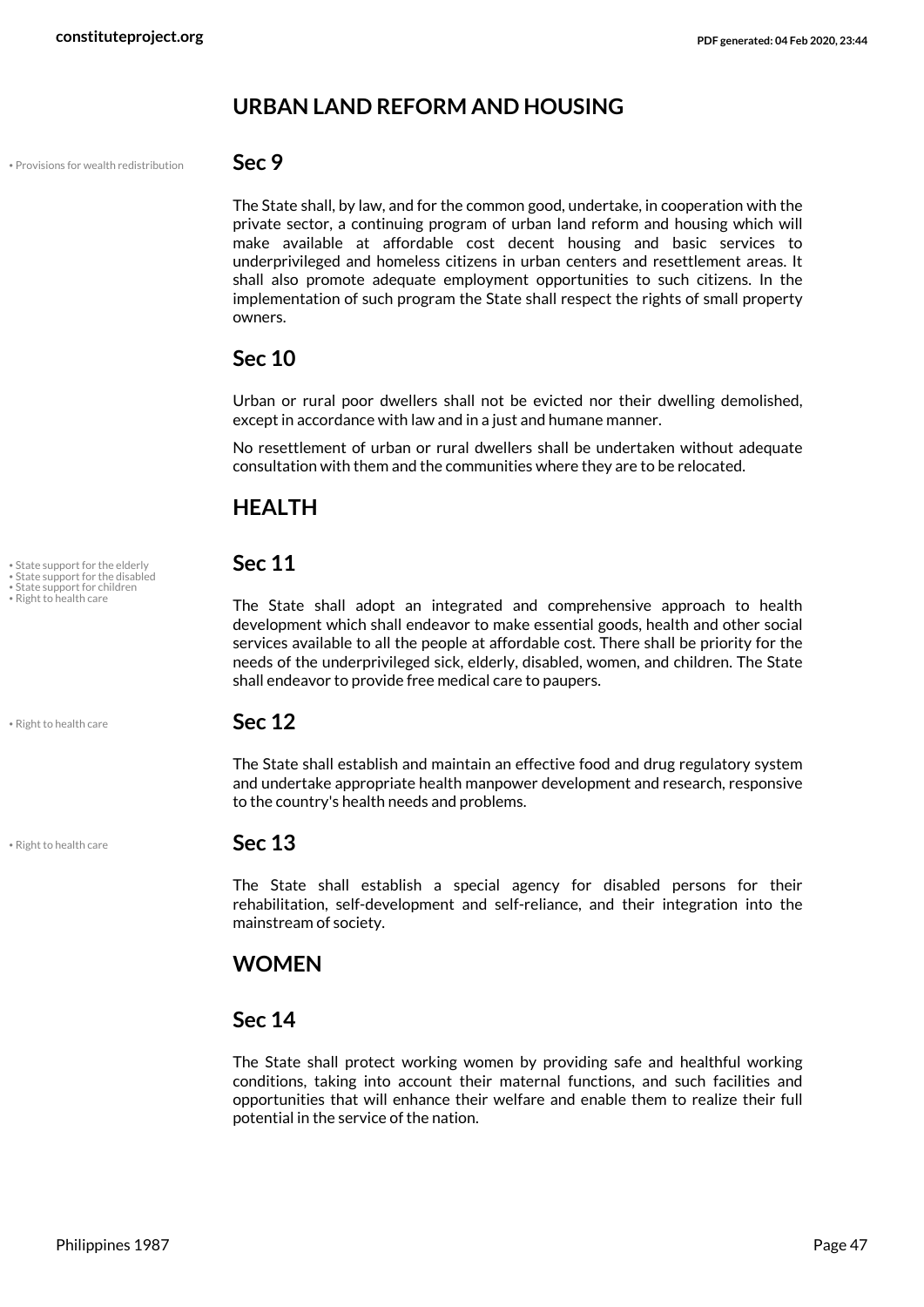### **ROLE AND RIGHTS OF PEOPLES ORGANIZATIONS**

#### **Sec 15**

The State shall respect the role of independent people's organizations to enable the people to pursue and protect, within the democratic framework, their legitimate and collective interests and aspirations through peaceful and lawful means.

People's organizations are bona fide associations of citizens with demonstrated capacity to promote the public interest and with identifiable leadership, membership, and structure.

### **Sec 16**

The right of the people and their organizations to effective and reasonable participation at all levels of social, political, and economic decision-making shall not be abridged. The State shall, by law, facilitate the establishment of adequate consultation mechanisms.

### **HUMAN RIGHTS**

### **Sec 17**

• Human rights commission

• Human rights commission

- **1.** There is hereby created an independent office called the Commission on Human Rights.
- **2.** The Commission shall be composed of a Chairman and four Members who must be natural-born citizens of the Philippines and a majority of whom shall be members of the Bar. The term of office and other qualifications and disabilities of the Members of the Commission shall be provided by law.
- **3.** Until this Commission is constituted, the existing Presidential Committee on Human Rights shall continue to exercise its present functions and powers.
- **4.** The approved annual appropriations of the Commission shall be automatically and regularly released.

#### • Human rights commission **Sec 18**

<span id="page-47-0"></span>The Commission on Human Rights shall have the following powers and functions.

- **1.** Investigate, on its own or on complaint by any party, all forms of human rights violations involving civil and political rights;
- **2.** Adopt its operational guidelines and rules of procedure, and cite for contempt for violations thereof in accordance with the Rules of Court;
- **3.** Provide appropriate legal measures for the protection of human rights of all persons within the Philippines, as well as Filipinos residing abroad, and provide for preventive measures and legal aid services to the underprivileged whose human rights have been violated or need protection;
- **4.** Exercise visitatorial powers over jails, prisons, or detention facilities.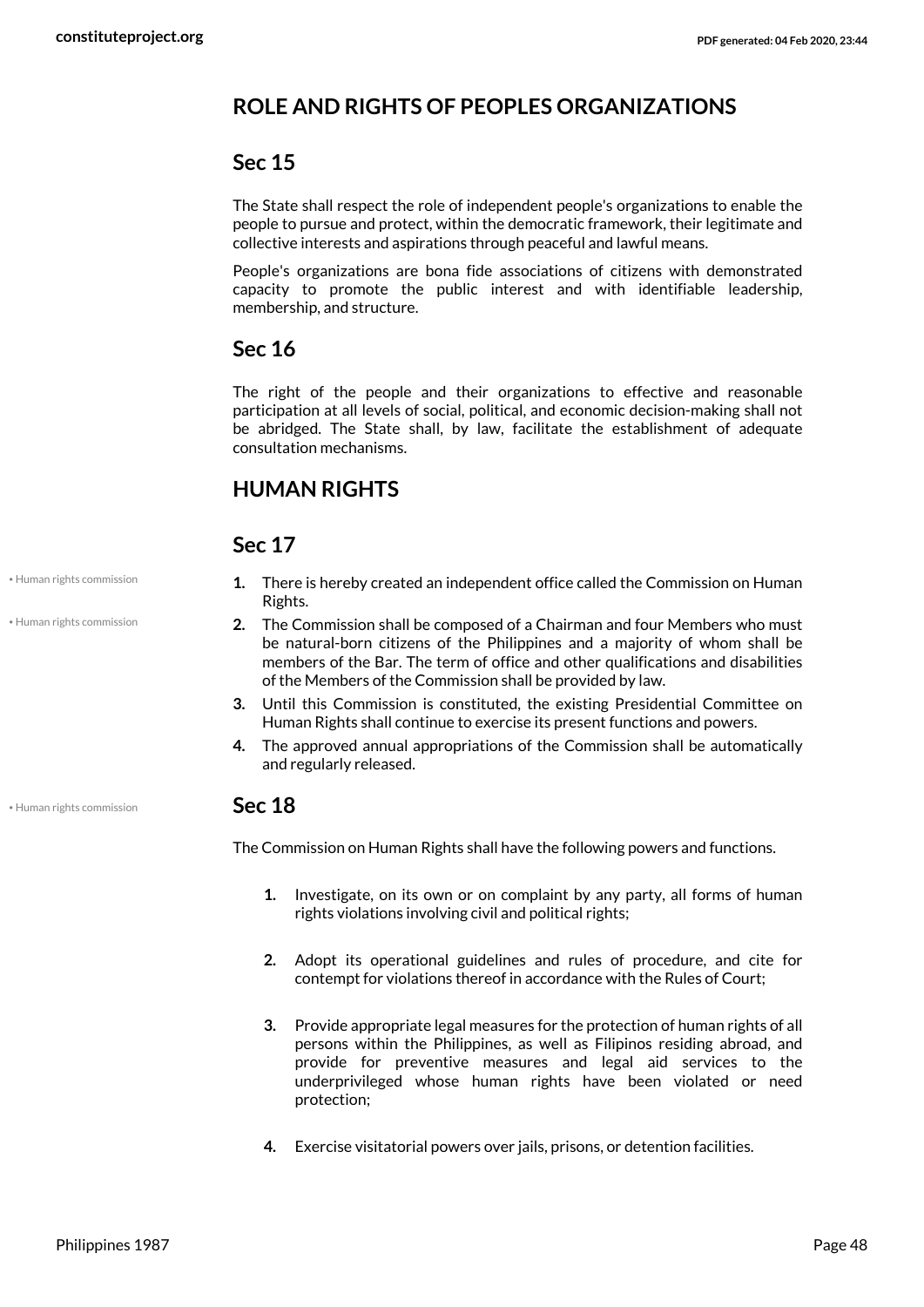- Protection of victim's rights
- <span id="page-48-2"></span>• Treaty ratification
- **5.** Establish a continuing program of research, education, and information to enhance respect for the primacy of human rights.
- <span id="page-48-1"></span>**6.** Recommend to the Congress effective measures to promote human rights and to provide for compensation to victims of violations of human rights, or their families,
- **7.** Monitor the Philippine Government's compliance with international treaty obligations on human rights,
- **8.** Grant immunity from prosecution to any person whose testimony or whose possession of documents or other evidence is necessary or convenient to determine the truth in any investigation conducted by it or under its authority.
- **9.** Request the assistance of any department, bureau, office, or agency in the performance of its functions,
- **10.** Appoint its officers and employees in accordance with law; and
- **11.** Perform such other duties and functions as may be provided by law.

The Congress may provide for other cases of violations of human rights that should fall within the authority of the Commission, taking into account its recommendations.

## <span id="page-48-0"></span>**ARTICLE XIV: EDUCATION, SCIENCE AND TECHNOLOGY, ARTS, CULTURE, AND SPORTS**

### **EDUCATION**

#### **Sec 1**

The State shall protect and promote the right of all citizens to quality education at all levels and shall take appropriate steps to make such education accessible to all.

#### **Sec 2**

The State shall.

**1.** Establish, maintain, and support a complete, adequate, and integrated system of education relevant to the needs of the people and society,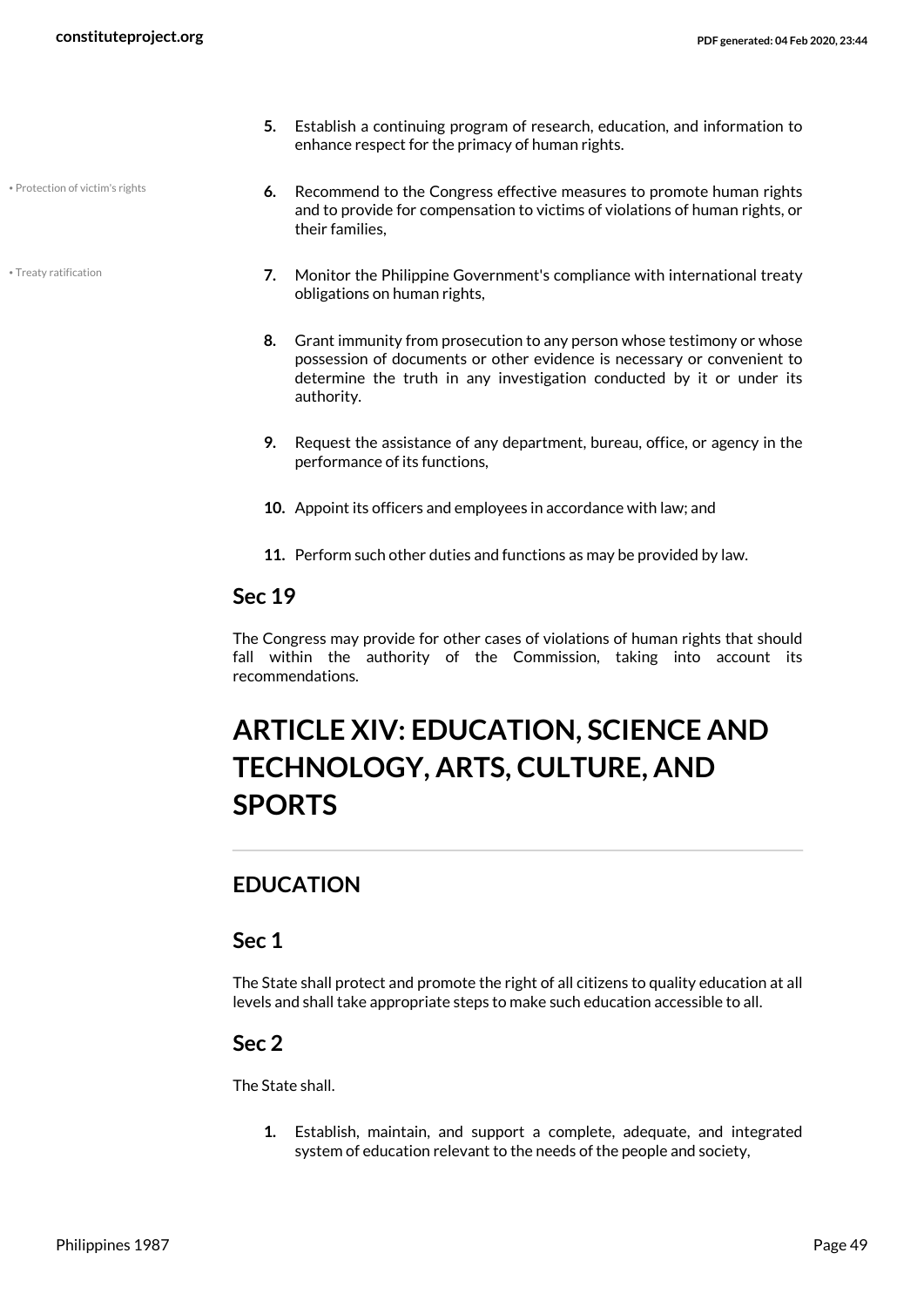- Right to academic freedom
- <span id="page-49-1"></span><span id="page-49-0"></span>• Compulsory education • Free education
- <span id="page-49-2"></span>**2.** Establish and maintain a system of free public education in the elementary and high school levels. Without limiting the natural right of parents to rear their children, elementary education is compulsory for all children of school age.
- **3.** Establish and maintain a system of scholarship grants, student loan programs, subsidies, and other incentives which shall be available to deserving students in both public and private schools, especially to the underprivileged,
- **4.** Encourage non-formal, informal, and indigenous learning systems, as well as self-learning, independent, and out-of-school study programs particularly those that respond to community needs; and
- **5.** Provide adult citizens, the disabled, and out-of-school youth with training in civics, vocational efficiency, and other skills.

- **1.** All educational institutions shall include the study of the Constitution as part of the curricula.
- **2.** They shall inculcate patriotism and nationalism, foster love of humanity, respect for human rights, appreciation of the role of national heroes in the historical development of the country, teach the rights and duties of citizenship, strengthen ethical and spiritual values, develop moral character and personal discipline, encourage critical and creative thinking, broaden scientific and technological knowledge, and promote vocational efficiency.
- **3.** At the option expressed in writing by the parents or guardians, religion shall be allowed to be taught to their children or wards in public elementary and high schools within the regular class hours by instructors designated or approved by the religious authorities of the religion to which the children or wards belong, without additional cost to the Government.

### **Sec 4**

- **1.** The State recognizes the complementary roles of public and private institutions in the educational system and shall exercise reasonable supervision and regulation of all educational institutions
- **2.** Educational institutions, other than those established by religious groups and mission boards, shall be owned solely by citizens of the Philippines or corporations or associations at least sixty per centum of the capital of which is owned by such citizens. The Congress may, however, require increased Filipino equity participation in all educational institutions.

The control and administration of educational institutions shall be vested in citizens of the Philippines.

No educational institution shall be established exclusively for aliens and no group of aliens shall comprise more than one-third of the enrollment in any school. The provisions of this subsection shall not apply to schools established for foreign diplomatic personnel and their dependents and, unless otherwise provided by law, for other foreign temporary residents.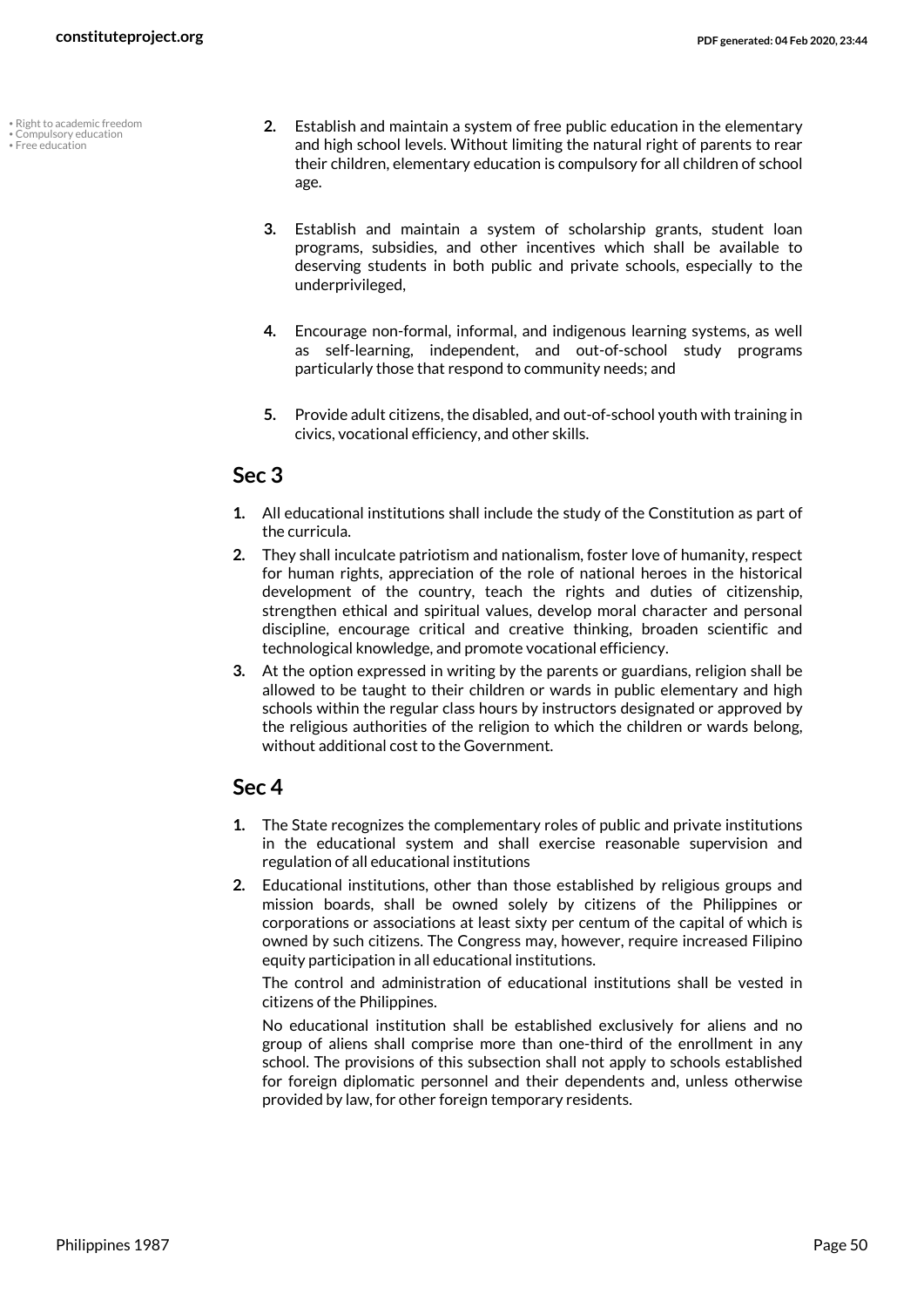- **3.** All revenues and assets of non-stock, non-profit educational institutions used actually, directly, and exclusively for educational purposes shall be exempt from taxes and duties. Upon the dissolution or cessation of the corporate existence of such institutions, their assets shall be disposed of in the manner provided by law. Proprietary educational institutions, including those cooperatively owned, may likewise be entitled to such exemptions subject to the limitations provided by law including restrictions on dividends and provisions for reinvestment.
- **4.** Subject to conditions prescribed by law, all grants, endowments, donations, or contributions used actually, directly, and exclusively for educational purposes shall be exempt from tax.

- <span id="page-50-3"></span><span id="page-50-0"></span>**1.** The State shall take into account regional and sectoral needs and conditions and shall encourage local planning in the development of educational policies and programs.
- . Right to academic freedom **2.** Academic freedom shall be enjoyed in all institutions of higher learning.
	- **3.** Every citizen has a right to select a profession or course of study, subject to fair, reasonable, and equitable admission and academic requirements.
	- **4.** The State shall enhance the right of teachers to professional advancement. Nonteaching academic and non-academic personnel shall enjoy the protection of the State.
	- **5.** The State shall assign the highest budgetary priority to education and ensure that teaching will attract and retain its rightful share of the best available talents through adequate remuneration and other means of job satisfaction and fulfillment.

The national language of the Philippines is Filipino. As it evolves, it shall be further developed and enriched on the basis of existing Philippine and other languages.

Subject to provisions of law and as the Congress may deem appropriate, the Government shall take steps to initiate and sustain the use of Filipino as a medium of official communication and as language of instruction in the educational system.

### **LANGUAGE**

### • Official or national languages **Sec 7** • Protection of language use

<span id="page-50-2"></span>For purposes of communication and instruction, the official languages of the Philippines are Filipino and, until otherwise provided by law, English.

The regional languages are the auxiliary official languages in the regions and shall serve as auxiliary media of instruction therein.

Spanish and Arabic shall be promoted on a voluntary and optional basis.

#### • Official or national languages **Sec 8**

<span id="page-50-1"></span>This Constitution shall be promulgated in Filipino and English and shall be translated into major regional languages, Arabic, and Spanish.

• Access to higher education

• Official or national languages **Sec 6**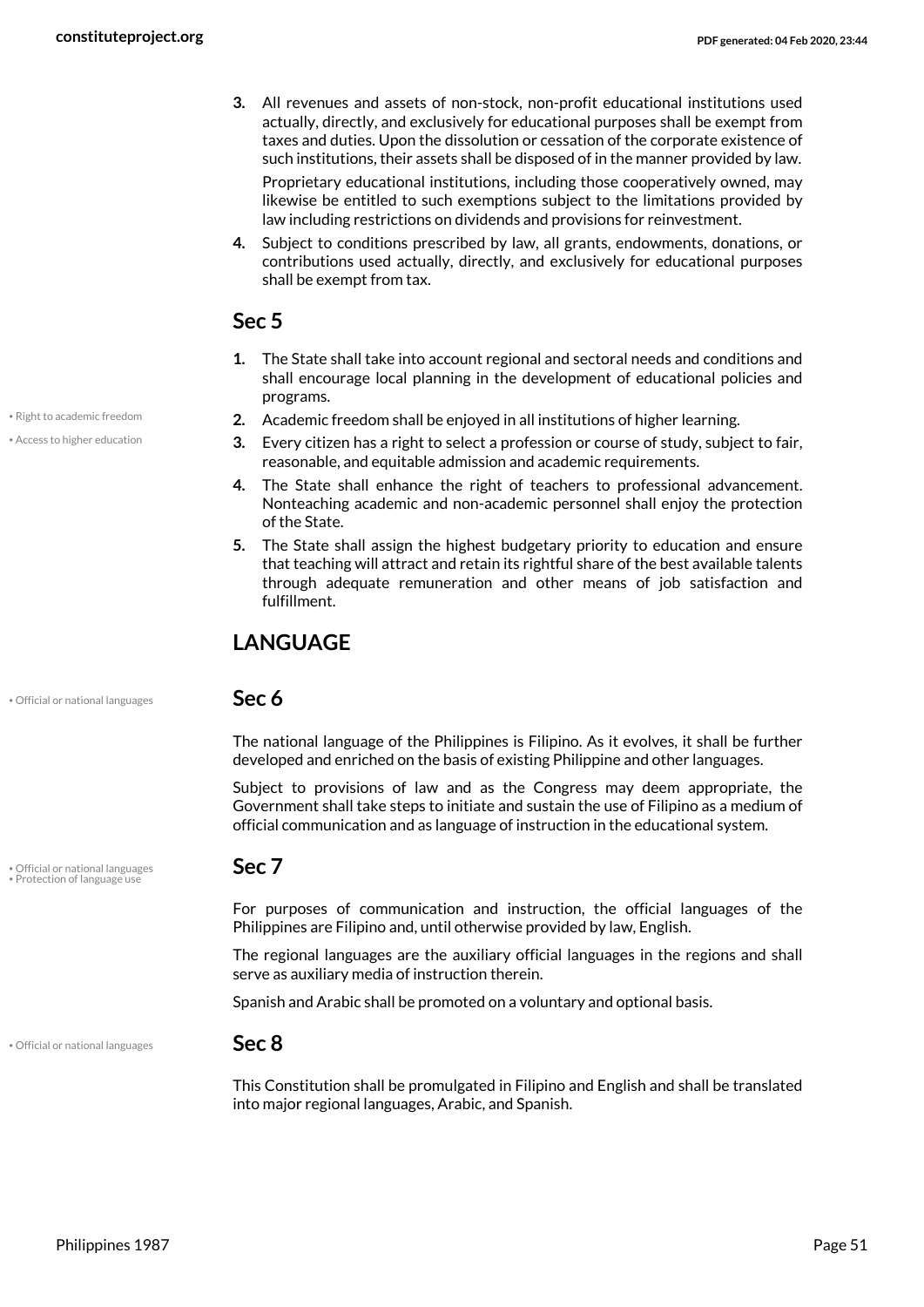<span id="page-51-1"></span><span id="page-51-0"></span>The Congress shall establish a national language commission composed of representatives of various regions and disciplines which shall undertake, coordinate, and promote researches for the development, propagation, and preservation of Filipino and other languages.

### **SCIENCE AND TECHNOLOGY**

#### **Sec 10**

Science and technology are essential for national development and progress. The State shall give priority to research and development, invention, innovation, and their utilization; and to science and technology education, training, and services. It shall support indigenous, appropriate, and self-reliant scientific and technological capabilities, and their application to the country's productive systems and national life.

The Congress may provide for incentives, including tax deductions, to encourage private participation in programs of basic and applied scientific research. Scholarships, grants-in-aid, or other forms of incentives shall be provided to deserving science students, researchers, scientists, inventors, technologists, and

The State shall regulate the transfer and promote the adaptation of technology from

 $\bullet$  Reference to science **Sec 11** • Right to enjoy the benefits of science

## • Reference to science **Sec 12** • Right to enjoy the benefits of science

<span id="page-51-4"></span>

• Provisions for intellectual property **Sec 13** • Reference to science

• Right to enjoy the benefits of science

<span id="page-51-5"></span>• Reference to art **Sec 14** • Right to culture

#### all sources for the national benefit. It shall encourage the widest participation of private groups, local governments, and community-based organizations in the

specially gifted citizens.

<span id="page-51-6"></span><span id="page-51-2"></span>The State shall protect and secure the exclusive rights of scientists, inventors, artists, and other gifted citizens to their intellectual property and creations, particularly when beneficial to the people, for such period as may be provided by law.

### **ARTS AND CULTURE**

generation and utilization of science and technology.

The State shall foster the preservation, enrichment, and dynamic evolution of a Filipino national culture based on the principle of unity in diversity in a climate of free artistic and intellectual expression.

#### • Reference to art **Sec 15**

Arts and letters shall enjoy the patronage of the State. The State shall conserve, promote, and popularize the nation's historical and cultural heritage and resources, as well as artistic creations.

<span id="page-51-3"></span>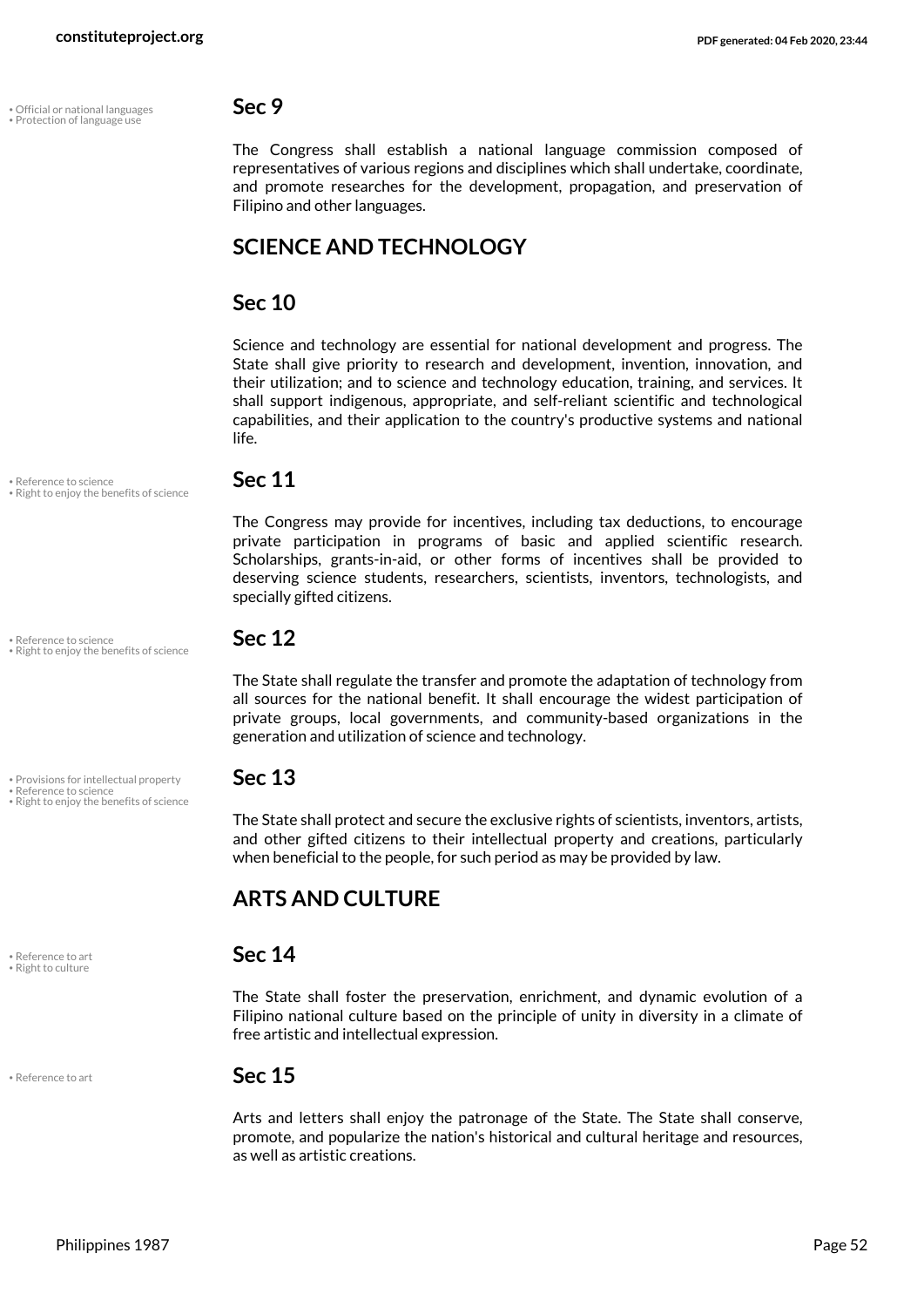• Reference to art **Sec 16** 

All the country's artistic and historic wealth constitutes the cultural treasure of the nation and shall be under the protection of the State which may regulate its disposition.

• Reference to art **Sec 17**

The State shall recognize, respect, and protect the rights of indigenous cultural communities to preserve and develop their cultures, traditions, and institutions. It shall consider these rights in the formulation of national plans and policies.

<span id="page-52-1"></span>• Reference to art **Sec 18**

- **1.** The State shall ensure equal access to cultural opportunities through the educational system, public or private cultural entities, scholarships, grants and other incentives, and community cultural centers, and other public venues.
- **2.** The State shall encourage and support researches and studies on the arts and culture.

#### **SPORTS**

#### **Sec 19**

- **1.** The State shall promote physical education and encourage sports programs, league competitions, and amateur sports, including training for international competitions, to foster self-discipline, teamwork, and excellence for the development of a healthy and alert citizenry.
- **2.** All educational institutions shall undertake regular sports activities throughout the country in cooperation with athletic clubs and other sectors.

## <span id="page-52-0"></span>**ARTICLE XV: THE FAMILY**

 $\bullet$  Reference to fraternity/solidarity **Sec 1** 

<span id="page-52-2"></span>The State recognizes the Filipino family as the foundation of the nation. Accordingly, it shall strengthen its solidarity and actively promote its total development.

### **Sec 2**

Marriage, as an inviolable social institution, is the foundation of the family and shall be protected by the State.

#### **Sec 3**

The State shall defend:

<span id="page-52-3"></span>• Right to found a family

**1.** The right of spouses to found a family in accordance with their religious convictions and the demands of responsible parenthood.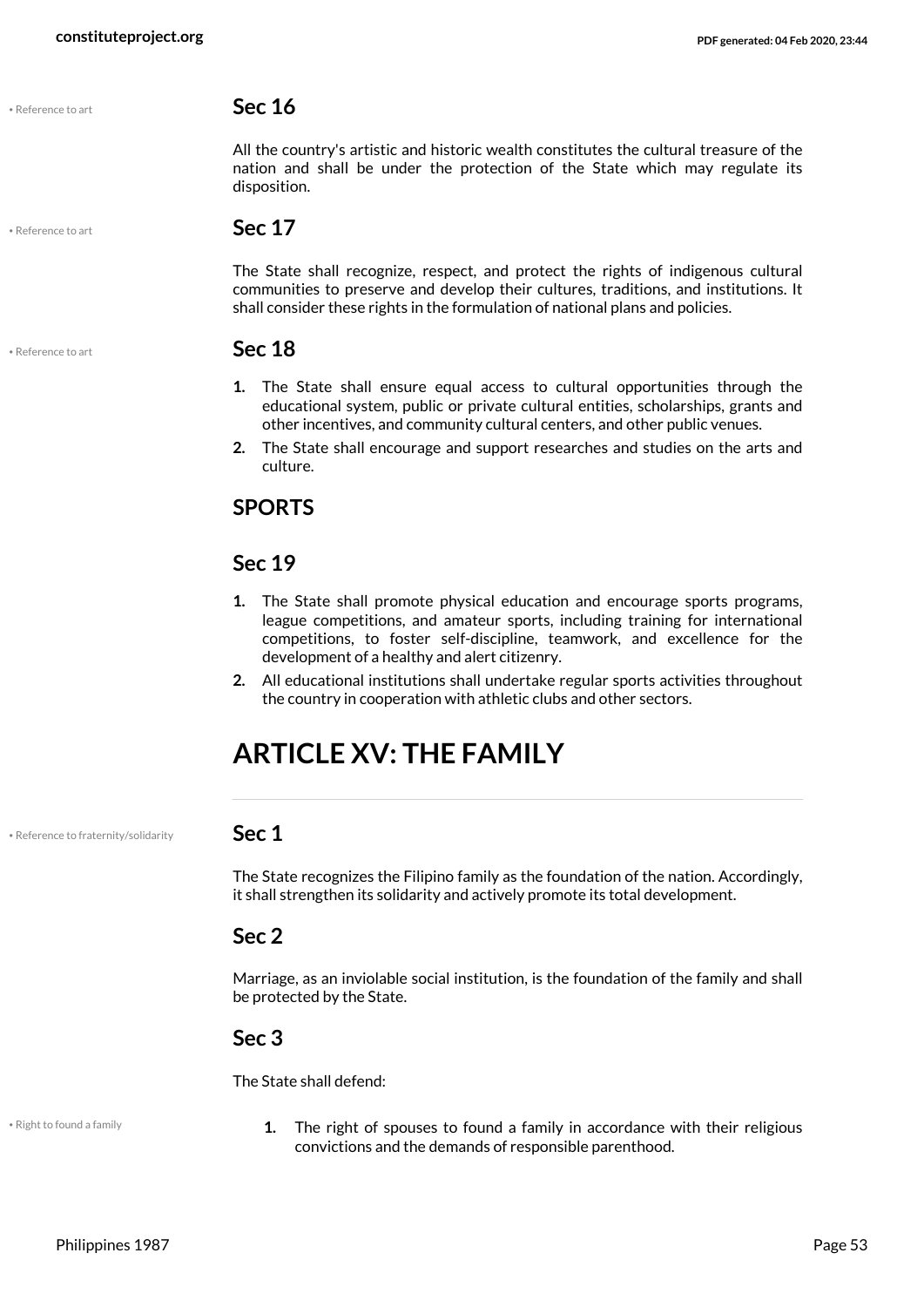<span id="page-53-4"></span>• Rights of children

- **2.** The right of children to assistance, including proper care and nutrition, and special protection from all forms of neglect, abuse, cruelty, exploitation, and other conditions prejudicial to their development;
- **3.** The right of the family to a family living wage and income; and
- <span id="page-53-0"></span>**4.** The right of families or family associations to participate in the planning and implementation of policies and programs that affect them.

#### • State support for the elderly **Sec 4**

<span id="page-53-5"></span>The family has the duty to care for its elderly members but the State may also do so through just programs of social security.

## **ARTICLE XVI: GENERAL PROVISIONS**

#### <span id="page-53-2"></span>• National flag **Sec 1**

The flag of the Philippines shall be red, white, and blue, with a sun and three stars, as consecrated and honored by the people and recognized by law.

#### <span id="page-53-1"></span>• National anthem **Sec 2**

The Congress may, by law, adopt a new name for the country, a national anthem, or a national seal, which shall all be truly reflective and symbolic of the ideals, history, and traditions of the people. Such law shall take effect only upon its ratification by the people in a national referendum.

#### **Sec 3**

The State may not be sued without its consent.

#### **Sec 4**

The Armed Forces of the Philippines shall be composed of a citizen armed force which shall undergo military training and serve, as may be provided by law. It shall keep a regular force necessary for the security of the State.

#### **Sec 5**

- **1.** All members of the armed forces shall take an oath or affirmation to uphold and defend this Constitution.
- **2.** The State shall strengthen the patriotic spirit and nationalist consciousness of the military, and respect for people's rights in the performance of their duty.
- <span id="page-53-3"></span>**3.** Professionalism in the armed forces and adequate remuneration and benefits of its members shall be a prime concern of the State. The armed forces shall be insulated from partisan politics.

No member of the military shall engage directly or indirectly in any partisan political activity, except to vote.

• Restrictions on the armed forces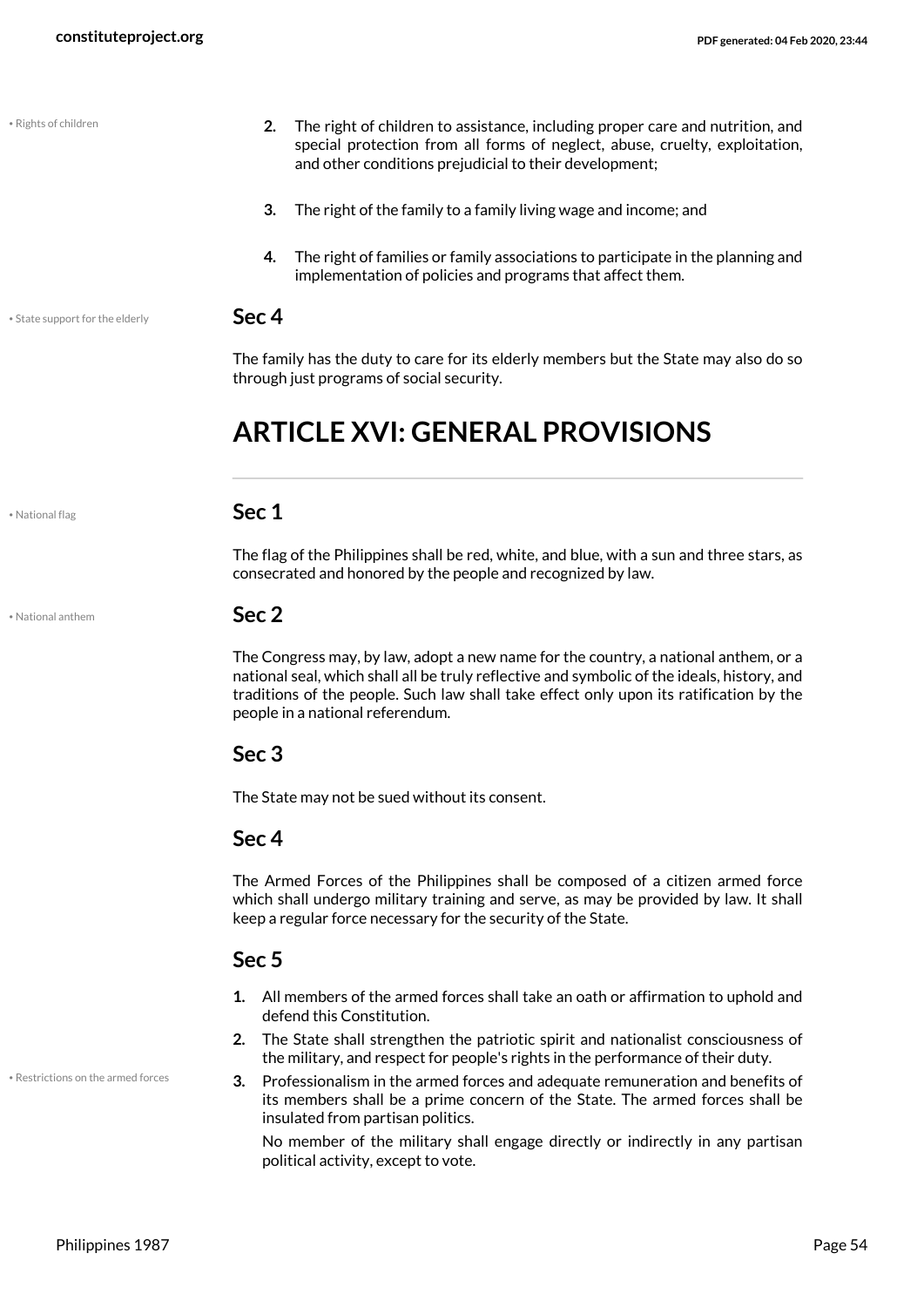• Restrictions on the armed forces

- <span id="page-54-1"></span>**4.** No member of the armed forces in the active service shall, at any time, be appointed or designated in any capacity to a civilian position in the Government including government-owned or controlled corporations or any of their subsidiaries.
- **5.** Laws on retirement of military officers shall not allow extension of their service.
- **6.** The officers and men of the regular force of the armed forces shall be recruited proportionately from all provinces and cities as far as practicable.
- **7.** The tour of duty of the Chief of Staff of the armed forces shall not exceed three years. However, in times of war or other national emergency declared by the Congress, the President may extend such tour of duty.

#### **Sec 6**

The State shall establish and maintain one police force, which shall be national in scope and civilian in character, to be administered and controlled by a national police commission. The authority of local executives over the police units in their jurisdiction shall be provided by law.

#### **Sec 7**

The State shall provide immediate and adequate care, benefits, and other forms of assistance to war veterans and veterans of military campaigns, their surviving spouses and orphans. Funds shall be provided therefor and due consideration shall be given them in the disposition of agricultural lands of the public domain and, in appropriate cases, in the utilization of natural resources.

#### **Sec 8**

The State shall, from time to time, review to upgrade the pensions and other benefits due to retirees of both the government and the private sectors.

#### • Protection of consumers **Sec 9**

<span id="page-54-0"></span>The State shall protect consumers from trade malpractices and from substandard or hazardous products.

### **Sec 10**

The State shall provide the policy environment for the full development of Filipino capability and the emergence of communication structures suitable to the needs and aspirations of the nation and the balanced flow of information into, out of, and across the country, in accordance with a policy that respects the freedom of speech and of the press.

#### **Sec 11**

• State operation of the media

<span id="page-54-2"></span>**1.** The ownership and management of mass media shall be limited to citizens of the Philippines, or to corporations, cooperatives or associations, wholly-owned and managed by such citizens.

The Congress shall regulate or prohibit monopolies in commercial mass media when the public interest so requires. No combinations in restrains of trade or unfair competition therein shall be allowed.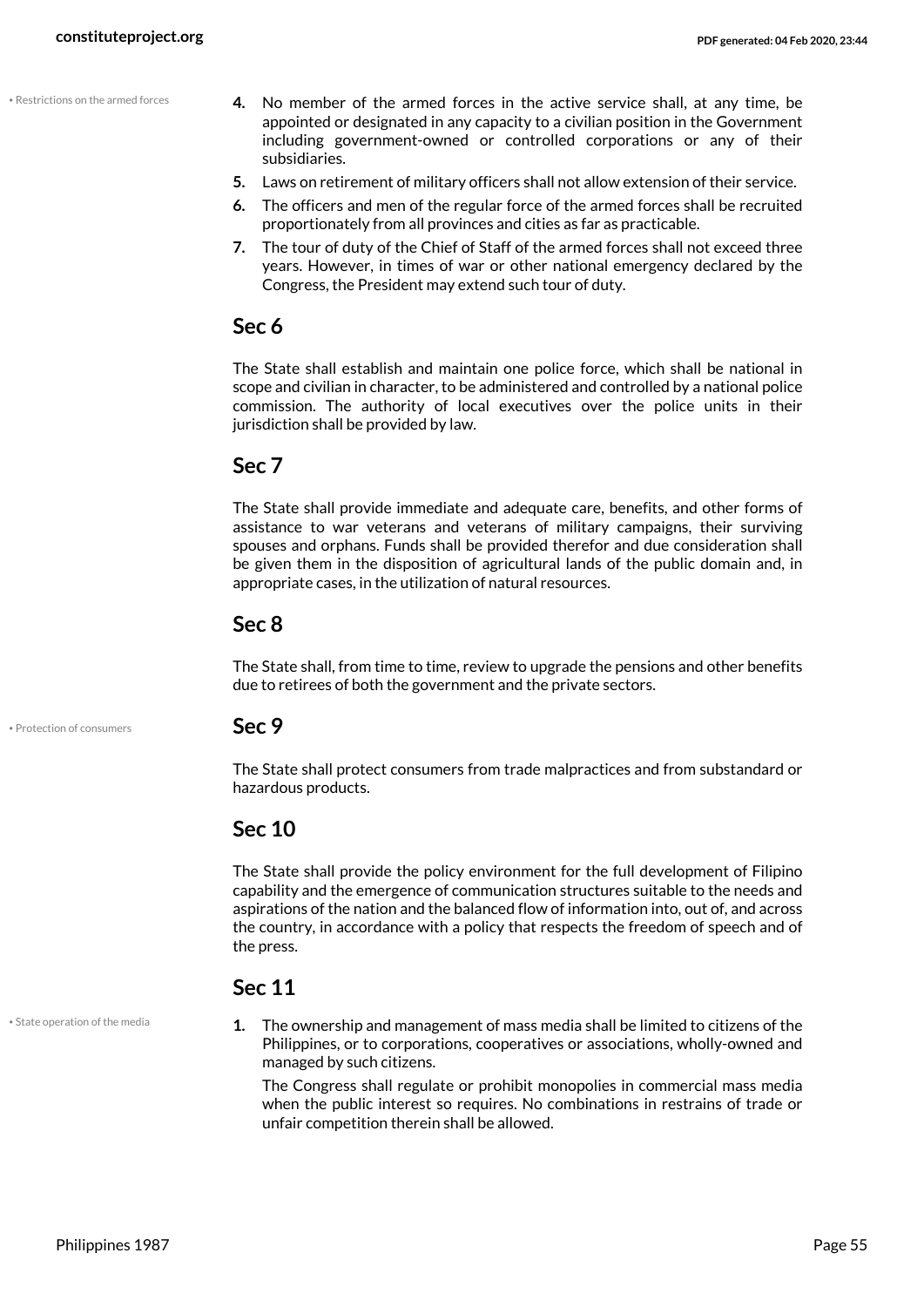**2.** The advertising industry is impressed with public interest, and shall be regulated by law for the protection of consumers and the promotion of the general welfare.

Only Filipino citizens or corporations or associations at least seventy per centum of the capital of which is owned by such citizens shall be allowed to engage in the advertising industry.

The participation of foreign investors in the governing body of entities in such industry shall be limited to their proportionate share in the capital thereof, and all the executive and managing officers of such entities must be citizens of the Philippines.

#### **Sec 12**

The Congress may create a consultative body to advise the President on policies affecting indigenous cultural communities, the majority of the members of which shall come from such communities.

## <span id="page-55-0"></span>**ARTICLE XVII: AMENDMENTS OR REVISIONS**

• Constitution amendment procedure

### <span id="page-55-1"></span>**Sec 1**

Any amendment to, or revision of, this Constitution may be proposed by:

- **1.** The Congress, upon a vote of three-fourths of all its Members; or
- **2.** A constitutional convention.

### **Sec 2**

Amendments to this Constitution may likewise be directly proposed by the people through initiative upon a petition of at least twelve per centum of the total number of registered voters, of which every legislative district must be represented by at least three per centum of the registered voters therein. No amendment under this section shall be authorized within five years following the ratification of this Constitution nor oftener than once every five years thereafter.

The Congress shall provide for the implementation of the exercise of this right.

### **Sec 3**

The Congress may, by a vote of two-thirds of all its Members, call a constitutional convention, or by a majority vote of all its Members, submit to the electorate the question of calling such a convention.

### **Sec 4**

Any amendment to, or revision of, this Constitution under Section 1 hereof shall be valid when ratified by a majority of the votes cast in a plebiscite which shall be held not earlier than sixty days nor later than ninety days after the approval of such amendment or revision.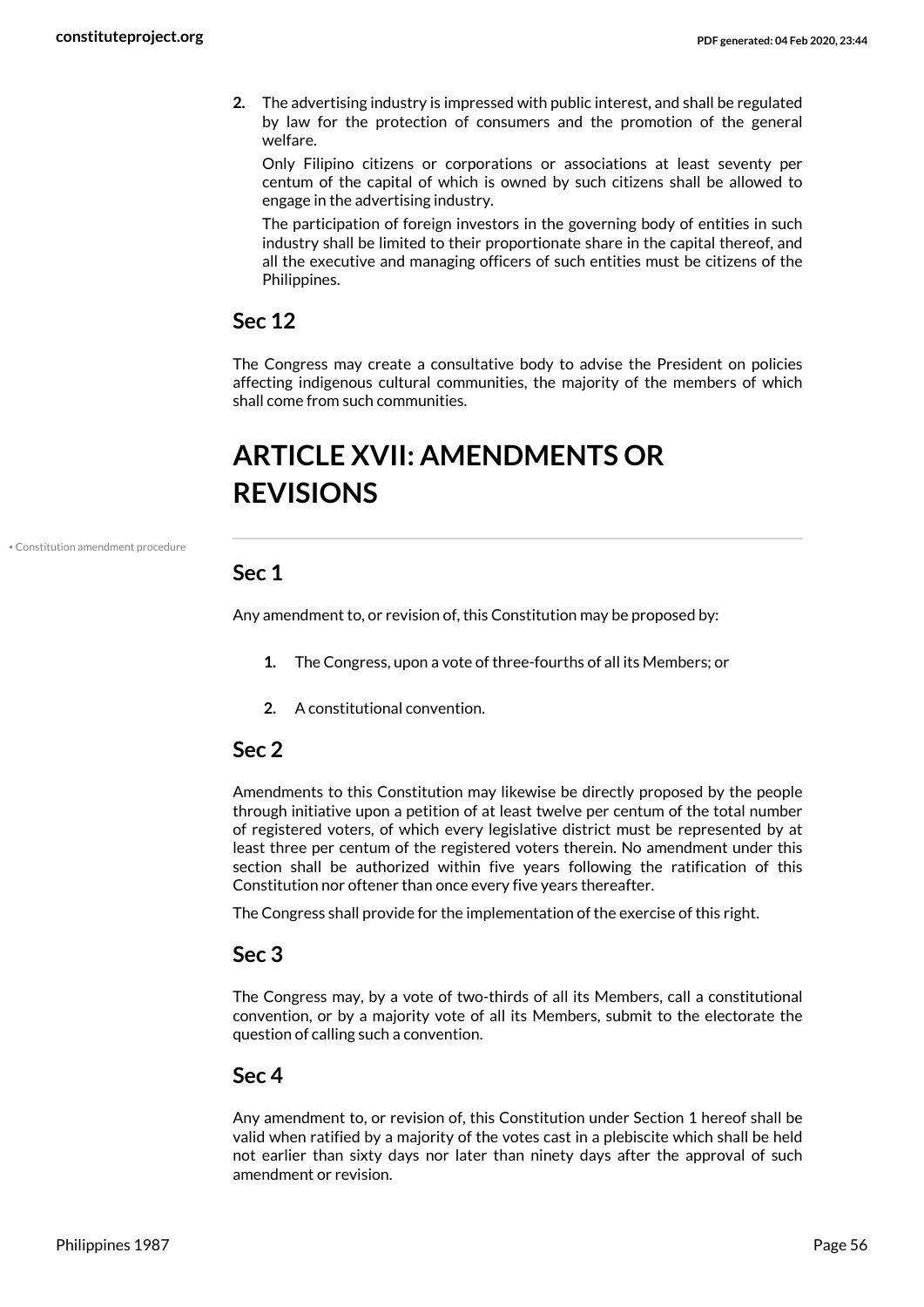Any amendment under Section 2 hereof shall be valid when ratified by a majority of the votes cast in a plebiscite which shall be held not earlier than sixty days nor later than ninety days after the certification by the Commission on Elections of the sufficiency of the petition.

## <span id="page-56-0"></span>**ARTICLE XVIII: TRANSITORY PROVISIONS**

• Transitional provisions

#### <span id="page-56-1"></span>**Sec 1**

The first elections of Members of the Congress under this Constitution shall be held on the second Monday of May, 1987.

The first local elections shall be held on a date to be determined by the President, which may be simultaneous with the election of the Members of the Congress. It shall include the election of all Members of the city or municipal councils in the Metropolitan Manila area.

#### **Sec 2**

The Senators, Members of the House of Representatives, and the local officials first elected under this Constitution shall serve until noon of June 30, 1992.

Of the Senators elected in the election in 1992, the first twelve obtaining the highest number of votes shall serve for six years and the remaining twelve for three years.

#### **Sec 3**

All existing laws, decrees, executive orders, proclamations, letters of instructions, and other executive issuances not inconsistent with this Constitution shall remain operative until amended, repealed, or revoked.

#### **Sec 4**

All existing treaties or international agreements which have not been ratified shall not be renewed or extended without the concurrence of at least two-thirds of all the Members of the Senate.

#### **Sec 5**

The six-year term of the incumbent President and Vice-President elected in the February 7, 1986 election is, for purposes of synchronization of elections, hereby extended to noon of June 30, 1992.

The first regular elections for the President and Vice-President under this Constitution shall be held on the second Monday of May, 1992.

#### **Sec 6**

The incumbent President shall continue to exercise legislative powers until the first Congress is convened.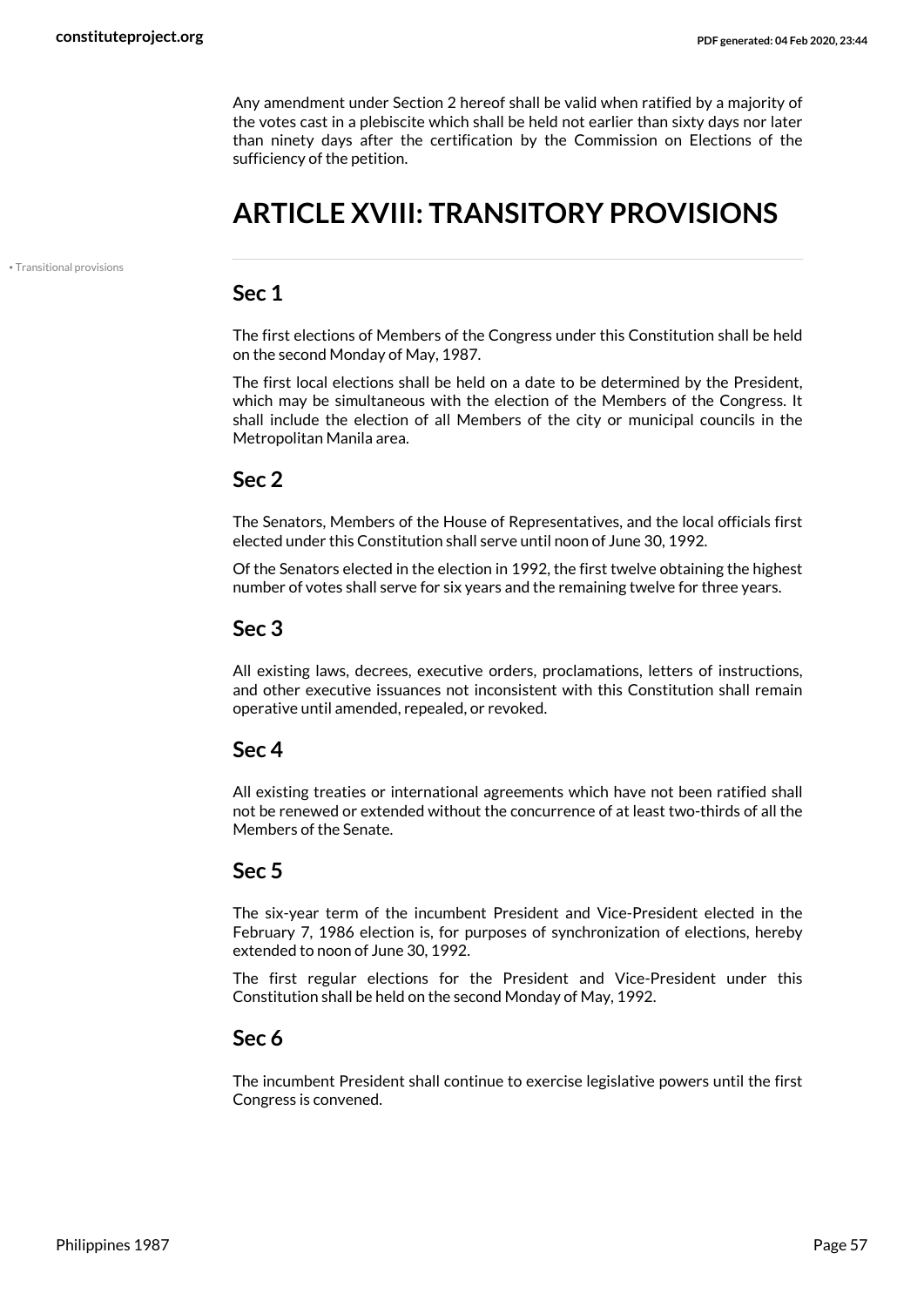Until a law is passed, the President may fill by appointment from a list of nominees by the respective sectors the seats reserved for sectoral representation in paragraph (2), Section 5 of Article VI of this Constitution.

### **Sec 8**

Until otherwise provided by the Congress, the President may constitute the Metropolitan Authority to be composed of the heads of all local government units comprising the Metropolitan Manila area.

#### **Sec 9**

A sub-province shall continue to exist and operate until it is converted into a regular province or until its component municipalities are reverted to the mother province.

#### **Sec 10**

All courts existing at the time of the ratification of this Constitution shall continue to exercise their jurisdiction, until otherwise provided by law. The provisions of the existing Rules of Court, judiciary acts, and procedural laws not inconsistent with this Constitution shall remain operative unless amended or repealed by the Supreme Court or the Congress.

#### **Sec 11**

The incumbent Members of the Judiciary shall continue in office until they reach the age of seventy years or become incapacitated to discharge the duties of their office or are removed for cause.

#### **Sec 12**

The Supreme Court shall, within one year after the ratification of this Constitution, adopt a systematic plan to expedite the decision or resolution of cases or matters pending in the Supreme Court or the lower courts prior to the effectivity of this Constitution. A similar plan shall be adopted for all special courts and quasi-judicial bodies.

#### **Sec 13**

The legal effect of the lapse, before the ratification of this Constitution, of the applicable period for the decision or resolution of the cases or matters submitted for adjudication by the courts, shall be determined by the Supreme Court as soon as practicable.

#### **Sec 14**

The provisions of paragraphs (3) and (4), Section 15 of Article VIII of this Constitution shall apply to cases or matters filed before the ratification of this Constitution, when the applicable period lapses after such ratification.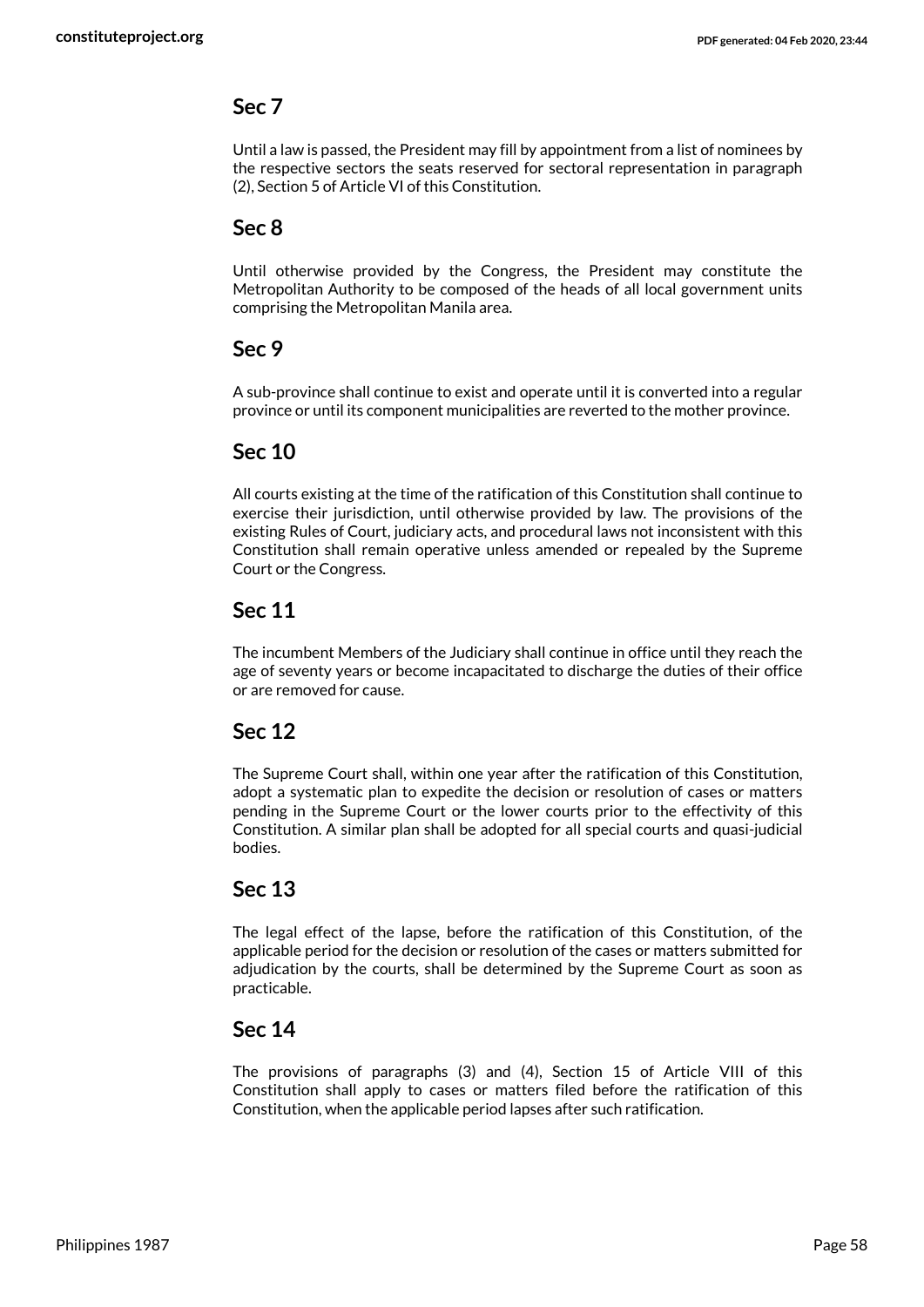The incumbent Members of the Civil Service Commission, the Commission on Elections, and the Commission on Audit shall continue in office for one year after the ratification of this Constitution, unless they are sooner removed for cause or become incapacitated to discharge the duties of their office or appointed to a new term thereunder. In no case shall any Member serve longer than seven years including service before the ratification of this Constitution.

### **Sec 16**

Career civil service employees separated from the service not for cause but as a result of the reorganization pursuant to Proclamation No. 3 dated March 25, 1986 and the reorganization following the ratification of this Constitution shall be entitled to appropriate separation pay and to retirement and other benefits accruing to them under the laws of general application in force at the time of their separation. In lieu thereof, at the option of the employees, they may be considered for employment in the Government or in any of its subdivisions, instrumentalities, or agencies, including government-owned or controlled corporations and their subsidiaries. This provision also applies to career officers whose resignation, tendered in line with the existing policy, had been accepted.

### **Sec 17**

Until the Congress provides otherwise, the President shall receive an annual salary of three hundred thousand pesos; the Vice-President, the President of the Senate, the Speaker of the House of Representatives, and the Chief Justice of the Supreme Court, two hundred forty thousand pesos each; the Senators, the Members of the House of Representatives, the Associate Justices of the Supreme Court, and the Chairman of the Constitutional Commissions, two hundred four thousand pesos each; and the Members of the Constitutional Commissions, one hundred eighty thousand pesos each.

### **Sec 18**

At the earliest possible time, the Government shall increase the salary scales of the other officials and employees of the National Government.

### **Sec 19**

All properties, records, equipment, buildings, facilities, and other assets of any office or body abolished or reorganized under Proclamation No. 3 dated March 25, 1986 or this Constitution shall be transferred to the office or body to which its powers, functions, and responsibilities substantially pertain.

### **Sec 20**

The first Congress shall give priority to the determination of the period for the full implementation of free public secondary education.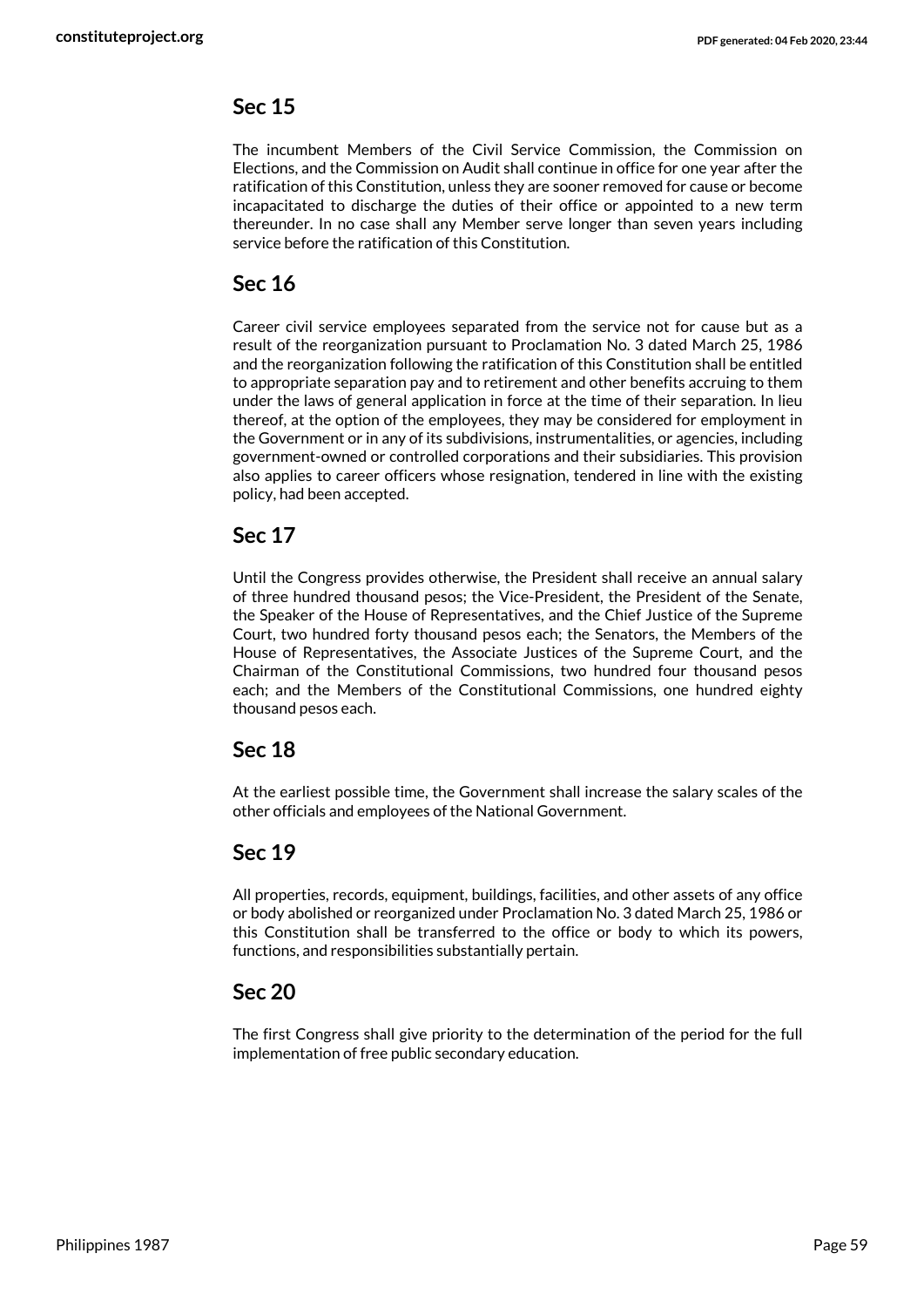The Congress shall provide efficacious procedures and adequate remedies for the reversion to the State of all lands of the public domain and real rights connected therewith which were acquired in violation of the Constitution or the public land laws, or through corrupt practices. No transfer or disposition of such lands or real rights shall be allowed until after the lapse of one year from the ratification of this Constitution.

### **Sec 22**

At the earliest possible time, the Government shall expropriate idle or abandoned agricultural lands as may be defined by law, for distribution to the beneficiaries of the agrarian reform program.

### **Sec 23**

Advertising entities affected by paragraph (2), Section 11 of Article XVI of this Constitution shall have five years from its ratification to comply on a graduated and proportionate basis with the minimum Filipino ownership requirement therein.

### **Sec 24**

Private armies and other armed groups not recognized by duly constituted authority shall be dismantled. All paramilitary forces including Civilian Home Defense Forces not consistent with the citizen armed force established in this Constitution, shall be dissolved or, where appropriate, converted into the regular force.

### **Sec 25**

After the expiration in 1991 of the Agreement between the Republic of the Philippines and the United States of America concerning Military Bases, foreign military bases, troops, or facilities shall not be allowed in the Philippines except under a treaty duly concurred in by the Senate and, when the Congress so requires, ratified by a majority of the votes cast by the people in a national referendum held for that purpose, and recognized as a treaty by the other contracting State.

### **Sec 26**

The authority to issue sequestration or freeze orders under Proclamation No. 3 dated March 25, 1986 in relation to the recovery of ill-gotten wealth shall remain operative for not more than eighteen months after the ratification of this Constitution. However, in the national interest, as certified by the President, the Congress may extend said period.

A sequestration or freeze order shall be issued only upon showing of a prima facie case. The order and the list of the sequestered or frozen properties shall forthwith be registered with the proper court. For orders issued before the ratification of this Constitution, the corresponding judicial action or proceeding shall be filed within six months from its ratification. For those issued after such ratification, the judicial action or proceeding shall be commenced within six months from the issuance thereof.

The sequestration or freeze order is deemed automatically lifted if no judicial action or proceeding is commenced as herein provided.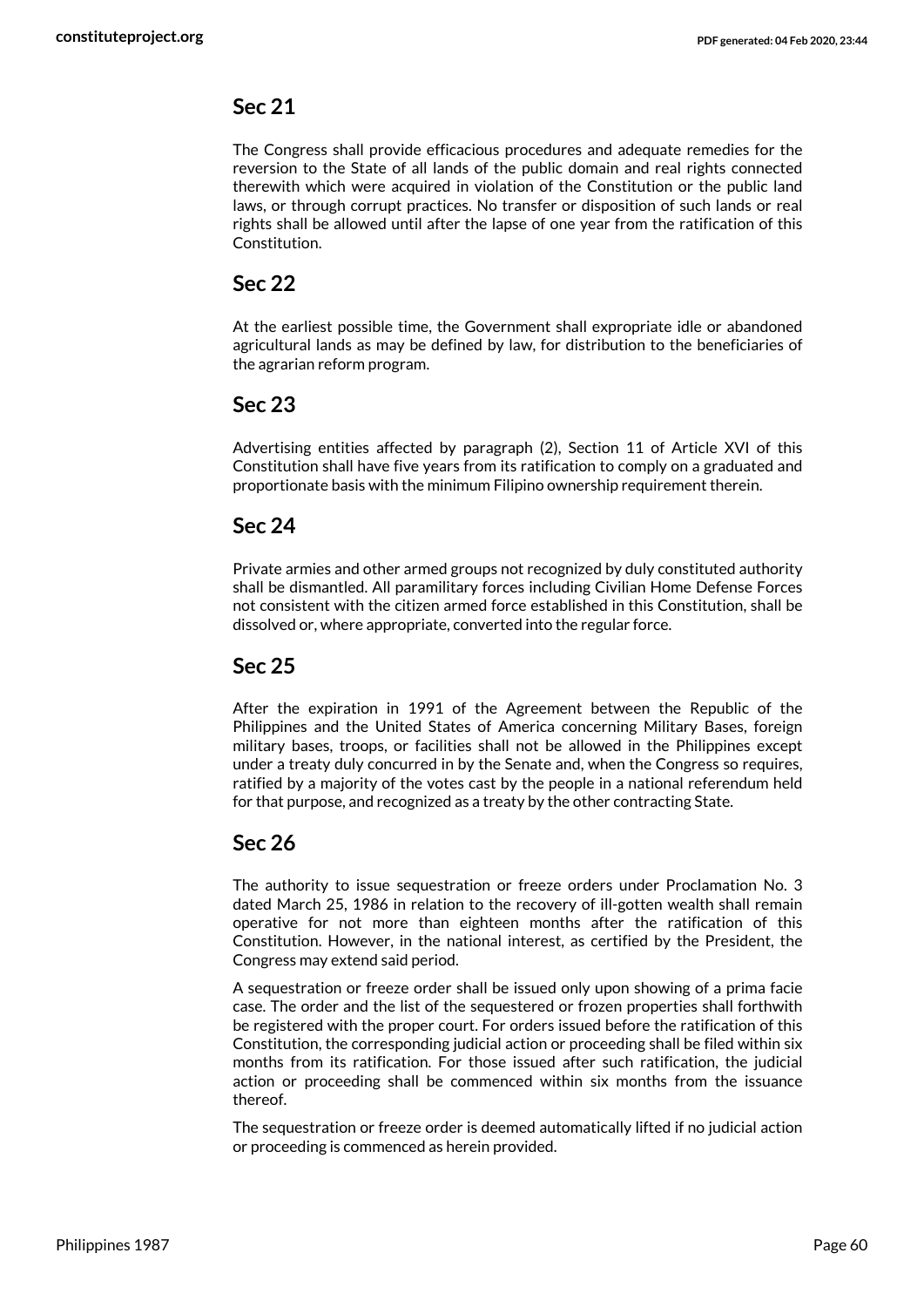This Constitution shall take effect immediately upon its ratification by a majority of the votes cast in a plebiscite held for the purpose and shall supersede all previous Constitutions.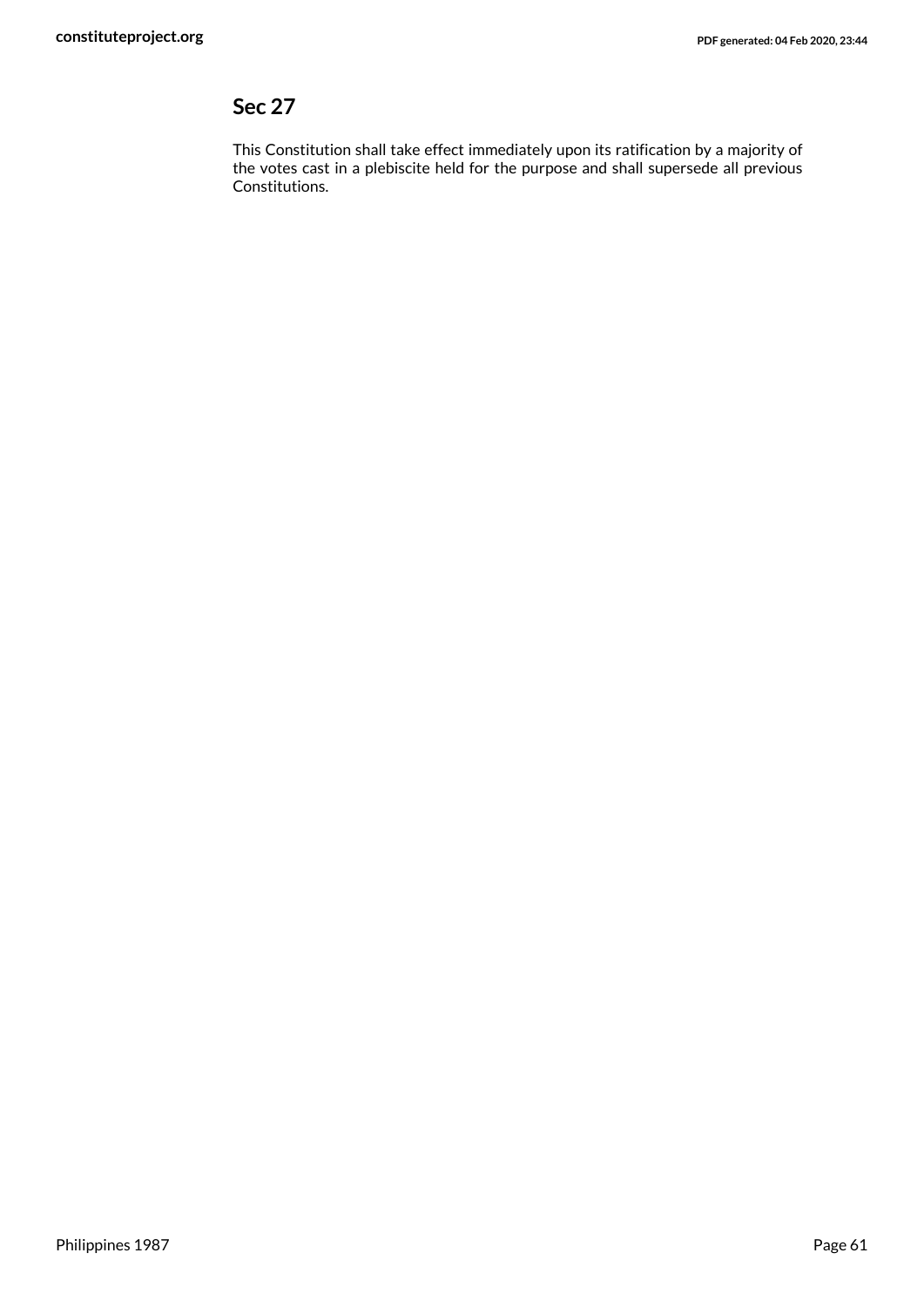## **Topic index**

#### A

#### C

#### D

#### E

| Equality regardless of religion (and contained according contained a set of $7$ |
|---------------------------------------------------------------------------------|
|                                                                                 |
|                                                                                 |
|                                                                                 |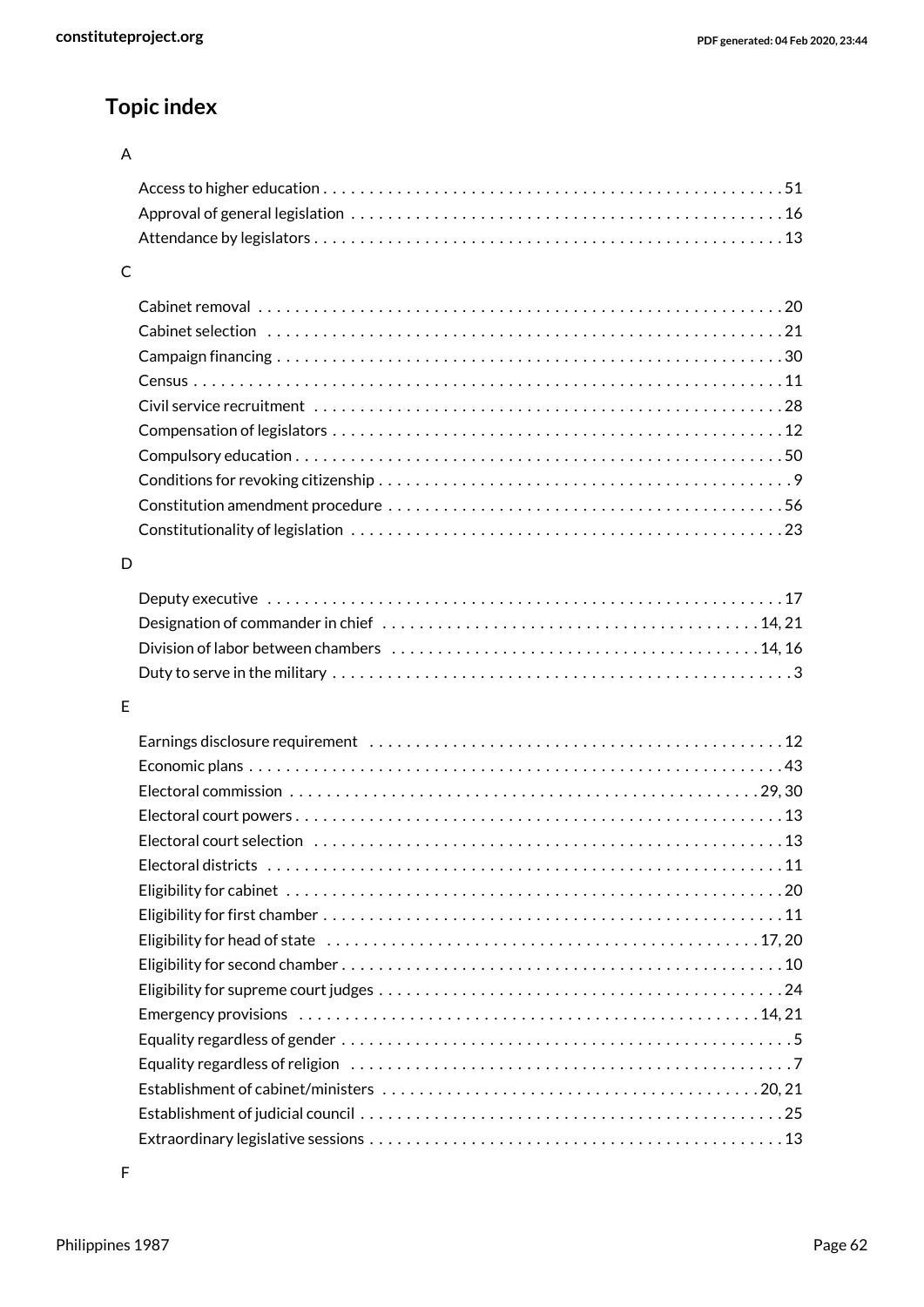| G            |  |
|--------------|--|
|              |  |
|              |  |
|              |  |
| H            |  |
|              |  |
|              |  |
|              |  |
|              |  |
|              |  |
|              |  |
|              |  |
|              |  |
|              |  |
|              |  |
|              |  |
| $\mathbf{I}$ |  |
|              |  |
|              |  |
|              |  |
|              |  |
|              |  |
| J            |  |
|              |  |
|              |  |
| $\mathsf{L}$ |  |
|              |  |
|              |  |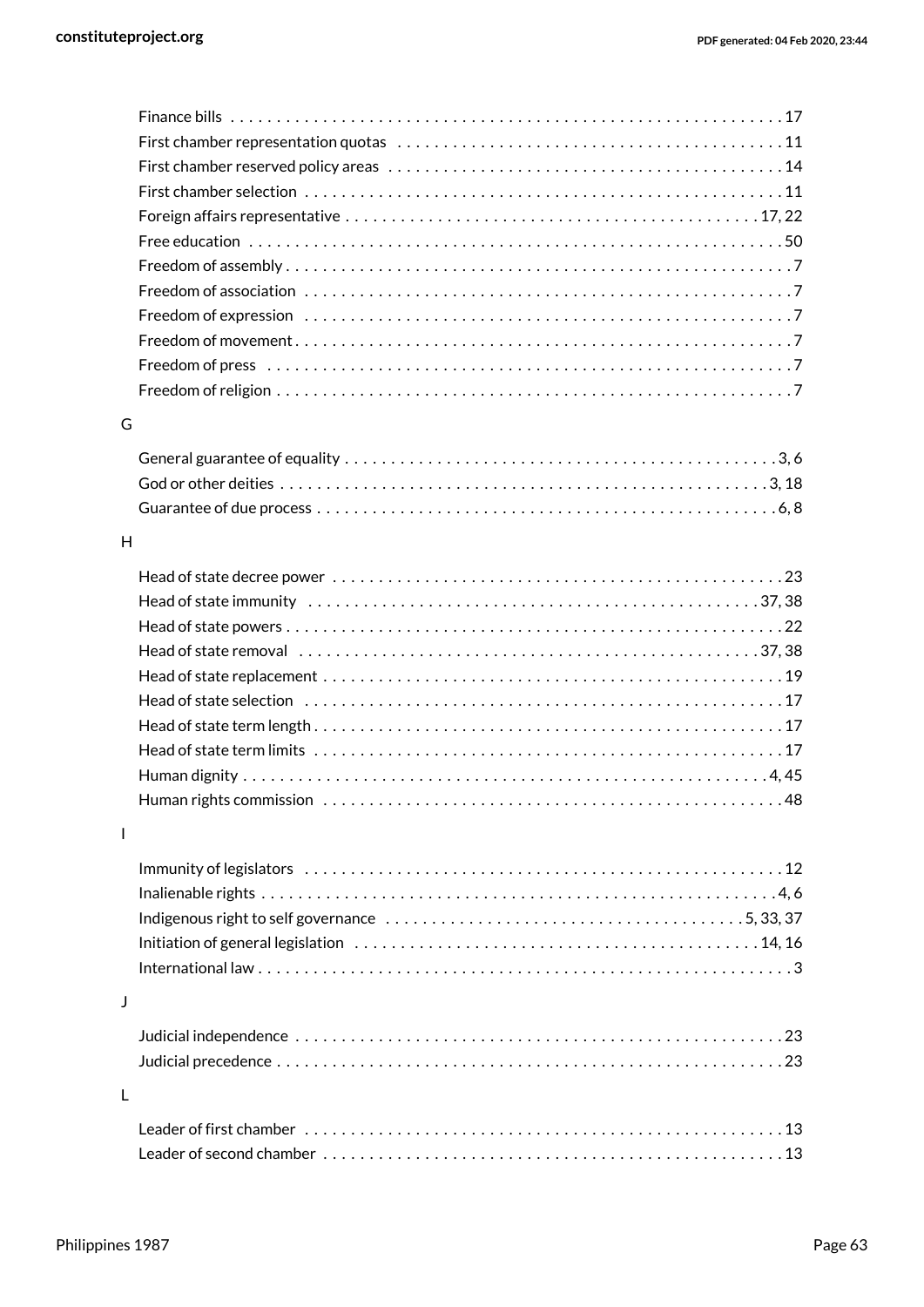| M |  |
|---|--|
|   |  |
|   |  |
|   |  |
|   |  |
|   |  |
|   |  |
|   |  |
| N |  |
|   |  |
|   |  |
|   |  |
| O |  |
|   |  |
|   |  |
|   |  |
|   |  |
|   |  |
|   |  |
|   |  |
|   |  |
| P |  |
|   |  |
|   |  |
|   |  |
|   |  |
|   |  |
|   |  |
|   |  |
|   |  |
|   |  |
|   |  |
|   |  |
|   |  |
|   |  |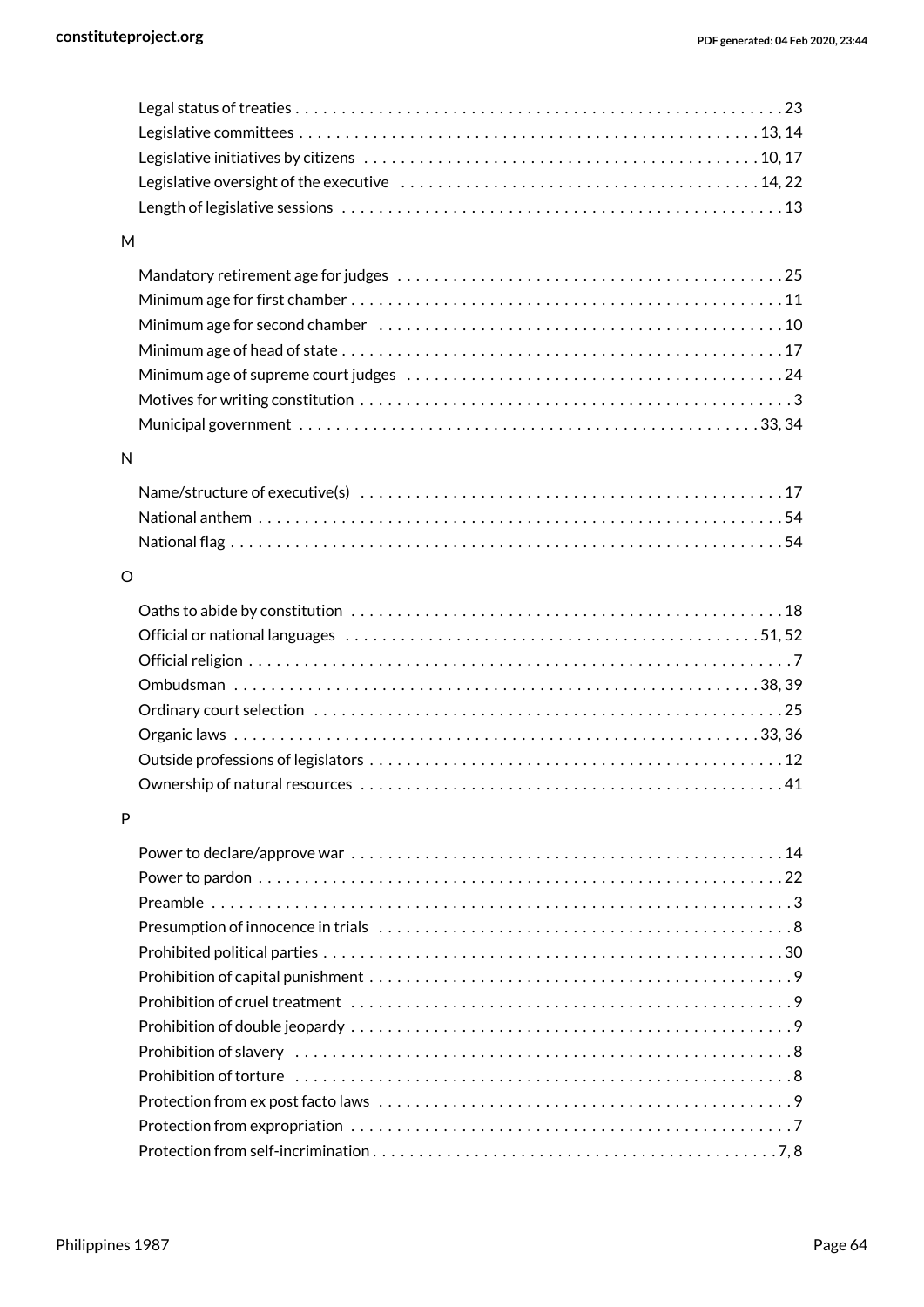| Q |                                                                                                              |
|---|--------------------------------------------------------------------------------------------------------------|
|   |                                                                                                              |
|   |                                                                                                              |
| R |                                                                                                              |
|   |                                                                                                              |
|   |                                                                                                              |
|   |                                                                                                              |
|   |                                                                                                              |
|   |                                                                                                              |
|   |                                                                                                              |
|   |                                                                                                              |
|   |                                                                                                              |
|   |                                                                                                              |
|   |                                                                                                              |
|   |                                                                                                              |
|   |                                                                                                              |
|   |                                                                                                              |
|   |                                                                                                              |
|   | Right to academic freedom $\dots\dots\dots\dots\dots\dots\dots\dots\dots\dots\dots\dots\dots\dots\dots\dots$ |
|   |                                                                                                              |
|   |                                                                                                              |
|   |                                                                                                              |
|   |                                                                                                              |
|   |                                                                                                              |
|   |                                                                                                              |
|   |                                                                                                              |
|   |                                                                                                              |
|   | Right to health care $\dots\dots\dots\dots\dots\dots\dots\dots\dots\dots\dots\dots\dots\dots\dots\dots\dots$ |
|   |                                                                                                              |
|   |                                                                                                              |
|   |                                                                                                              |
|   |                                                                                                              |
|   |                                                                                                              |
|   |                                                                                                              |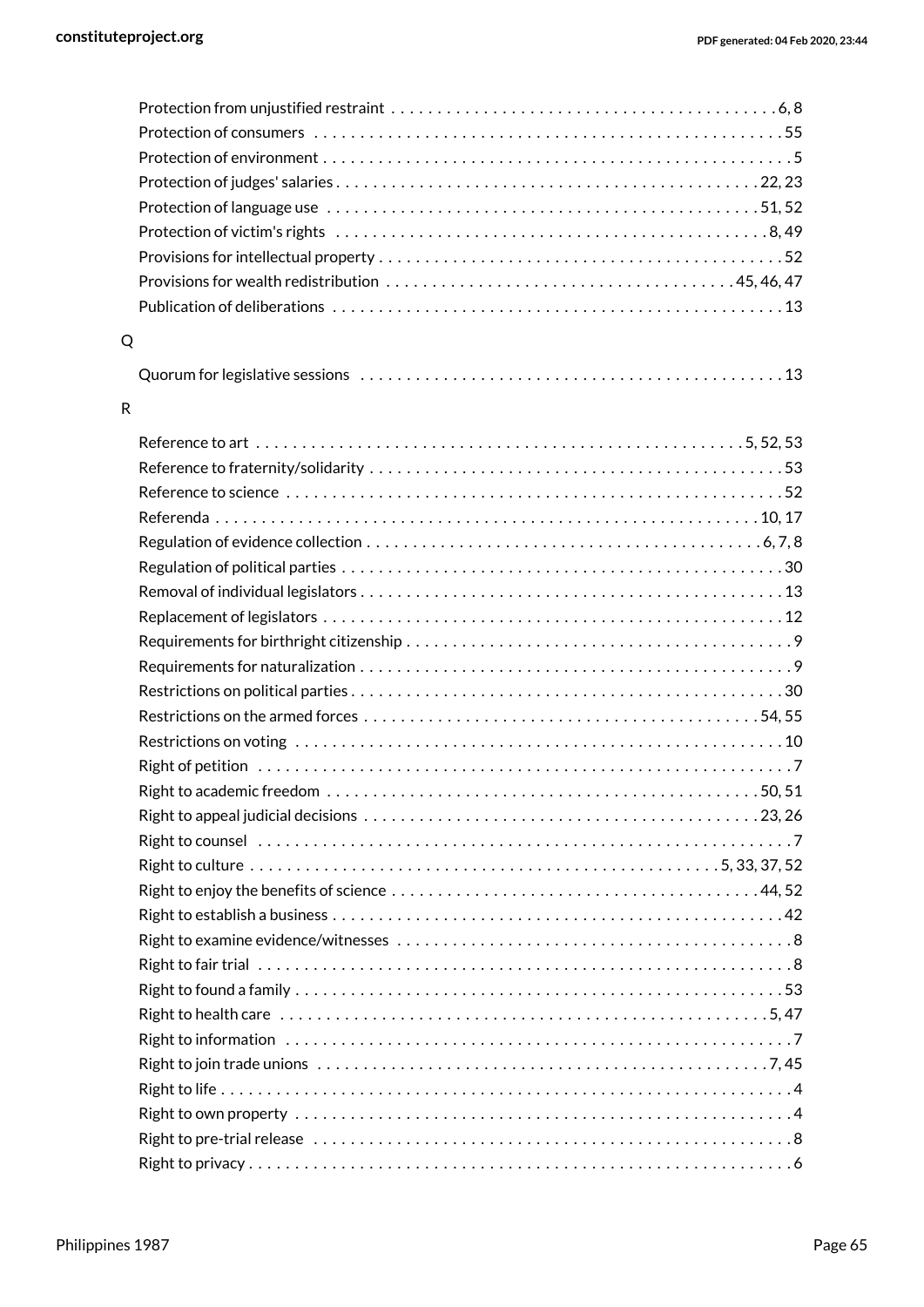| S |  |
|---|--|
|   |  |
|   |  |
|   |  |
|   |  |
|   |  |
|   |  |
|   |  |
|   |  |
|   |  |
|   |  |
|   |  |
|   |  |
|   |  |
|   |  |
|   |  |
|   |  |
|   |  |
|   |  |
|   |  |
|   |  |
|   |  |

#### T

| Transitional provisions in the content of the content of the content of the content of the content of the content of the content of the content of the content of the content of the content of the content of the content of |  |
|-------------------------------------------------------------------------------------------------------------------------------------------------------------------------------------------------------------------------------|--|
|                                                                                                                                                                                                                               |  |

Supreme court term length . . . . . . . . . . . . . . . . . . . . . . . . . . . . . . . . . . . . . . . . . . . . . . . . . [25](#page-24-4) Supreme/ordinary court judge removal . . . . . . . . . . . . . . . . . . . . . . . . . . . . . . . . . . . . [25,](#page-24-5) [37,](#page-36-5) [38](#page-37-3)